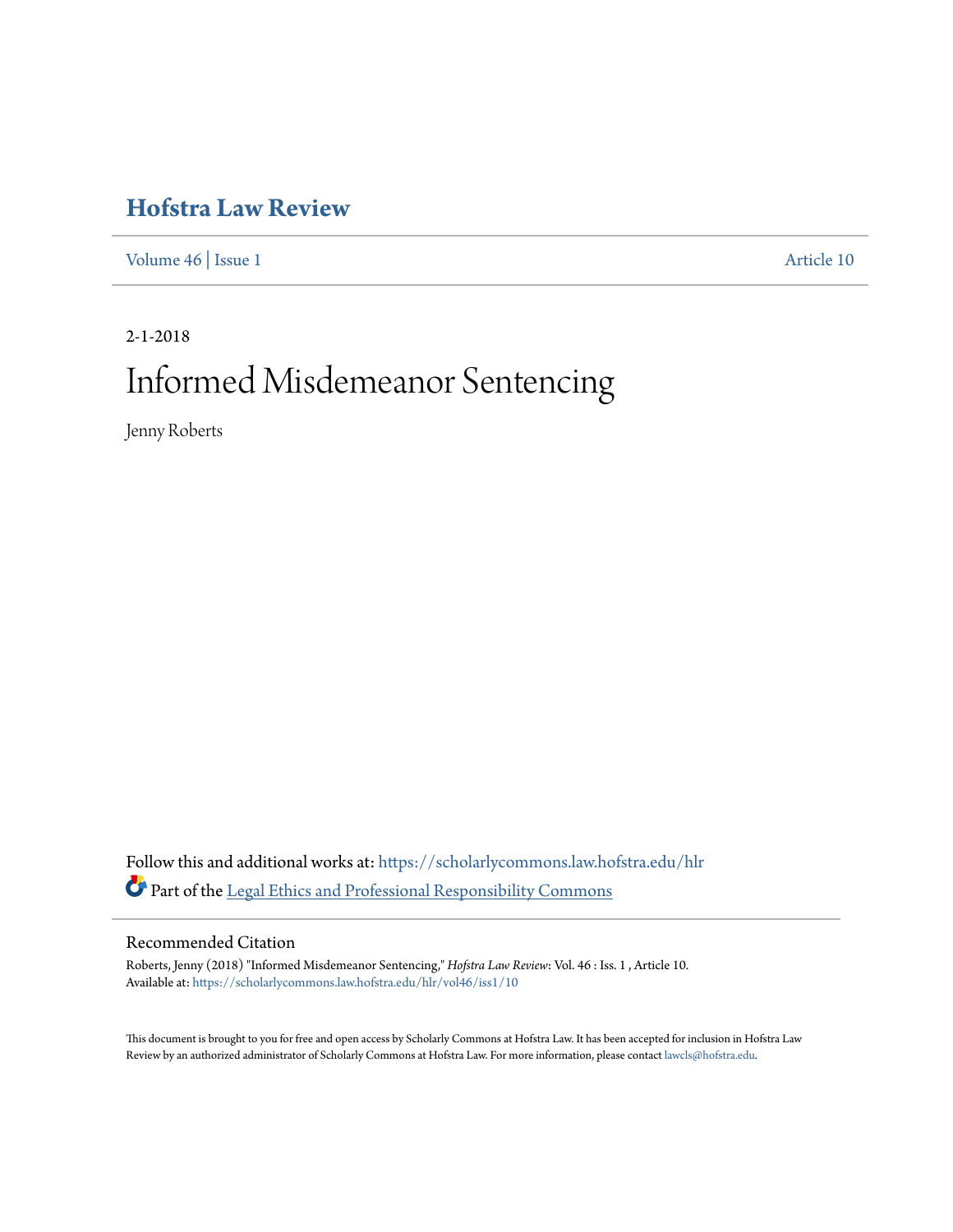### *Jenny Roberts*\*

### I. INTRODUCTION

There is no such thing as a low-stakes misdemeanor. The deceptive thing about misdemeanor sentencing is that the punishment the judge actually imposes in court is not the main event, in the long run.<sup>1</sup> As many people find out long after they exit the courthouse, a misdemeanor conviction—indeed, even a dismissed misdemeanor charge—is a mark that follows them into their work and home lives for decades, and sometimes for the rest of their lives.<sup>2</sup> A misdemeanor conviction can lead to the inability to continue working as a home health aide even after

171

1

 <sup>\*</sup> Professor of Law, Associate Dean for Scholarship, and Co-Director, Criminal Justice Clinic, American University, Washington College of Law. With many thanks to the participants in the Criminal Justice Ethics Schmooze 2017, Clinical Law Review Writer's Workshop, and CrimFest! 2017, in particular Randy Hertz, JD King, Noelle Lyle, Sunita Patel, Jessica Roth, Meghan Ryan, Ron Wright, Ellen Yaroshefsky, and Theresa Zhen. Thanks as always to Mary Holland and Juliet Stumpf, and to Eugene Mok and Alissa Kalinowski for excellent research assistance.

<sup>1.</sup> Although the actual misdemeanor sentence imposed can be quite significant. In Maryland, for example, assault in the second degree is a misdemeanor that encompasses the common law crimes of intent to frighten, attempted battery, and battery and that carries a sentence of up to ten years imprisonment. *See* MD. CODE ANN., CRIM. LAW §§ 3-201(b), -203(b) (LexisNexis 2017); Pryor v. State, 6 A.3d 343, 357 (Md. Ct. Spec. App. 2010). Further, judges can do harm in sentencing even on relatively minor offenses. Michael Peters, CJC No. 04-1044-CC (Tex. Comm'n on Judicial Conduct May 4, 2006) (noting that a judge was disciplined for ordering a woman convicted of animal abuse to thirty days in jail with three days of bread and water and a man convicted of illegally dumping toxic torts to drink toxic sludge).

<sup>2.</sup> Issa Kohler-Hausmann, *Managerial Justice and Mass Misdemeanors*, 66 STAN. L. REV. 611, 617-18 (2014) ("Rather than rely on evidence of guilt in the individual case at hand, misdemeanor courts sort defendants based largely upon records of prior encounters."); Devah Pager, *The Mark of a Criminal Record*, *in* CRIME AND CRIMINAL JUSTICE 937, 960-62 (William T. Lyons, Jr., ed., 2006); Gary Fields & John R. Emshwiller, *As Arrest Records Rise, Americans Find Consequences Can Last a Lifetime*, WALL ST. J. (Aug. 18, 2014, 10:30 PM) http://www.wsj.com/articles/as-arrest-records-rise-americans-find-consequences-can-last-a-lifetime-1408415402; Gary Fields & John R. Emshwiller, *Fighting to Forget: Long After Arrests, Criminal Records Live On*, WALL ST. J. (Dec. 25, 2014, 10:30 PM), http://www.wsj.com/articles/fighting-toforget-long-after-arrests-records-live-on-1419564612.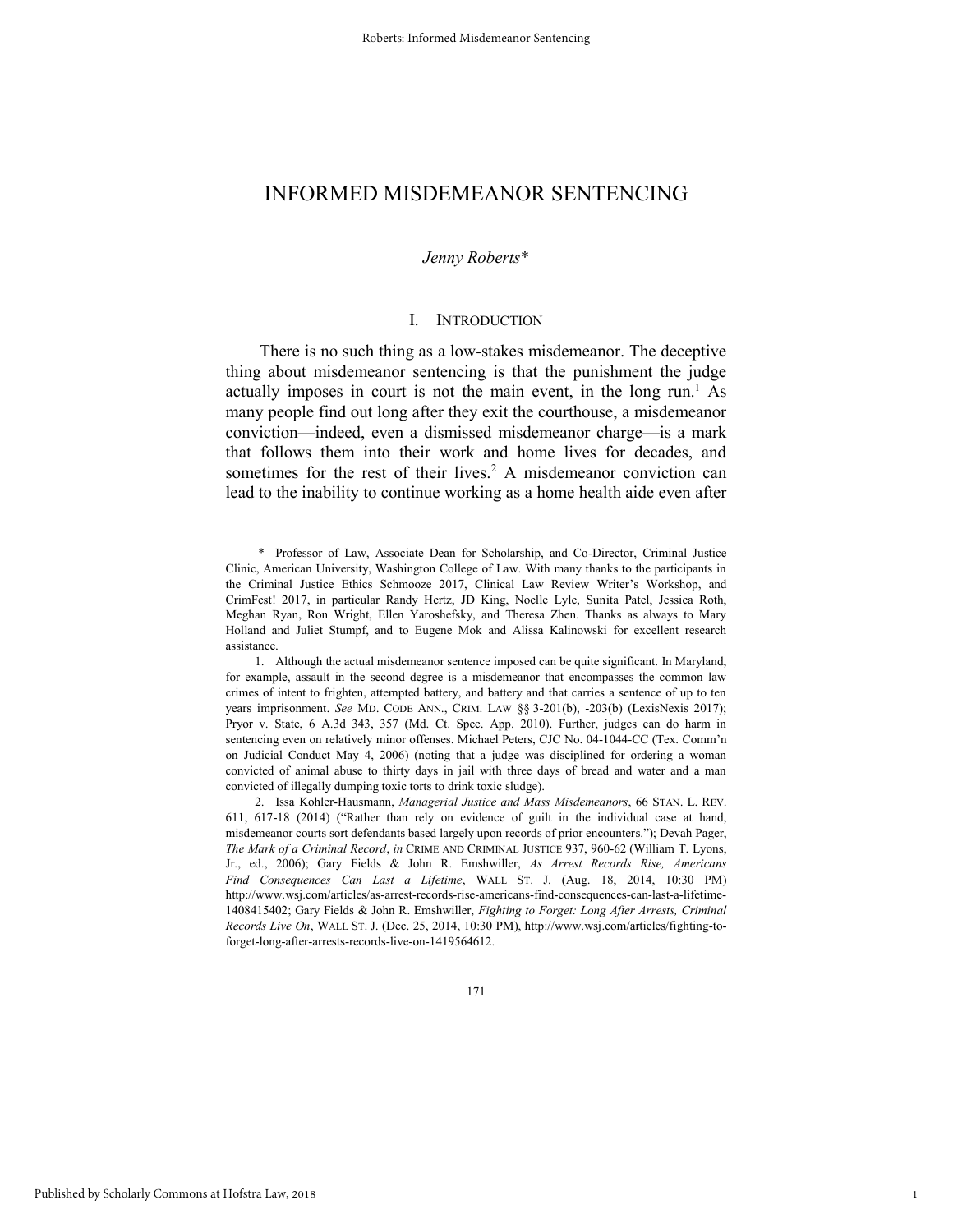many years in the profession, or difficulty securing other employment because of the background checks that most employers now run.<sup>3</sup> It can lead to loss of public housing for an individual's entire family, and difficulty finding private housing because of the background checks that most landlords now run.<sup>4</sup> Often called "collateral consequences,"<sup>5</sup> these repercussions of criminal cases have also been labeled "invisible punishments" and "hidden consequences." 6

Whatever the label or the underlying motivation for the consequences, the often life-long effects of even a minor criminal charge have become particularly pernicious over the past decade. This shift is due largely to the confluence of three events. First, the volume of misdemeanors has more than doubled nationwide between 1972 and 2013, from about five to about thirteen million new misdemeanor cases per year.<sup>7</sup> Second, criminal records are now widely available onlineusually for free—and employers, landlords, and others are accessing this data for purposes they never would have considered if it still required a trip to the local courthouse.<sup>8</sup> Relatedly, commercial data aggregators buy

l

6. *See, e.g.*, McGregor Smyth, *Holistic Is Not a Bad Word: A Criminal Defense Attorney's Guide to Using Invisible Punishments as an Advocacy Strategy*, 36 U. TOL. L. REV. 479, 480-87 (2005). Although these consequences have also been called "unintended," they are in fact quite deliberate, even if the legislators or regulators who put them into place may not have realized how broadly and deeply they would take effect. *See* MICHELLE ALEXANDER, THE NEW JIM CROW: MASS INCARCERATION IN THE AGE OF COLORBLINDNESS 186 (rev. ed. 2012); DAVID GARLAND, THE CULTURE OF CONTROL: CRIME AND SOCIAL ORDER IN CONTEMPORARY SOCIETY 180-82 (2001).

7. *See* Sandra Mayson & Megan Stevenson, *Misdemeanors by the Numbers*, B.U. L. REV. (forthcoming 2018) (on file with author); *see also* ROBERT C. BORUCHOWITZ ET AL., MINOR CRIMES, MASSIVE WASTE: THE TERRIBLE TOLL OF AMERICA'S BROKEN MISDEMEANOR COURTS 11 (2009) (describing rise from five to ten million misdemeanors filed per year between 1972 and 2006). Although misdemeanor statistics are infamously difficult to obtain, particularly on a nationwide basis, it is possible that there has been a slight decline in misdemeanors filed since 2016. *See* NAT'L CTR. FOR STATE COURTS, COURT STATISTICS PROJECT, EXAMINING THE WORK OF STATE COURTS: AN OVERVIEW OF 2015 STATE COURT CASELOADS 11 (2016), http://www.courtstatistics.org/~/media/microsites/files/csp/ewsc%202015.ashx (noting a "slow but steady decline from 2006 to 2014" in total criminal caseloads, but failing to separate out felony and misdemeanor statistics).

8. *See* Thomas Ahearn, *SHRM Surveys Reveal 3 Out Of 4 Businesses Conduct Reference Background Checks and Criminal Background Checks*, EMP. SCREENING RESOURCES (Mar. 23,

<sup>3.</sup> *See* MARGARET COLGATE LOVE, JENNY ROBERTS, & CECELIA KLINGELE, COLLATERAL CONSEQUENCES OF CRIMINAL CONVICTIONS: LAW, POLICY, & PRACTICE chs. 5-6 (2016).

<sup>4.</sup> *Id.* § 2:17.

<sup>5.</sup> Jenny Roberts, *Expunging America's Rap Sheet in the Information Age*, 2015 WISC. L. REV. 321, 327 ("Collateral consequences are the purportedly nonpunitive, noncriminal consequences that can flow automatically or as a matter of discretion from a criminal conviction."); *see also* Alec C. Ewald & Marine Smith, *Collateral Consequences of Criminal Convictions in American Courts: The View From the State Bench*, 29 JUST. SYS. J. 145, 145 (2008) (defining collateral consequences as "restrictions, penalties, and sanctions generally not included in penal codes or sentencing guidelines, but resulting from criminal convictions under U.S. state and federal law")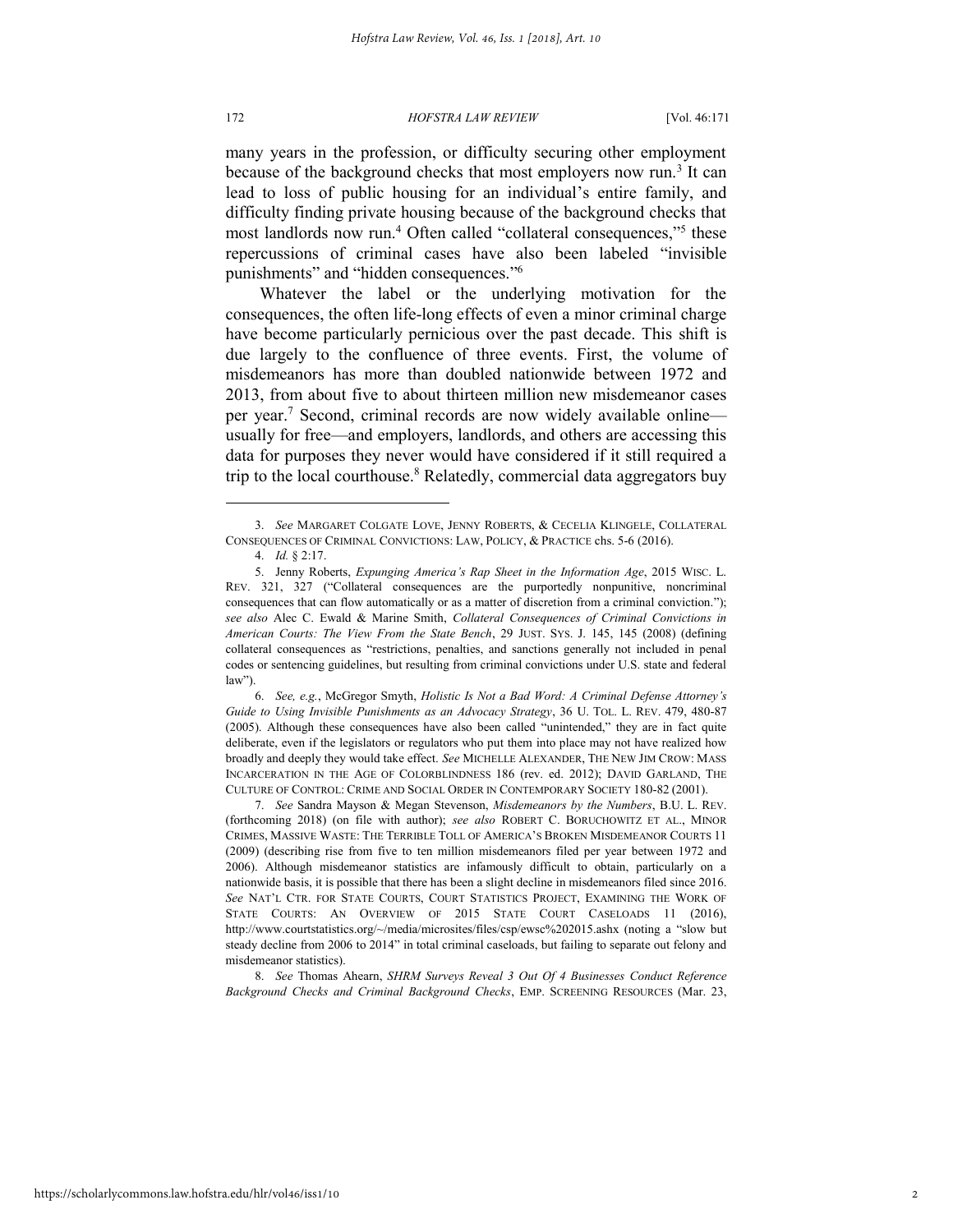and sell criminal records for background checks and other uses.<sup>9</sup> Finally, legislatures have created myriad barriers to employment, licensing, and other areas based on a person's criminal history.<sup>10</sup>

On a typical day in a misdemeanor courtroom, an observer might witness the following scenarios, which highlight the need for close attention to misdemeanor sentencing. One man comes in front of the judge on charges of shoplifting food, standing next to a defense lawyer he met that morning during a rushed conversation through the bars of the courthouse holding area. Defense counsel explains that her client just spent the week in jail due to his inability to post the \$500 cash bail. The judge then offers to sentence the defendant to twelve hours of community service should he plead guilty. The defendant enters the plea, the judge imposes the sentence, and the defendant walks out of the external door of the courtroom. He is completely unaware that the theft conviction means he will shortly thereafter lose his job in retail, and will find it difficult to get a new job with his name and conviction in a public database. The judge and defense counsel are also unaware of these consequences. Later that day, in the same courtroom, the judge

10. *See, e.g.*, 12 U.S.C. § 1829(a)(1) (2012) (barring individuals convicted of a crime of dishonesty, breach of trust, or money laundering from any work in a bank—including working for contractors who, for example, clean the bank—absent a waiver from the Federal Deposit Insurance Corporation). This section has been interpreted so that "convicted" includes pre-plea diversion.

<sup>2010),</sup> http://www.esrcheck.com/wordpress/2010/03/23/shrm-surveys-reveal-3-out-of-4-businessesconduct-reference-background-checks-and-criminal-background-checks (describing survey of employers where 73% reported performing criminal background checks on all job candidates).

<sup>9.</sup> These aggregators sell their data in settings ranging from legitimate background screening for sensitive employment to mugshots.com-type websites. *See* Sarah E. Lageson et al., *Legal Ambiguity in Managerial Assessments of Criminal Records*, 40 LAW & SOC. INQUIRY 175, 180 (2015) (reporting that approximately 80% of employers outsource criminal background checks to private companies). The fact that criminal records are often incomplete (e.g., ultimate outcome of case not noted, even if it was dismissed) or even incorrect, compounds the problems an individual can face from having his record so widely available. Some records continue to show up in databases even years or decades after they have been officially expunged, when background checkers fail to delete them because they are not properly updating. *See* Pauline T. Kim, *Data-Driven Discrimination at Work*, 58 WM. & MARY L. REV. 857, 882, 885-86 (2017) (discussing problems of criminal records databases such as record errors where "public sites might suggest that an individual has a criminal record . . . when in fact that is not true"). The FBI criminal records database is also replete with errors—and many employers mandated by law to run a background check are permitted to use this database to obtain a criminal history. *See* OFFICE OF THE ATT'Y GEN., U.S. DEP'T OF JUSTICE, THE ATTORNEY GENERAL'S REPORT ON CRIMINAL HISTORY BACKGROUND CHECKS 6, 16- 18, 100 (2006) (discussing how FBI database has incomplete data and how "[n]o single source exists that provides complete and up-to-date information about a person's criminal history"); *see also* MADELINE NEIGHLY & MAURICE EMSELLEM, THE NAT'L EMP'T LAW PROJECT, WANTED: ACCURATE FBI BACKGROUND CHECKS FOR EMPLOYMENT 5, 8 (2013) (describing how approximately half of the records in the FBI database, which compiles criminal records from state databases, "are incomplete and fail to provide information on the final outcome of an arrest); *id*. (describing how the FBI criminal records database was used for almost seventeen million employment and licensing background checks in 2012).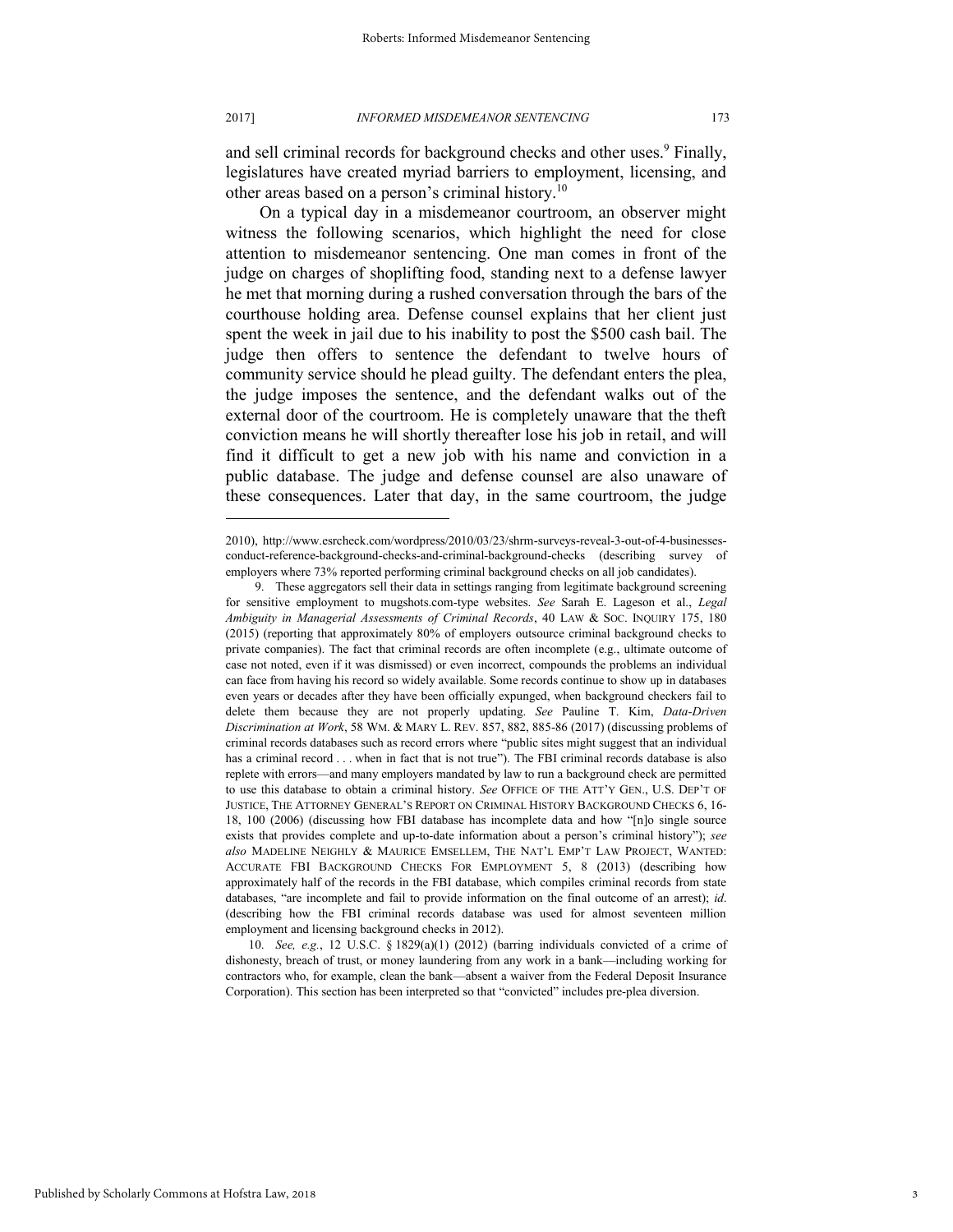imposes a ninety-day jail sentence in a similar shoplifting case. In this case, the defendant has a prior conviction for misdemeanor theft and received a thirty-day sentence in that prior case.

In the neighboring courtroom, another defendant is out on bail and making his third court appearance on a misdemeanor assault charge. Unable to afford private counsel, yet above the income cutoff for a public defender, the defendant speaks directly with the prosecutor, who offers to recommend a no-jail sentence should the defendant plead guilty to the lower-level misdemeanor charge of disorderly conduct. The local custom in the jurisdiction is that judges will accept charge bargains but not sentence bargains—meaning that every guilty plea to an agreed-upon charge (here, the disorderly conduct) is then subject to a separate sentencing determination by the judge, with consideration but no promises given to the parties' recommendations or requests. In this case, the prosecutor requests one year of probation, with no jail time. The defendant declines to speak at sentencing, not sure what he should add. The judge glances briefly at the defendant, then says something like:

*"I am sentencing you to the statutory maximum of one year incarceration." Very long pause. Shuffling of papers. Looking down, then looking up, "I'll suspend all but 10 days." Long pause, more paper shuffling. "With credit for the 10 days you already served before making bail."*

Only then does the judge go on to impose probation, a few conditions of that probation, a fine, and court costs.

When that case ends, the judge is faced with a young man charged with trespass in a public park, for playing basketball after posted closing hours. He is incarcerated on an arrest warrant, after failing to appear on a summons that was mailed to an old address two years ago. He no longer lives in the state, but was arrested during a traffic stop while driving through the county. After hearing about the residency and address change from the defendant (who is not represented by counsel), the judge suggests that the prosecution enter a *nolle prosequi*<sup>11</sup> on the case. When the prosecutor declines to do so without further time to investigate, the judge exercises her statutory authority to dismiss "de minimis" prosecutions.<sup>12</sup> She also adheres to a state court rule requiring

<sup>11.</sup> *See, e.g.*, MD. CODE ANN., MD RULES, Rule 4-247(a) (West 2017) ("The State's Attorney may terminate a prosecution on a charge and dismiss the charge by entering a nolle prosequi on the record in open court.").

<sup>12.</sup> *See* Anna Roberts, *Dismissals as Justice*, ALA. L. REV. (forthcoming 2017) ("Nineteen states have given trial courts the power to dismiss prosecutions for the sake of justice. Whether granting a power to dismiss 'in furtherance of justice,' or a power to dismiss 'de minimis' prosecutions, these statutes allow judges to determine that while a case is permitted in criminal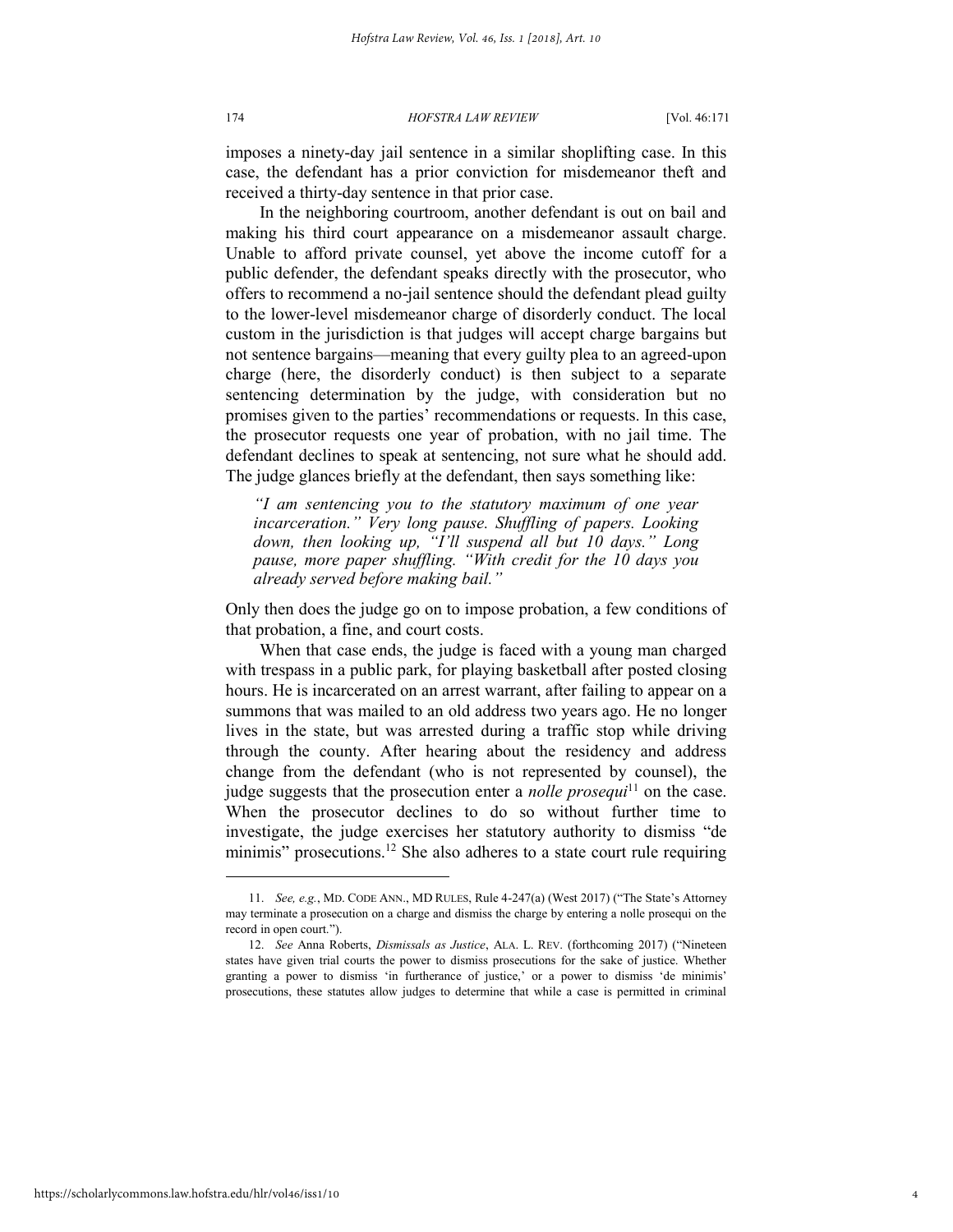her to advise the defendant that he may seek an expungement based on the dismissal.<sup>13</sup> The case is dismissed, the defendant is released, and he immediately files an expungement petition with the court clerk.

Finally, in a third courtroom another defendant also faces minor theft charges. He decides to enter a guilty plea. As the judge moves into the sentencing portion of the proceeding, defense counsel makes an argument for a sentence of probation before judgment ("PBJ"). In this jurisdiction, a PBJ stays the judgment of conviction and, upon successful completion of probation and any conditions, results in discharge of the case without a judgment of conviction.<sup>14</sup> At the sentencing proceeding, the judge grants counsel's request to allow the defendant's employer to address the court, and the employer tells the judge that he considers the defendant to be one of his best workers. The defendant then offers a compelling statement about his regret for his actions and the need for the PBJ to avoid a conviction that will hurt his future employment prospects. The prosecutor takes no position on sentencing. The judge grants the PBJ.

These hypothetical but realistic<sup>15</sup> scenarios illustrate several things about the judge's role in misdemeanor sentencing. First, judges have enormous discretion in misdemeanor sentencing, guided only by the statutory maximum in most jurisdictions. One year in jail, or a fully suspended sentence? Three years of supervised probation with drug treatment, or six months of unsupervised probation? In many jurisdictions, that discretion encompasses mechanisms that might ultimately lead to a non-conviction outcome or even outright dismissal, as described in the last two scenarios. The judge's discretion is particularly broad relative to the generally low-level to non-existent social harm of many misdemeanor offenses. Second, there are a variety of systemic and structural impediments to the proper exercise of discretion in misdemeanor sentencing, such as bail practices that are unfair to poor defendants, restrictions on the right to counsel, and prosecutorial failure to exercise discretion in charging. Third, there are circumstances—such as playing basketball in a park after hours—that challenge notions of any underlying justification or purpose of punishment, or even of any conviction for a crime. Fourth, judges are

court, it should not be pursued.").

<sup>13.</sup> *See, e.g.*, MD. CODE ANN., MD RULES, Rule 4-329 (requiring judge to advise defendant that he "may be entitled to expunge" court and police records when case ends in "acquittal, dismissal, probation before judgment, nolle prosequi, or stet").

<sup>14.</sup> *See, e.g.*, MD. CODE ANN., CRIM. PROC. § 6-220 (defining probation before judgment).

<sup>15.</sup> These scenarios are compositely drawn from my experiences as a public defender and clinical professor supervising students in three very different jurisdictions, as well as my observations during visits to lower criminal courts in a number of other jurisdictions.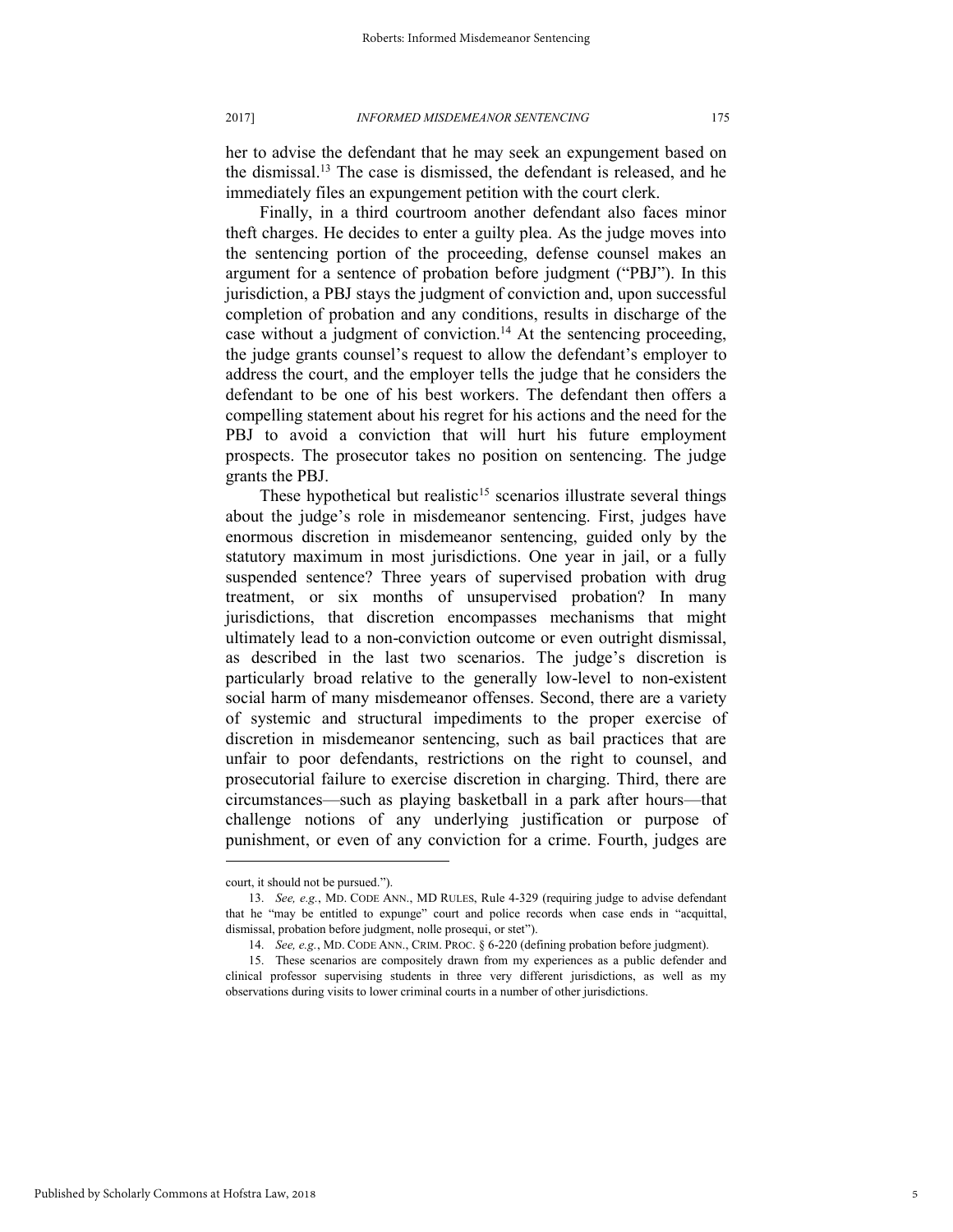too often unaware of the myriad so-called collateral consequences that can flow from a conviction on even minor charges, such as loss of employment and housing opportunities.<sup>16</sup> This unawareness means that judges miss the opportunity to sentence, when a sentence is justified, in an informed manner that accounts for the full range of punishment an individual experiences because of a misdemeanor conviction.<sup>17</sup>

These scenarios show how significant the sentencing phase can be for misdemeanors. Sentencing is also a significant event in many felony cases, which is perhaps why so much attention is paid to punishment for more serious crimes.<sup>18</sup> Criminal law textbooks all discuss the purposes and theories of punishment, but they mainly focus on high-level crimes like homicide.<sup>19</sup> Moreover, public discourse has largely concentrated on things like disproportionately severe sentences in felony drug cases and mandatory minimums. Many legislative reform efforts have been similarly focused. Public defenders direct their limited and overextended resources to clients with felony charges.<sup>20</sup> Sentencing jurisprudence grapples with issues that are generally applicable only to felony cases,<sup>21</sup> or with the death penalty.<sup>22</sup>

19. *See, e.g.*, CYNTHIA LEE & ANGELA P. HARRIS, CRIMINAL LAW: CASES AND MATERIALS 181-200, 232-48 (3d ed. 2014). There is little to no coverage of misdemeanors as a category in first year criminal law textbooks, so this gap extends beyond sentencing. There is indirect discussion of minor crimes in such areas as the constitutional limits on punishment (e.g., status crime prohibitions) and strict liability (e.g., regulatory offenses), but little else. *Id.*

20. Irene Joe, *Rethinking Misdemeanor Neglect*, 64 UCLA L. REV. 738, 750 (2017) ("Some public defender agencies . . . allocate attorney experience in a manner such that it is disproportionately dedicated to clients charged with felony offenses."). Although *Gideon v. Wainwright* applied the Sixth Amendment right to counsel to state courts, there was no federal constitutional right to misdemeanor counsel until 1972, when the Supreme Court extended the Sixth Amendment to misdemeanor cases involving imprisonment. *See* Argersinger v. Hamlin, 407 U.S. 25, 34-37, 40 (1972) ("We hold, therefore, that absent a knowing and intelligent waiver, no person may be imprisoned for any offense, whether classified as petty, misdemeanor, or felony, unless he was represented by counsel at his trial."); Gideon v. Wainwright, 372 U.S. 335, 340-45 (1963).

21. *See, e.g.*, United States v. Booker, 543 U.S. 220 (2005); Blakely v. Washington, 542 U.S. 296 (2004); *see also* Miller v. Alabama, 567 U.S. 460, 489 (2012) (holding that even juveniles convicted of homicide offenses must receive an individualized sentencing hearing accounting for relevant mitigating factors); Graham v. Florida, 560 U.S. 48 (2010) (holding that the Eighth Amendment forbids sentence of life without parole for juveniles who commit non-homicide offenses).

22. *See, e.g.*, Buck v. Davis, No. 15-8049, slip op. at 21-24, 26 (Feb. 22, 2017) (reversing and remanding lower court conviction of capital murder and death sentence based on lower court abuse

<sup>16.</sup> *See infra* notes 38-39, 87.

<sup>17.</sup> Although I use the term "misdemeanor conviction," individuals can suffer many collateral consequences of a misdemeanor arrest. *See* Eisha Jain, *Arrests as Regulation*, 67 STAN. L. REV. 809, 820-25 (2015).

<sup>18.</sup> Nancy Gertner, *Federal Sentencing Guidelines - A View from the Bench*, 29 HUM. RTS. 6, 6 (2002) ("Sentencing a defendant is—or should be—one of the most important moments in the criminal justice system. After all, it is when state power confronts an individual. With my words of authorization, a citizen's liberty is extinguished, often for extraordinary periods of time.").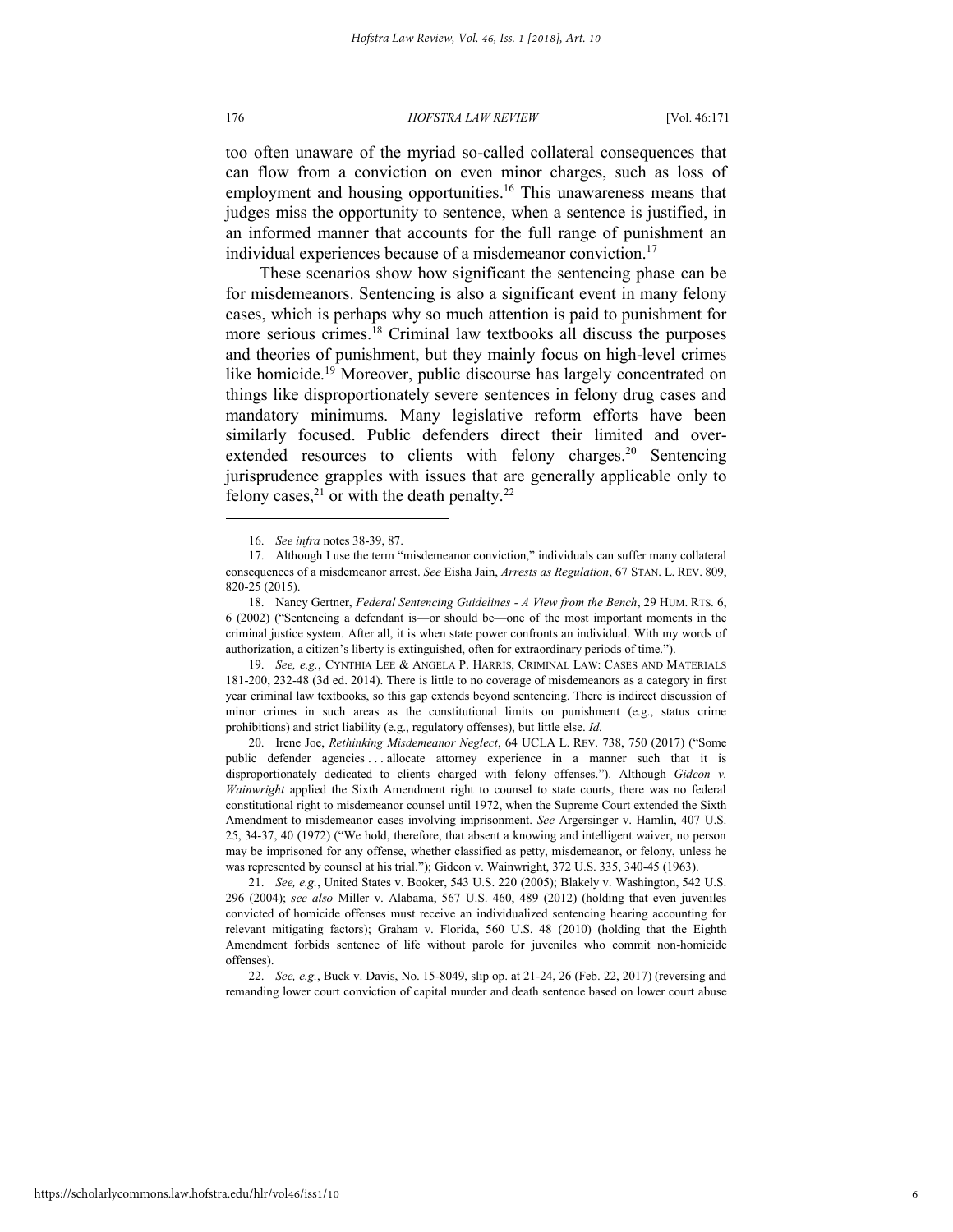Despite this overwhelming attention on felonies, most criminal cases are misdemeanors. Misdemeanors are now eighty percent of many criminal court dockets.<sup>23</sup> Most sentencing is misdemeanor sentencing, $24$ and most defendants experience sentencing as the significant event in a misdemeanor case (at least up until that point in the process).<sup>25</sup> If the prosecutor dismisses or defers charges, the judge plays almost no role.<sup>26</sup> When there is a conviction, it usually flows from a hasty guilty plea where the judge asks some boilerplate questions, and perhaps the prosecutor proffers the facts that they would have proven had the case gone to trial.<sup>27</sup> The sentencing often immediately follows, and it is sometimes the only moment when the process slows down enough to look something like an adjudicatory proceeding. The prosecutor gives a sentence recommendation (perhaps with reasons), defense counsel makes her presentation (if the defendant has counsel), and the defendant also has the opportunity to speak. On occasion, family members, victims, law enforcement involved in the case, or others will speak. The judge may ask questions before handing down the sentence.<sup>28</sup>

This description, while generic, illustrates how sentencing is a core judicial function in the lower criminal courts. Indeed, with the vast majority of misdemeanor convictions coming from a guilty plea,

of discretion).

<sup>23.</sup> Victor Eugene Flango, *Judicial Roles for Modern Courts*, NAT'L CTR. FOR ST. COURTS, http://www.ncsc.org/sitecore/content/microsites/future-trends-2013/home/Monthly-Trends

<sup>-</sup>Articles/Judicial-Roles-for-Modern-Courts.aspx (stating that "[a]pproximately 80 percent of criminal cases are misdemeanors") (last visited Nov. 15, 2017).

<sup>24.</sup> Although given high dismissal rates in some lower criminal courts, many misdemeanor cases never make it to the sentencing stage, particularly in high volume jurisdictions. *See* Kohler-Hausmann, *supra* note 2, at 641-42 & fig.8, 643 fig.9 (noting a dismissal rate of over 50% for misdemeanors in New York City in 2011, although stating that 2011 was also "the recent peak of misdemeanor arrests").

<sup>25.</sup> As two commentators put it somewhat more crudely, albeit not in the specific context of misdemeanors, "[s]entencing is where the criminal justice system cashes out." Douglas A. Berman & Stephanos Bibas, *Making Sentencing Sensible*, 4 OHIO ST. J. CRIM. L. 37, 43 (2006).

<sup>26.</sup> *Cf.* Valena E. Beety, *Judicial Dismissal in the Interest of Justice*, 80 MO. L. REV. 629, 653-55 (2015) (listing the seven states that have codified the right of judges to sua sponte dismiss misdemeanor proceedings and the five states that allow judges to dismiss misdemeanor proceedings "in the furtherance of justice"); Roberts, *supra* note 12.

<sup>27.</sup> Despite requirements that the factual basis for a guilty plea be placed on the record, many lower court judges skip this step entirely. *See* BORUCHOWITZ ET AL., *supra* note 7, at 23 & tbl.13, 24 & tbls.14, 15, 16 & 17.

<sup>28.</sup> Having been a public defender in New York City, I fully realize that misdemeanor sentencing often does not follow this path in high-volume urban courthouses, where judges may simply—for the sake of expediency—go along with an agreed-upon charge and sentence bargain. Further, as Issa Kohler-Haussman has demonstrated with respect to New York City, in high-volume jurisdictions the processing of misdemeanor cases might lead to more deferred prosecutions or other non-conviction dispositions, intended to mark individuals for a ratcheting-up of consequences in any later contacts with the criminal justice system. Kohler-Hausmann, *supra* note 2.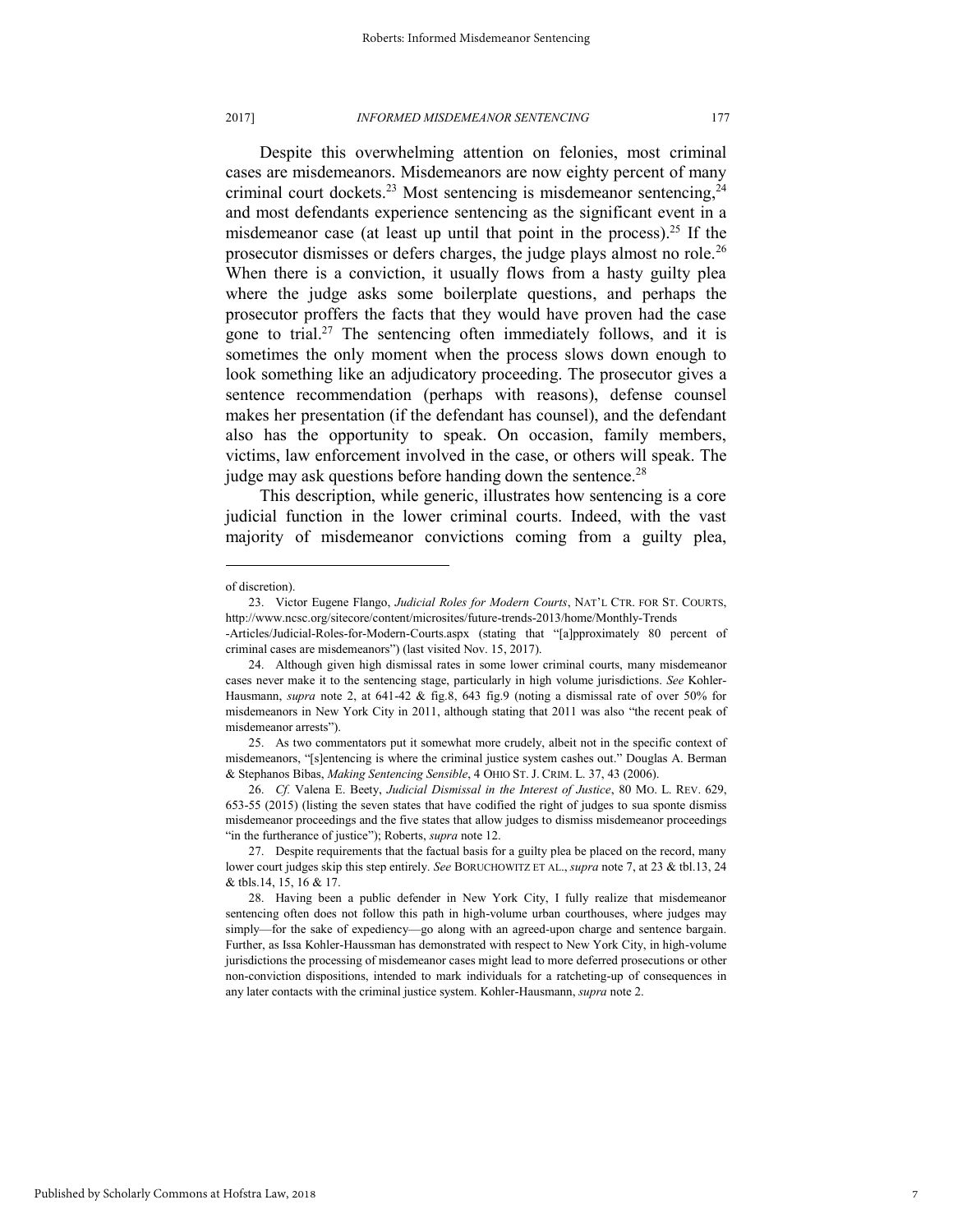sentencing is often the real work of the lower court judge.<sup>29</sup> Yet, little specific attention is given to misdemeanor sentencing, and to the lower criminal court judge's broad discretion in sentencing.<sup>30</sup>

This may be because most misdemeanor sentences do not involve jail time, and therefore are not viewed as important cases. It could also be because in some jurisdictions, judges generally agree to bind themselves to sentences that defense counsel and the prosecutor negotiated during plea bargaining, $31$  which leaves these judges no meaningful role in the sentencing process.

Perhaps so little attention is paid to misdemeanor sentencing because in some jurisdictions a large percentage of misdemeanor charges are eventually dismissed, so the judge never imposes a sentence.<sup>32</sup> The story of the high-volume, urban courthouse where all actors are pressed to dismiss or quickly conclude misdemeanor cases to keep dockets moving is a common story in the literature on the lower criminal courts.<sup>33</sup> While scholarship exploring that narrative is a critical contribution to the lower criminal court literature, it is not the story of all courthouses. In some jurisdictions, judges must exercise their discretion and impose a sentence in a significant number of misdemeanor cases. For example, Monroe County, New York—which encompasses the midsize City of Rochester—reported 10,522 dispositions in 2016 in cases with a misdemeanor as the most serious arrest charge.<sup>34</sup> Of these dispositions, 5758 fell into the "Convicted-Sentenced" category. Of these sentences, more than 14% consisted of jail time, another 3% to

<sup>29.</sup> Berman & Bibas, *supra* note 25 at 49 ("[B]ecause guilty pleas resolve most cases, sentencing typically has served as the only trial-like procedure for most defendants.").

<sup>30.</sup> Carissa Byrne Hessick & F. Andrew Hessick, *Procedural Rights at Sentencing*, 90 NOTRE DAME L. REV. 187, 200 (2014) ("Discretionary systems commit policy and application decisions to the discretion of trial judges, who make those decisions in the context of individual sentencing.").

<sup>31.</sup> Adam M. Gershowitz, *Consolidating Local Criminal Justice: Should Prosecutors Control the Jails?*, 51 WAKE FOREST L. REV. 677, 694 (2016) (noting how prosecutors sentence bargain in misdemeanor cases). Despite sentence bargaining, some misdemeanor cases—particularly those where the defendant is held on bail he cannot make, so that a guilty plea is the only way to get out are resolved with the defendant pleading guilty to the full set of charges and asking the judge for leniency at sentencing. This reduces the role of the prosecutor to making a recommendation at sentencing, which the judge can ignore or take into consideration.

<sup>32.</sup> Kohler-Hausmann, *supra* note 2, at 647-49 (discussing misdemeanor dismissals in New York City).

<sup>33.</sup> *See, e.g.*, *id.* at 643 ("As the courts shifted away from the adjudicative model toward the managerial model, criminal justice actors increasingly used the misdemeanor process to mark, classify, and supervise people, often without securing a conviction or imposing a sentence."); *see also* Alexandra Natapoff, *Misdemeanors*, 85 S. CAL. L. REV. 1313, 1341-43 (2012).

<sup>34.</sup> N.Y. STATE DIV. OF CRIM. JUSTICE SERVICES, 2012-2016 DISPOSITIONS OF ADULT ARRESTS, MONROE COUNTY (2017), http://www.criminaljustice.ny.gov/crimnet/ojsa/dispos/ monroe.pdf (identifying "dispositions" as "case outcomes reported to DCJS [Division of Criminal Justice Services] by the Office of Court Administration as of April 21, 2017").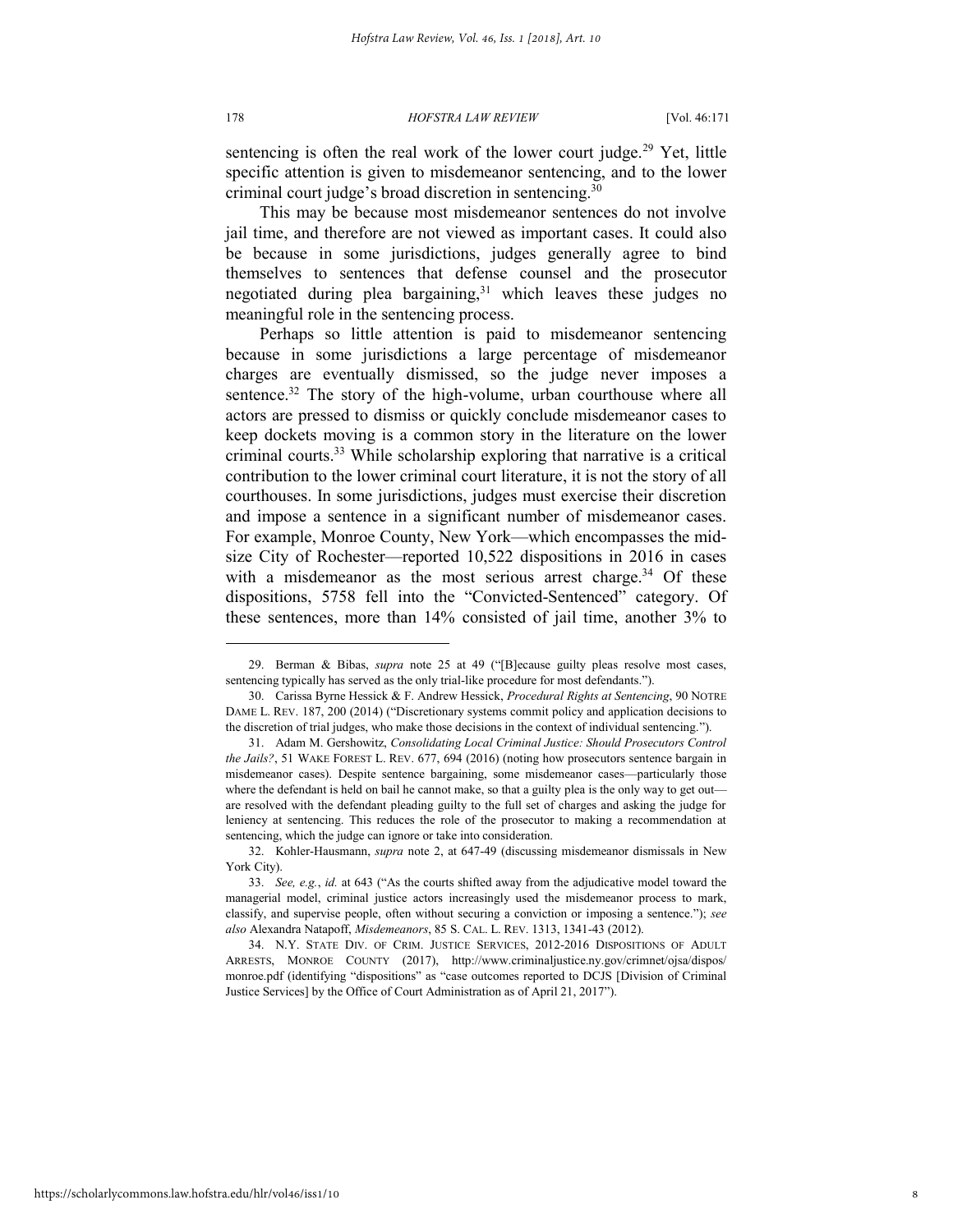time served, and 4% to jail and probation or straight probation (both of which can lead to more jail time, should there be a violation of probation).<sup>35</sup> In other words, of the more than  $10,000$  misdemeanor dispositions in Monroe County in 2016, more than 2200 fell into one of the significant sentencing categories of incarceration or probation. Notably, another 1670 of the "Convicted-Sentenced" dispositions ended in a sentence of a fine, which can also lead to incarceration down the line—for failure to pay.<sup>36</sup> In short, there is a lot of misdemeanor sentencing happening in Monroe County, New York, and in many other jurisdictions.

As described above, serious, long-lasting collateral consequences continue long after completion of these sentences. As a matter of constitutional law, many of the collateral consequences of a misdemeanor conviction—unlike jail time, probation, a fine, or other direct punishments allowed under the jurisdiction's penal code—fall on the civil rather than criminal side of the divide.<sup>37</sup> That doctrinal reality, however, does not change the way individuals experience collateral consequences, and should not affect the fact that judges should consider the full scope of consequences at sentencing. Yet, perhaps because of the culture of expediency in most lower criminal courts,<sup>38</sup> there is rarely time taken to sufficiently explore (or to explore at all) the relevant collateral consequences of misdemeanor charges. Because collateral consequences are so poorly understood by criminal justice system actors, and so rarely explained to individuals facing criminal charges, too often there is serious and harmful underestimation of the true impact of a misdemeanor conviction. These actors include the judge, who will sentence in an uninformed manner without this crucial information.

<sup>35.</sup> *Id.* 

<sup>36.</sup> *Id.* Almost 35% of the 10,522 total misdemeanor dispositions in 2015 in Monroe County, New York were either "DA Declined to Prosecute" (0.2%), were dismissed outright (19.1%), or were dismissed via New York State's statutory deferral mechanism called an "Adjournment in Contemplation of Dismissal" (15.4%). *Id*. While these numbers are not insignificant, they are certainly lower than the more than 54% of all 2015 misdemeanor dispositions in New York City that fell into these three categories. N.Y. STATE DIV. OF CRIM. JUSTICE SERVS., 2012-2016 DISPOSITIONS OF ADULT ARRESTS, NEW YORK CITY (2017), http://www.criminaljustice.ny.gov/ crimnet/ojsa/dispos/nyc.pdf.

<sup>37.</sup> *See* Smith v. Doe, 538 U.S. 84 (2003) (analyzing the ex post facto Clause in a Sex Offender Registration Act ("SORA") case); Conn. Dep't of Pub. Safety v. Doe, 538 U.S. 1, 7-8 (2003) (undertaking procedural due process analysis in SORA case). In the Sixth Amendment's right to counsel clause analysis, *Padilla v. Kentucky* blurred, but did not discard, the line between collateral and direct consequences. 559 U.S. 356, 364  $\&$  n.8, 365 (2010) ("The disagreement over how to apply the direct/collateral distinction has no bearing on the disposition of this case . . . .").

<sup>38.</sup> *See infra* text accompanying notes 58-64.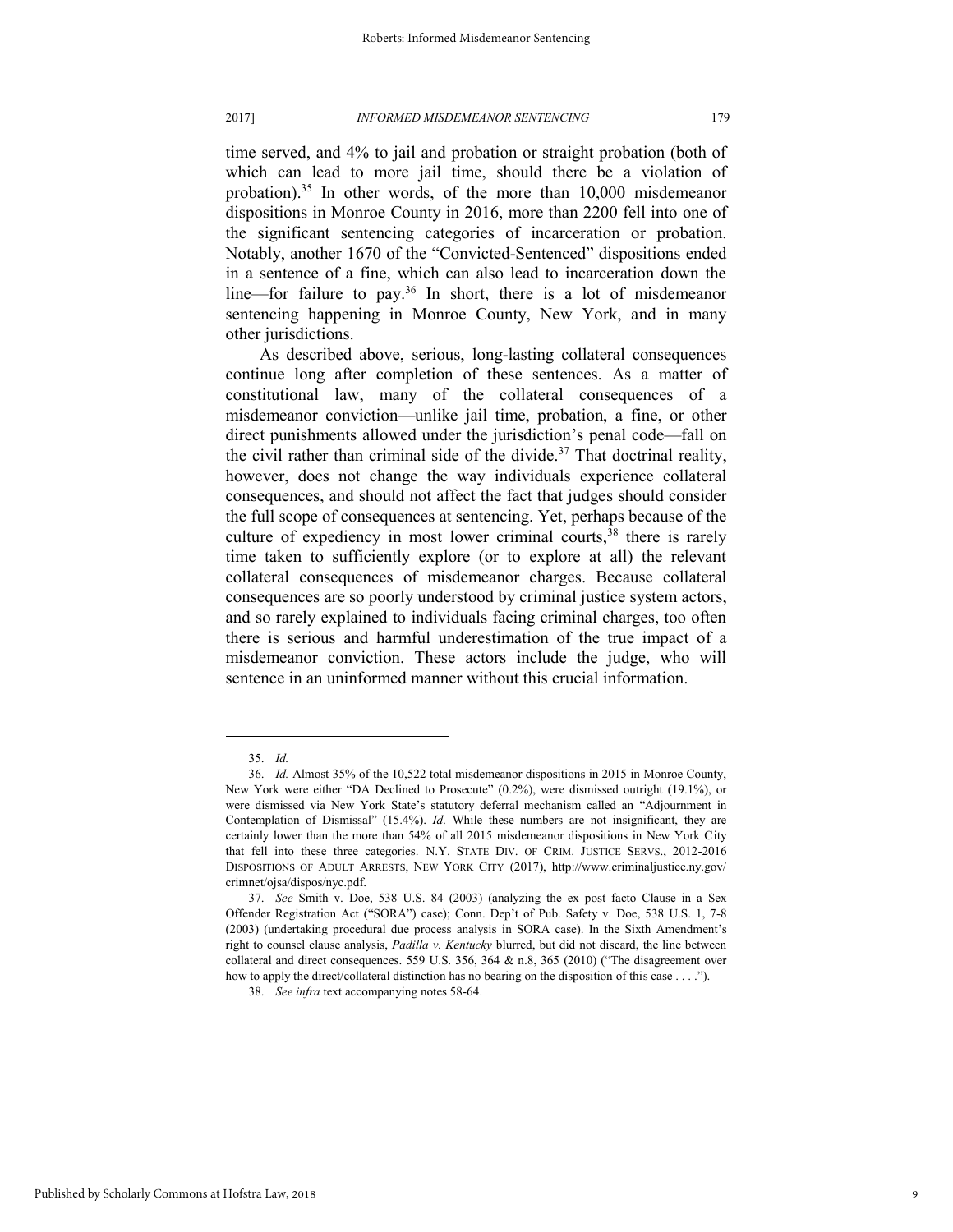It is myopic, and contrary to the goals of prosecuting misdemeanor offenses, to ignore the significant and lasting collateral effects of a misdemeanor conviction. Under most theories of punishment, a judge at sentencing does not simply look back to the crime and its circumstances but also looks forward at the defendant's future.<sup>39</sup> Lower criminal court judges need a more developed model for what it is they are trying to accomplish at misdemeanor sentencing, and in particular need to look forward at the collateral effects of a misdemeanor encounter with the criminal justice system on the defendant's future. Viewed through that more expansive lens, and given the broad discretion of judges in misdemeanor sentencing and lack of existing guidance for that discretion, the sentencing function of judges in misdemeanor cases is in serious need of close examination.

Part II of this Article contextualizes judicial responsibility for misdemeanor sentencing in the realities of the lower criminal courts, where there are a number of structural and systemic barriers to justice. These barriers—which include violations of the right to counsel and pressures on judges to move cases along rapidly—affect, but do not excuse, the way judges go about sentencing. Part III considers the purposes and theories underlying misdemeanor punishment, to better inform the exercise of judicial discretion in misdemeanor sentencing. First, Part III.A recognizes that there is no one coherent theory of punishment even in the felony context, and that the dominant theory has shifted in recent decades. For misdemeanor punishment, the underlying justifications are even less clear; and for truly low-level misdemeanor offenses, any punishment may be unjustified. Still, proportionality and parsimony are consistent principles that are particularly relevant in the misdemeanor context. Part III.B explores how misdemeanor sentencing is discretionary sentencing. In general, a judge must simply sentence consistent with the statute, which usually ranges from no further criminal punishment to one year of imprisonment.<sup>40</sup> Yet, other than these

<sup>39.</sup> While a pure retributivist approach to sentencing might only look back to the offense itself and the circumstances at the time it was committed to determine the deserved burden to impose through punishment, in reality judges imposing sentences—while they may differ in the weight they put on backward- and forward-looking circumstances—are not following any one theoretical approach to punishment.

<sup>40.</sup> *See infra* notes 115-19 and accompanying text (discussing how one year imprisonment is the maximum misdemeanor sentence in most jurisdictions). By "no further criminal punishment," I mean no formal penal sanction—no probation, no conditions, no waiting period until the imposition of sentence—beyond that which the defendant has already suffered. The already-suffered punishment might include the time served in custody awaiting arraignment or other disposition of the case. Central to the thesis of this Article is the claim that the collateral consequences of a conviction are experienced as punishment by defendants, even if not formally categorized as such. However here, I address only the punishment the judge is legally authorized to impose, and so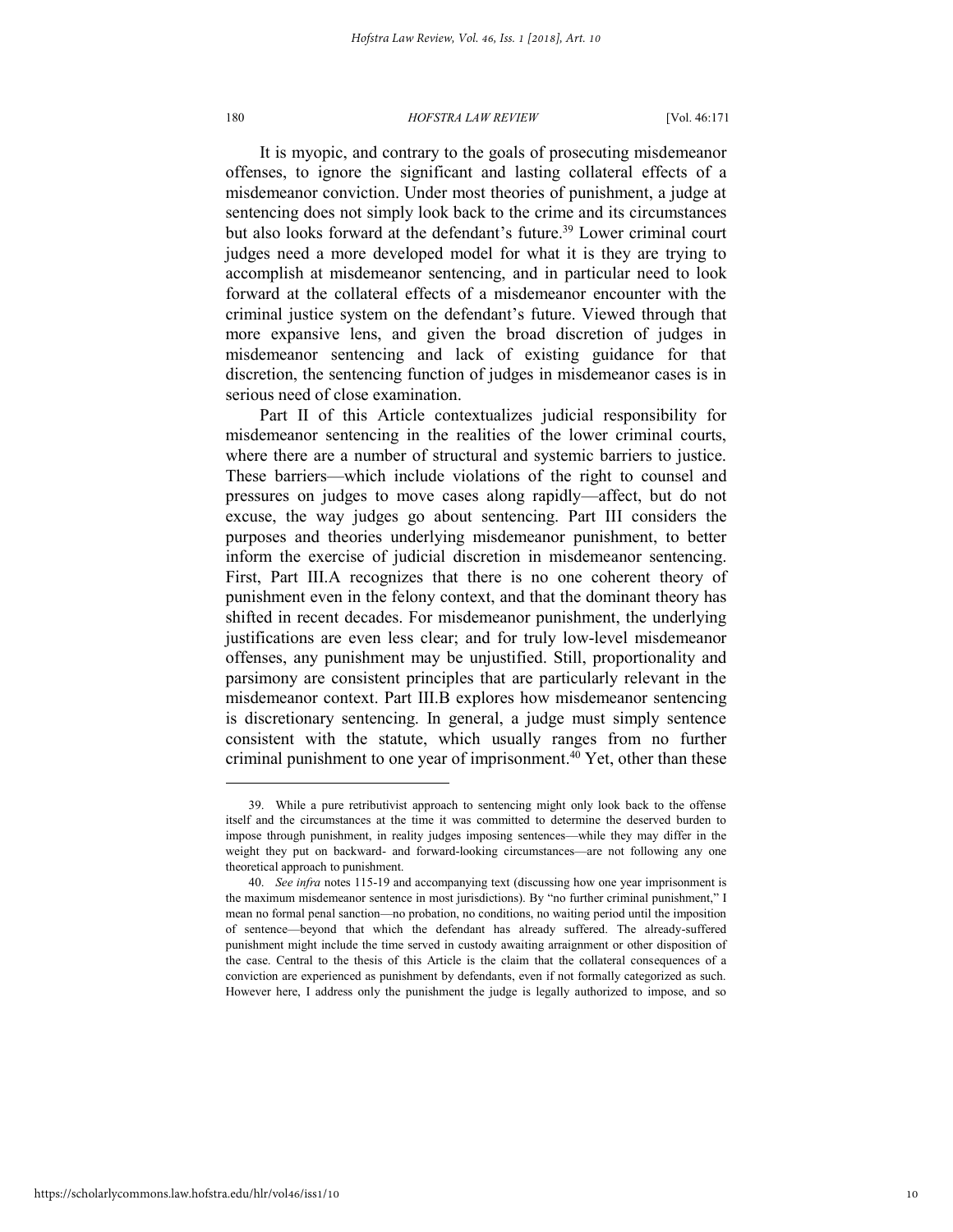statutory ranges, tiered misdemeanor classification schemes in most jurisdictions, and sentencing guidelines in a handful of states, there is little to guide that discretion. In Part IV, this Article calls for judges to undertake "informed misdemeanor sentencing," which draws on principles of proportionality and parsimony in determining the just sentence in a misdemeanor case. This means judges should recognize the many serious collateral consequences an individual suffers after any penal sanction, to keep punishment proportionate. It also means judges should make more use of deferred adjudication as well as expungement and related mechanisms for mitigating the unintended effects of a misdemeanor conviction, in an attempt to bring parsimony into the sentencing process.

### II. STRUCTURAL AND SYSTEMIC BARRIERS TO INFORMED MISDEMEANOR SENTENCING<sup>41</sup>

The structural and systemic barriers to justice in the lower criminal courts are too numerous to fully explore here. These barriers include the vexing structural problems posed by a system that places so much power into the hands of law enforcement and prosecutors. For example, the effective disappearance of the misdemeanor jury trial and the use of arrests without adjudication to mark individuals for future sanctions are serious threats to the horizontal separation of powers envisioned as a check on government overreach.<sup>42</sup> However, lower criminal court judges retain significant power at sentencing and this Part explores those barriers most likely to impede the suggestion, in Part III, that judges take a more informed, realistic view of the true consequences of a misdemeanor charge to impose proportionate and parsimonious misdemeanor sentences.

A return to (and expansion on) one of the scenarios described in the Introduction highlights the most significant structural and systemic barriers to the judicial exercise of informed misdemeanor sentencing. In the scenario, a defendant facing minor theft charges decided to enter a

reference "criminal punishment."

<sup>41.</sup> By "structural" barriers, I mean the manner in which different elements at play in the lower criminal courts affect the way misdemeanors are adjudicated. I do not mean the types of broad structural considerations, like federalism and separation of powers, which have also been analyzed in the sentencing context. *See* Berman & Bibas, *supra* note 25.

<sup>42.</sup> *See* Rachel Barkow, *Separation of Powers and the Criminal Law*, 58 STAN. L. REV. 989, 1024-28, 1047-50 (2006) (noting how low number of jury trials has subverted the critical check on the power of prosecutors and judges in criminal cases); *see also* Kohler-Haussman, *supra* note 2 (describing how deferred dismissal in misdemeanor case in New York City serves to mark person for later, ratcheting-up of consequences upon subsequent arrest).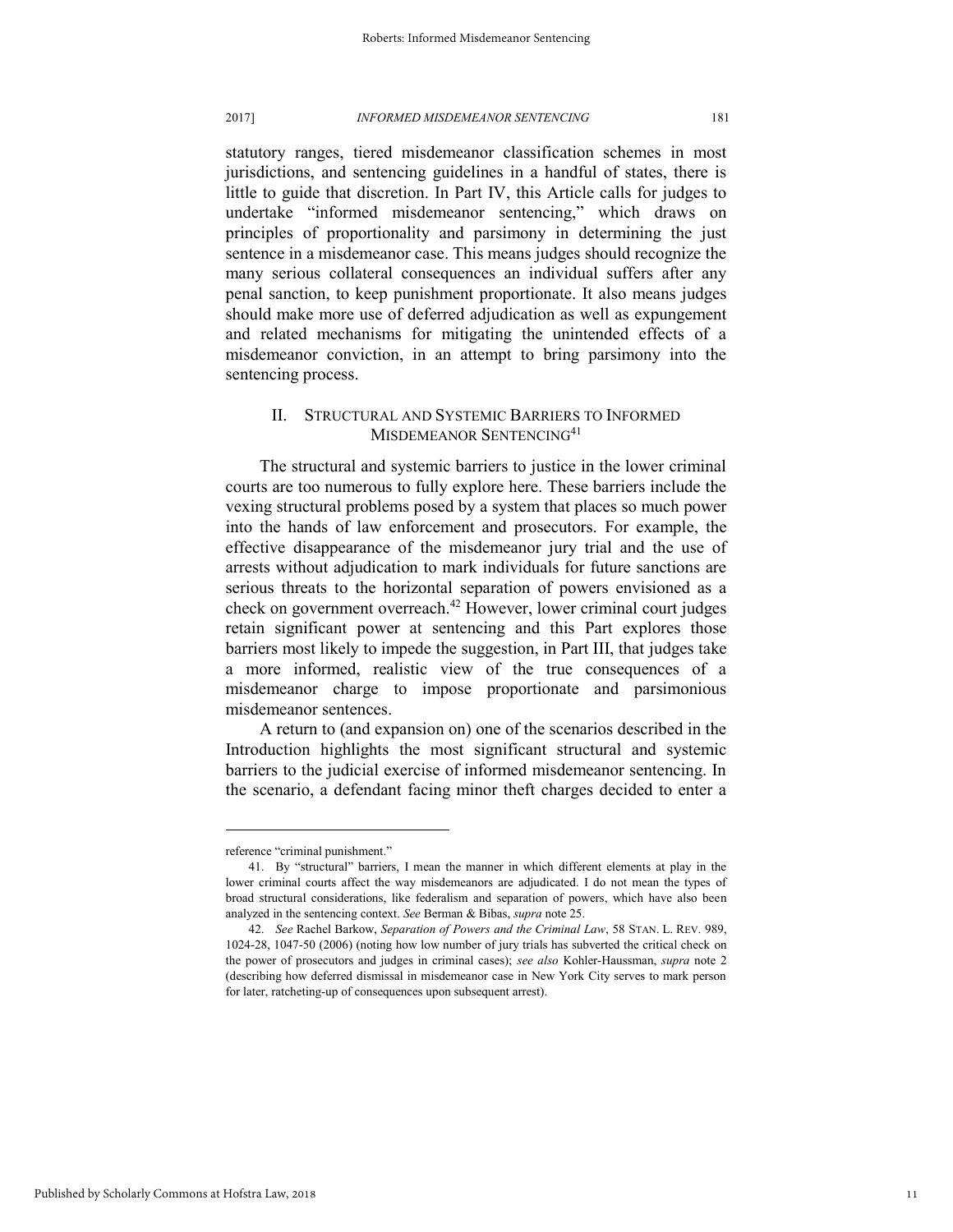guilty plea.<sup>43</sup> His lawyer requested a sentence of probation before judgment ("PBJ"), which would result in discharge of the case without any judgment of conviction upon successful completion of a period of probation and any conditions. Defense counsel supported the request by having the defendant's employer make a statement to the judge, about how he considers the defendant to be one of his best workers. The defendant also made a compelling statement about regret for his actions and his desire to avoid a conviction that would hurt his future employment prospects. The prosecutor, as you might remember, took no position on sentencing (this was carefully negotiated). The judge granted the PBJ.

Now imagine the next case, which involves the very same charges and a similarly-situated defendant. However in this case, counsel rushes in right as the case is called, having been pulled away to another courtroom to represent a client there. There is a brief negotiation between counsel and the prosecutor, and counsel then quickly explains the offer to her client, all while the judge waits. The client accepts the offer, which is the same bargain as the defendant in the first scenario—a guilty plea to one count in exchange for dismissal of the other count, and the prosecutor taking no position at sentencing. After the defendant enters the plea, at sentencing, defense counsel reads aloud her notes about her client's work experience and family. She is interrupted several times by her client, who corrects some mistakes. Counsel focuses her request on the avoidance of jail time; she does not ask for, and the client does not get, a PBJ.

In the third scenario (again with the same charges, judge, and prosecutor, and a similarly situated defendant), the defendant appears without counsel. The judge reads a note from the file indicating that the defendant was to hire private counsel. The defendant explains that he tried, but simply did not have the money to pay the fee for an initial appearance in a misdemeanor case, let alone the eventual fee should the case proceed beyond that point. The judge informs the defendant that his case would still proceed to trial that day, and that he could speak directly with the prosecutor should he be interested in a plea bargain. After a short break during which the defendant speaks with the prosecutor, he enters a guilty plea to the full set of charges, without any charge bargain. The prosecutor requests one year of probation, and the judge asks the defendant if he has anything he would like to say. After the defendant looks around nervously and then shakes his head "no," the judge imposes a sentence of one year of supervised probation, with any drug or

<sup>43.</sup> *See supra* note 14 and accompanying text.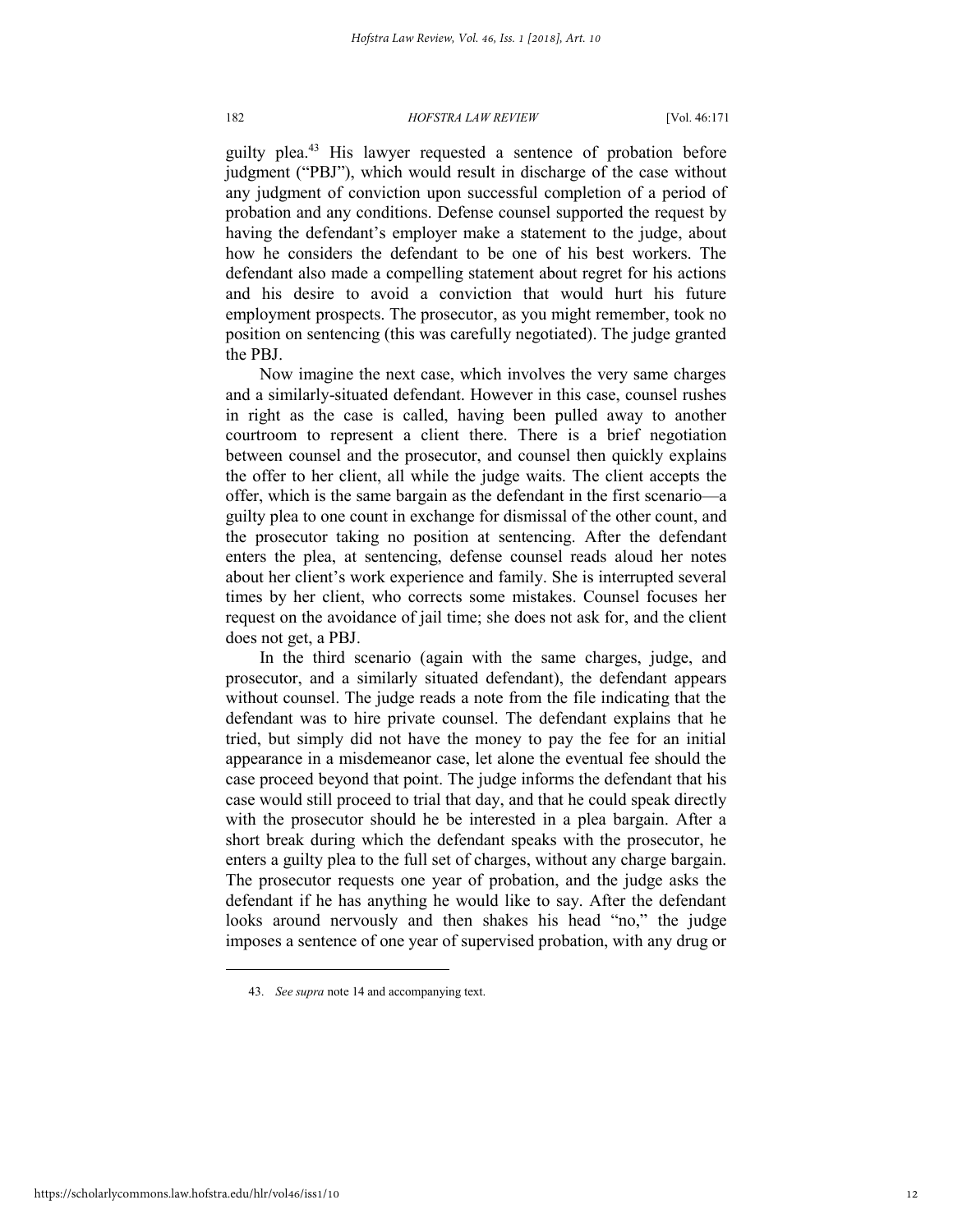alcohol treatment that the probation officer deems appropriate. There is no discussion about a PBJ. Indeed, the defendant has no idea about the existence of this option.

These scenarios illustrate some of the most common impediments to the type of informed sentencing that needs to take place in more misdemeanor cases. The crisis in the lower criminal courts—while still too often ignored in important discussions about the criminal justice system that tend to focus on mass incarceration<sup>44</sup> rather than mass criminalization—is by this point well-documented.<sup>45</sup> A relentless law enforcement focus on low-level arrests for the past two decades, as violent crime continued to fall in most jurisdictions,<sup>46</sup> means that misdemeanors now comprise almost eighty percent of many criminal court dockets.<sup>47</sup> Yet misdemeanors get a disproportionately small slice of already-stretched criminal justice system resources.<sup>48</sup> Prosecutors may lack the time, and sometimes the inclination, to exercise the discretion necessary to determine which misdemeanor arrests truly merit prosecution.<sup>49</sup> Judges may lack the time, and sometimes the inclination,

<sup>44.</sup> *See, e.g.*, ALEXANDER, *supra* note 6, at 185-86; MARC MAUER *&* MEDA CHESNEY-LIND, INVISIBLE PUNISHMENT: THE COLLATERAL CONSEQUENCES OF MASS IMPRISONMENT (2002); *see also* Brown v. Plata, 563 U.S. 493, 545-45 (2011) (affirming lower court order requiring reduction of prison population to remedy Eighth Amendment violations primarily caused by overcrowding).

<sup>45.</sup> The lower criminal courts were the subject of important scholarly and practitioner attention in the 1970s. *See, e.g.*, MALCOLM M. FEELEY, THE PROCESS IS THE PUNISHMENT: HANDLING CASES IN A LOWER CRIMINAL COURT (1979); William E. Hellerstein, *The Importance of the Misdemeanor Case on Trial and Appeal*, 28 LEGAL AID BRIEF CASE 151, (1970). After decades of scant examination of misdemeanors, a recent body of legal scholarship has focused again on this critical component of the criminal justice system. *See, e.g.*, John D. King, *Beyond "Life and Liberty": The Evolving Right to Counsel*, 48 HARV. C.R.-C.L. L. REV. 1 (2013); Kohler-Hausmann, *supra* note 2; Natapoff, *supra* note 33; Jenny Roberts, *Why Misdemeanors Matter: Defining Effective Advocacy in the Lower Criminal Courts*, 45 U.C. DAVIS L. REV. 277 (2011).

<sup>46.</sup> *See, e.g.*, Complaint at 2, 9, 26-27, Davis v. City of New York, 10-CIV-699 (S.D.N.Y. Jan. 28, 2010) (describing how law enforcement in the Bronx, New York, made thousands of misdemeanor trespass arrests in 2008 alone); *see also* HOWARD N. SNYDER, BUREAU OF JUSTICE STATISTICS, ARREST IN THE UNITED STATES, 1990-2010, at 1, 7 (2012) ("The number of murder arrests in the U.S. fell by half between 1990 and 2010. The adult and juvenile arrest rates dropped substantially in the 1990s, while both continued to fall about 20% between 2000 and 2010, reaching their lowest levels since at least 1990.").

<sup>47.</sup> *See* CTR. FOR STATE COURTS, COURT STATISTICS PROJECT, STATEWIDE MISDEMEANOR CASELOADS AND RATES, http://www.ncsc.org/Sitecore/Content/Microsites/PopUp/Home/CSP/ CSP\_Intro (showing misdemeanor caseload rates in thirty-four reporting jurisdictions) (last visited Nov. 15, 2017); Victor Eugene Flango, *Judicial Roles for Modern Courts*, NAT'L CTR. FOR ST. COURTS, http://www.ncsc.org/sitecore/content/microsites/future-trends-2013/home/Monthly-Trends -Articles/Judicial-Roles-for-Modern-Courts.aspx ("Approximately 80 percent of criminal cases are misdemeanors . . . more than 70 percent of which are handled by municipal judges . . . .").

<sup>48.</sup> *See, e.g.*, Joe, *supra* note 20, at 750.

<sup>49.</sup> *See* Ronald F. Wright & Kay L. Levine, *The Cure for Young Prosecutors' Syndrome*, 56 ARIZ. L. REV. 1065, 1103-04, 1108-10 (2014) (describing statistically significant difference in how junior and entry-level prosecutors rated "good relationship with police" and "low declination rates"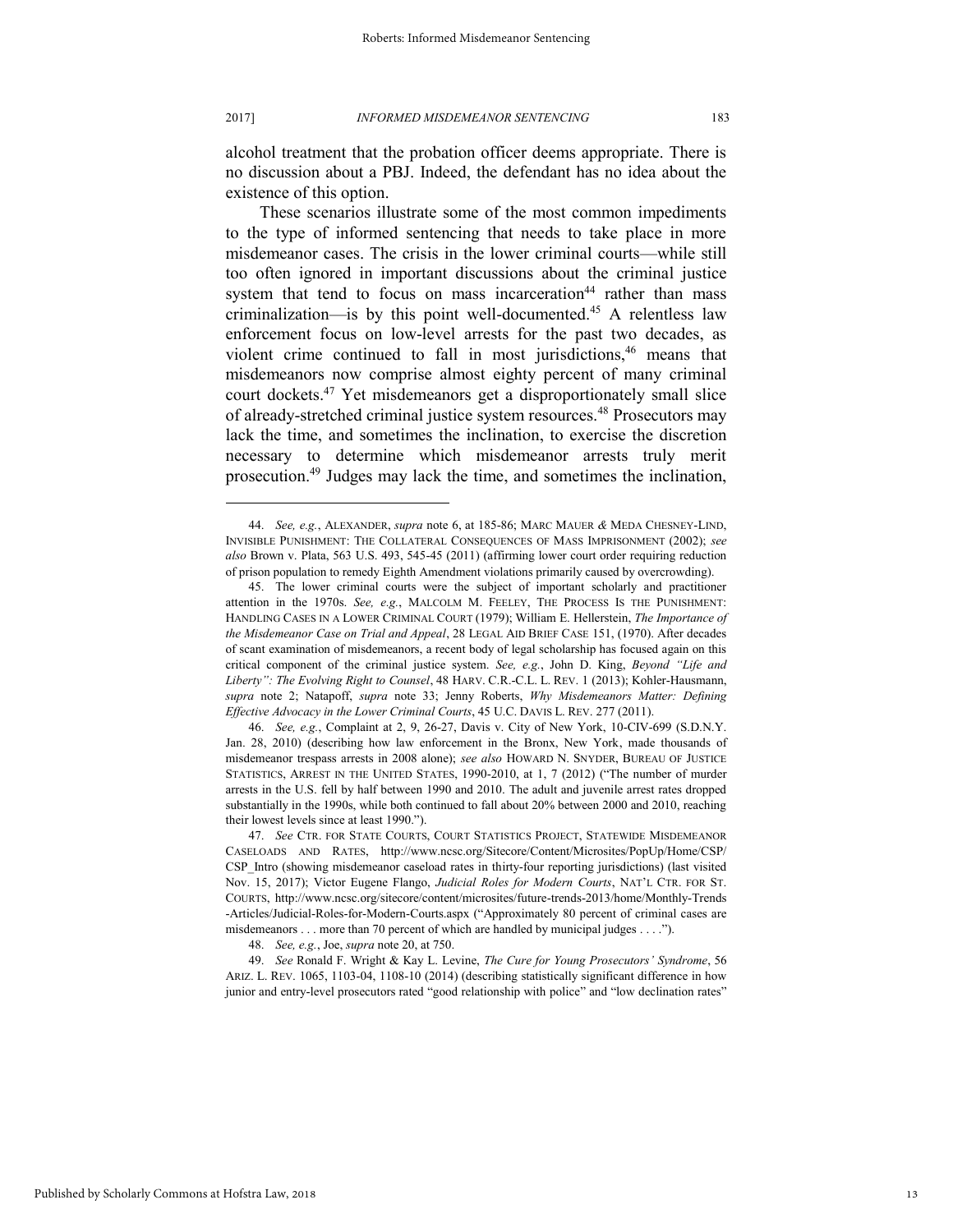#### 184 *HOFSTRA LAW REVIEW* [Vol. 46:171

to properly adjudicate misdemeanors, instead opting to process cases with a focus on efficiency rather than justice.<sup>50</sup>

The result is that, unless someone like defense counsel in the first scenario slows down the process, judges may rush through the docket. Too often, individuals facing misdemeanor charges have an attorney unable to meet minimum Sixth Amendment standards of effective assistance of counsel, like the rushed defense lawyer above who failed to request a PBJ.<sup>51</sup> Or the defendant might fall into the large gap between qualifying for government-financed counsel and being able to afford private counsel—like the defendant who had to negotiate his own "bargain" and represent himself at sentencing in one of the scenarios. Many judges are hesitant to request information they need for informed sentencing directly from the defendant (and have sound constitutional, statutory, or ethical constraints for that hesitancy).<sup>52</sup>

A core function of a criminal defense lawyer, particularly if the parties agree on a sentence bargain or if there is a verdict of guilt, is to represent the defendant at sentencing. Yet, while the Sixth Amendment right to counsel means that the state must appoint counsel for all indigent defendants facing felony charges,<sup>53</sup> that right does not extend to all misdemeanor charges. Instead, the constitutional right to misdemeanor counsel is an ex post approach where the Sixth Amendment is violated only when a judge imposes an actual or suspended sentence of incarceration upon a defendant without counsel (absent a valid waiver of the right).<sup>54</sup> However, many states offer a more expansive state constitutional or statutory right to counsel in misdemeanors.<sup>55</sup>

55. *See Shelton*, 535 U.S. at 668-70 ("Most jurisdictions already provide a state-law right to appointed counsel more generous than that afforded by the Federal Constitution.").

as more important measures of success than their more senior colleagues).

<sup>50.</sup> *See* BORUCHOWITZ ET AL., *supra* note 7, at 11.

<sup>51.</sup> *See* AM. BAR ASS'N STANDING COMM. ON LEGAL AID & INDIGENT DEFENDANTS, *GIDEON'S* BROKEN PROMISE: AMERICA'S CONTINUING QUEST FOR EQUAL JUSTICE: A REPORT ON THE AMERICAN BAR ASSOCIATION'S HEARINGS ON THE RIGHT TO COUNSEL IN CRIMINAL PROCEEDINGS 26 (2004).

<sup>52.</sup> For example, a judge who directly questions a defendant about his immigration status may run afoul of Fifth Amendment protections against self-incrimination and may breach the professional boundaries between the role of defense counsel and judge.

<sup>53.</sup> *See* Gideon v. Wainwright, 372 U.S. 335, 339-40 (1963) (under the Sixth Amendment, applicable to states through the Fourteenth Amendment, state courts must appoint counsel to individuals who cannot afford to hire private counsel).

<sup>54.</sup> *See* Alabama v. Shelton, 535 U.S. 654, 662 (2002) (finding that Sixth Amendment bars imposition of suspended sentence when underlying sentence followed "uncounseled conviction"); Scott v. Illinois, 440 U.S. 367, 371-74 (1979) (finding that an indigent defendant cannot be sentenced to imprisonment unless he has been afforded the right to counsel); Argersinger v. Hamlin, 407 U.S. 25, 36-38 (1972) ("[A]bsent a knowing and intelligent waiver, no person may be imprisoned for any offense, whether classified as petty, misdemeanor, or felony, unless he was represented by counsel at his trial." (footnote omitted)).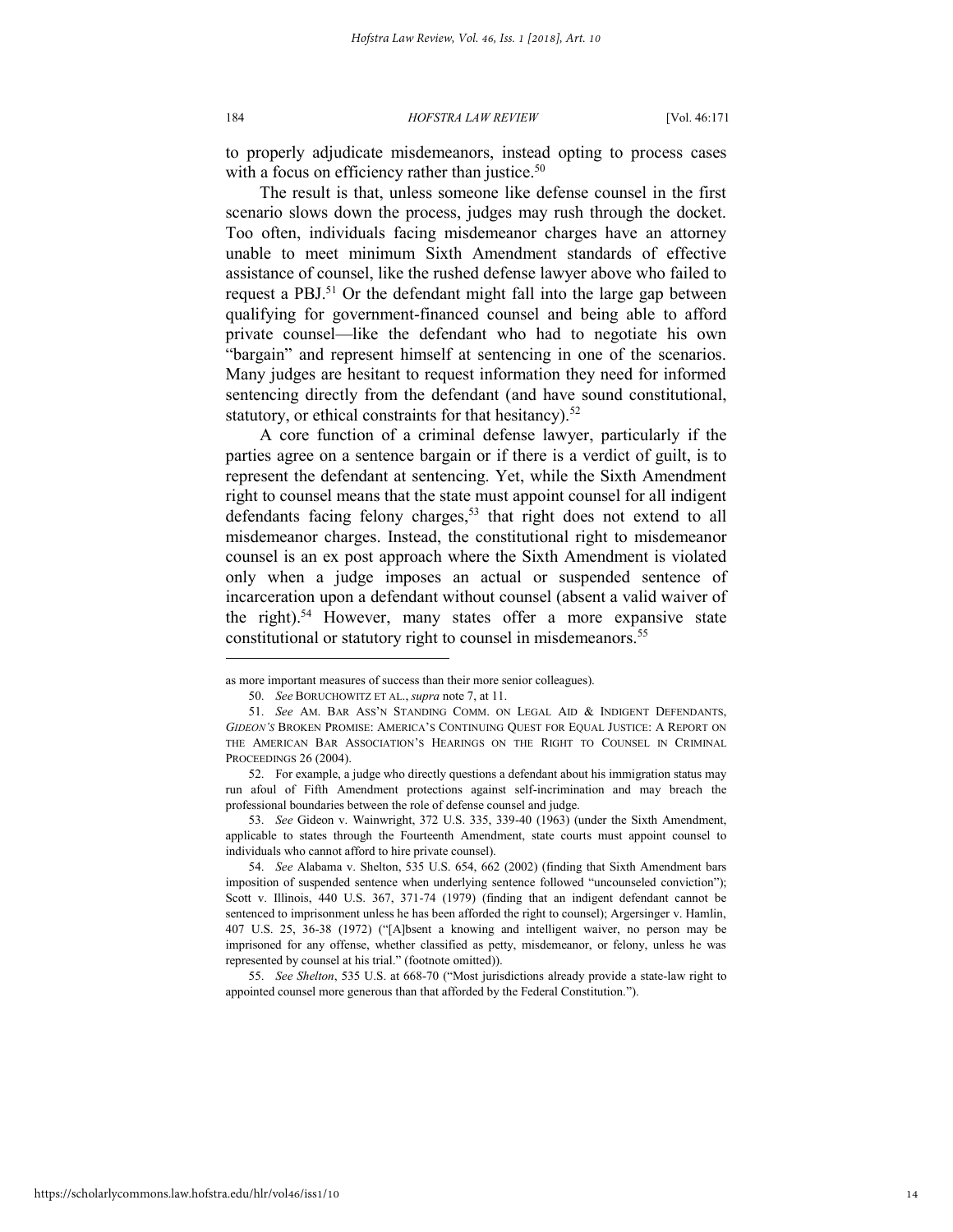#### 2017] *INFORMED MISDEMEANOR SENTENCING* 185

Even when there is a constitutional right to misdemeanor counsel, it is a right too often honored in the breach. A 2009 report on the lower criminal courts noted that "a significant percentage of defendants in misdemeanor courts never receive a lawyer to represent them." 56 Another follow-up study, examining misdemeanor courts in twenty-one Florida counties, found that 66% of defendants appeared at arraignment without counsel and that "[a]lmost 70% of defendants observed entered a guilty or no contest plea at arraignment."<sup>57</sup> The judge who sentences a pro se defendant has a particular responsibility for ensuring that the individual receives the same sentence he would have received had counsel represented him. For example, the judge in scenario three, above, was fully aware of the option of a PBJ and had an ethical and professional duty to make the defendant aware of this option at sentencing,<sup>58</sup> share the types of factors relevant to a PBJ request, give the defendant time to prepare to make a request for a PBJ should he choose to do so, and offer the defendant the opportunity to respond to any prosecution representations. The judge would also have to inform the pro se defendant that a PBJ does not count as a conviction under state law upon successful completion of probation and any conditions, but that is does meet the definition of "conviction" under federal immigration law.<sup>59</sup> While avoiding direct questioning about the defendant's immigration status, which could run afoul of Fifth Amendment protections, the judge would have to make it clear that any non-citizen defendant should consider this counter-intuitive effect of a PBJ under federal immigration law.

<sup>56.</sup> *See* BORUCHOWITZ ET AL., *supra* note 7 at 14.

<sup>57.</sup> ALISA SMITH *&* SEAN MADDAN, THREE-MINUTE JUSTICE: HASTE AND WASTE IN FLORIDA'S MISDEMEANOR COURTS 15 (2011).

<sup>58.</sup> This is not as simple as it might sound. For example, in Maryland a defendant who accepts a PBJ in District Court (the general misdemeanor court) must waive his right to a de novo appeal in Circuit Court—which is where he can have a jury trial in most instances—because the District Court case will remain open for fulfillment of probation and any conditions well beyond the 30-day statutory deadline for filing an appeal. MD. CODE ANN., CRIM. PROC.  $§ 6-220(e)(1)$ (LexisNexis 2017) ("By consenting to and receiving a stay of entering of the judgment as provided by subsections (b) and (c) of this section, the defendant waives the right to appeal at any time from the judgment of guilt."). The judge would thus have to explain this to the defendant. Not a difficult task, but somewhat more complex than explaining only the PBJ.

<sup>59.</sup> *See* 8 U.S.C. § 1101(a)(48)(A) (2012) (defining "conviction" to include circumstances where an "adjudication of guilt has been withheld, where . . . the alien . . . admitted sufficient facts to warrant a finding of guilt, and . . . the judge has ordered some form of punishment, penalty, or restraint on the alien's liberty to be imposed"); State v. Kona, 71 N.E.3d 1023, 1024-26 (Ohio 2016) (describing how defendant faced deportation based on out-of-court, written admission of guilt that was required for entry into a pre-trial diversion program).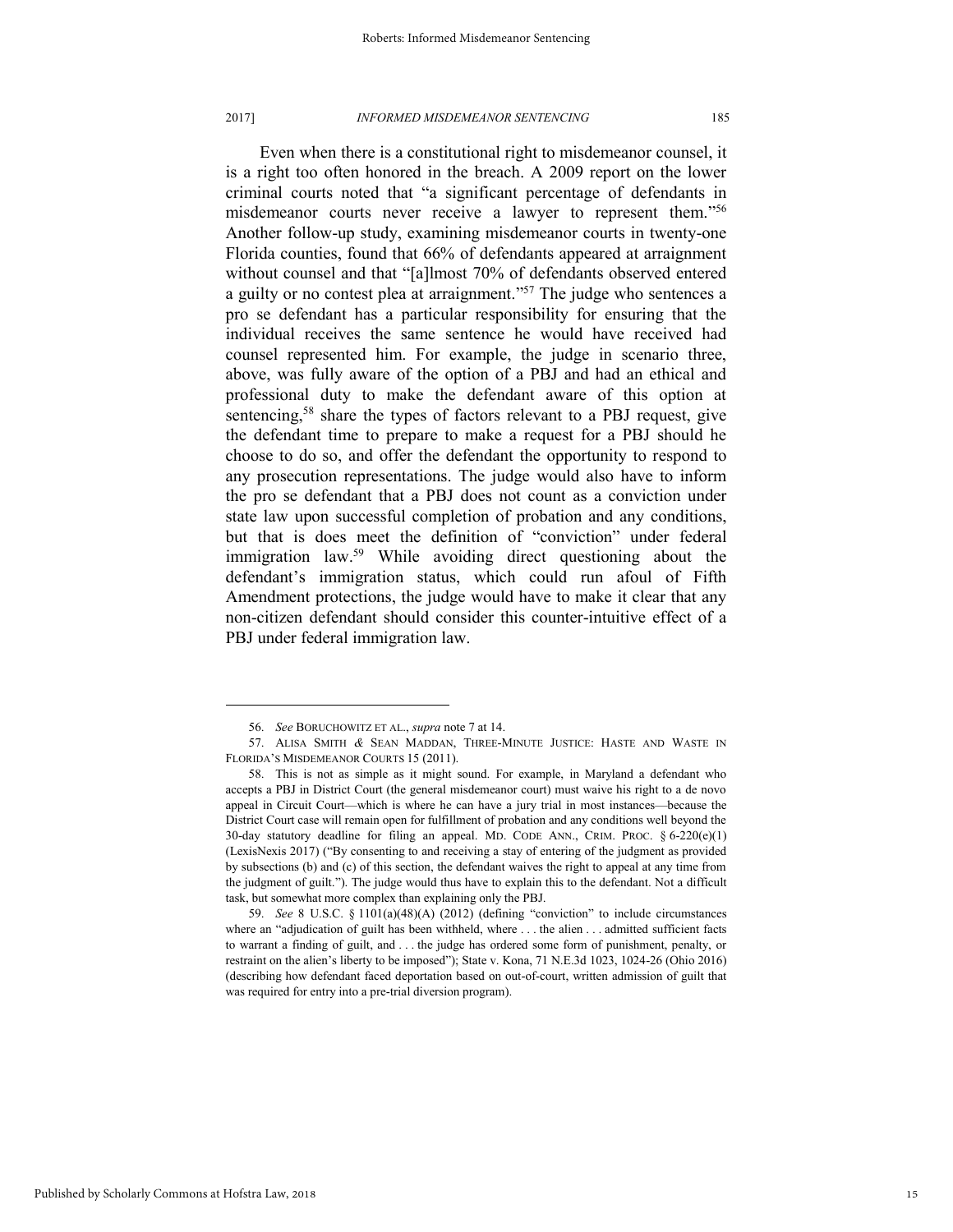Of course, such aspirations are unlikely to be met in jurisdictions that blatantly and consciously ignore the right to misdemeanor counsel. Infamously (at least in misdemeanor circles), the South Carolina Supreme Court Chief Justice stated, at that state's public bar association meeting, that she instructs lower court judges to ignore the federal constitutional right to counsel in misdemeanor cases. In her view,

*Alabama v. Shelton* is one of the more misguided decisions of the United States Supreme Court, I must say. If we adhered to it in South Carolina we would have the right to counsel probably  $\dots$  by dragooning lawyers out of their law offices to take these cases in every magistrate's court in South Carolina, and I have simply told my magistrates that we just don't have the resources to do that. So I will tell you straight up that we [are] not adhering to *Alabama v. Shelton* in every situation.<sup>60</sup>

This outrageous but honest statement raises another impediment to informed misdemeanor sentencing, namely the tendency to favor speed over justice. In 1972, the Supreme Court cautioned how "the volume of misdemeanor cases, far greater in number than felony prosecutions, may create an obsession for speedy dispositions, regardless of the fairness of the result." <sup>61</sup> Since the Court offered that assessment, the annual volume of misdemeanors nationwide has more than doubled.<sup>62</sup> At the same time, the ratio of state court judges per U.S. resident and per arrest has declined.<sup>63</sup> The obsession over speedy disposition has arrived as predicted, with enormous pressure on judges to move dockets in order to make room for the new cases that continue to pour into the lower courts. The attempt to "balance efficiency against procedural fairness" has been aptly described as one of "modern sentencing systems['] chief covert practical concern[s]." 64

While efficiency in the face of resource constraints is a factor at all stages of a case, sentencing remains a core function of the misdemeanor judge and careful, informed sentencing should not be subservient to the real or perceived need to move quickly. It is also important to keep in

<sup>60.</sup> BORUCHOWITZ ET AL., *supra* note 7, at 14.

<sup>61.</sup> Argersinger v. Hamlin, 407 U.S. 25, 34-35 (1972) (footnote omitted).

<sup>62.</sup> *See supra* note 42 and accompanying text.

<sup>63.</sup> RON MALEGA & THOMAS H. COHEN, BUREAU OF JUSTICE STATISTICS, STATE COURT ORGANIZATION, 2011, at 1 & fig.1 (2013) ("From 1980 to 2011, . . . [b]ecause of . . . increases [in the U.S. resident population and in arrests], the ratio of judges per 100,000 U.S. residents declined 23%, from 13.2 in 1980 to 10.2 in 2011.").

<sup>64.</sup> Berman & Bibas, *supra* note 25, at 43. While the authors were not discussing lower criminal courts, this covert concern is even more pernicious with misdemeanors, because a drive for efficiency combined with volume and resource constraints can lead to a near-total lack of process. *See* Natapoff, *supra* note 33, at 1328-29.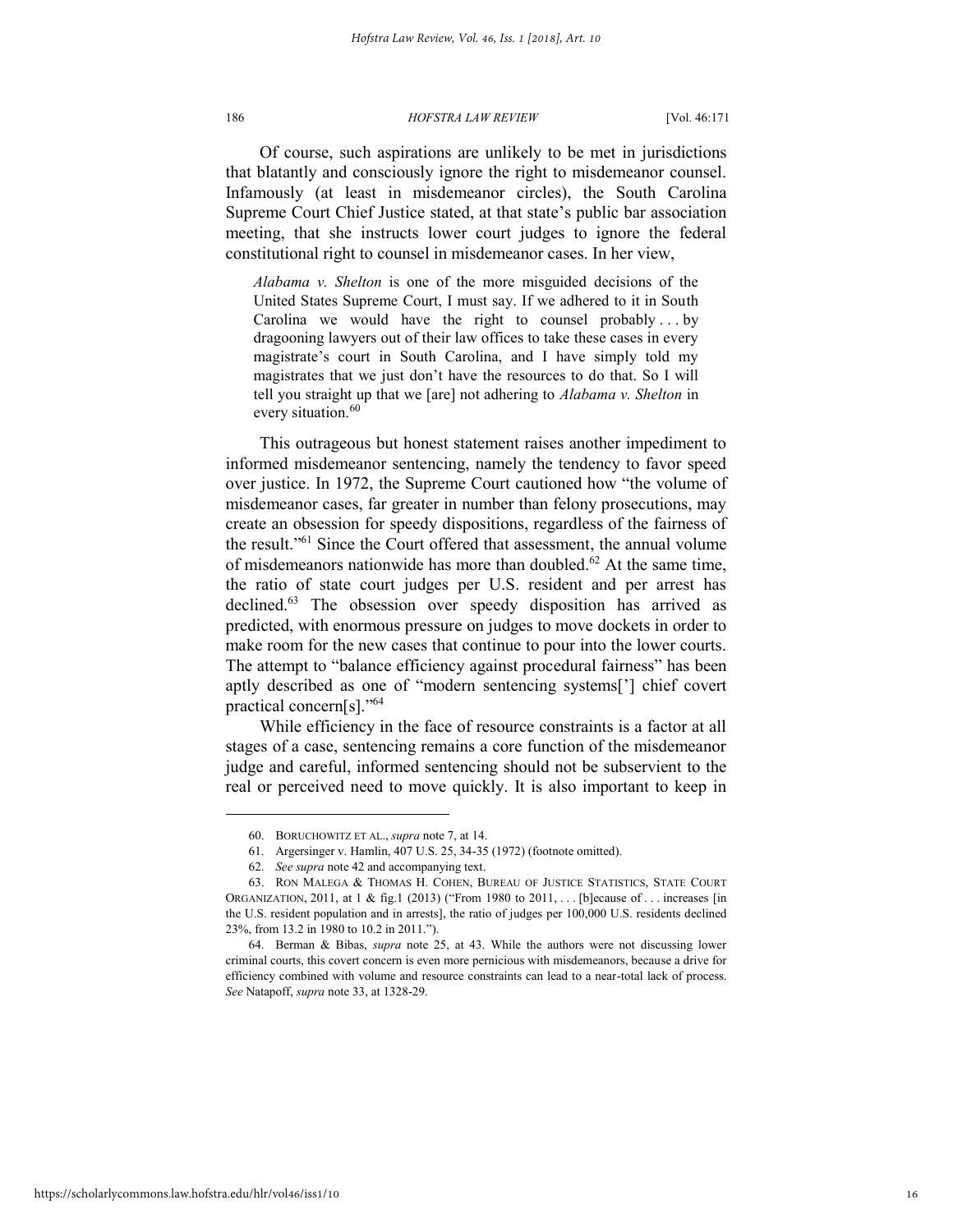mind that legislative, law enforcement, and prosecutorial choices created the exponential rise in misdemeanor prosecutions—a rise that is not empirically justified from a public safety perspective.<sup>65</sup> Further, although often attributed to the need to move a high volume of misdemeanor cases through a system lacking resources to handle that volume, the culture of expediency exists in lower criminal courts that do not handle the type of high-volume dockets characteristic of a busy, urban courthouse. This is surely due in part to limited resources even in lowervolume jurisdictions.<sup>66</sup> It is also likely due in part to a misguided belief that the consequences of a misdemeanor are slight. All parties, including defense counsel, suffer from a lagging understanding of the true meaning of a criminal record in the electronic age, where records are bought, sold, and constantly and easily consulted in the housing and employment markets.<sup>67</sup>

The pressure on judges to move dockets can come not only from real or perceived necessity, but also from the related phenomenon of some judges' belief that they must quickly "dispose of"<sup>68</sup> cases so they can move up and out of the lower criminal court. While there are a variety of ways in different jurisdictions that an appointed or elected judge might advance to a court of general jurisdiction (where felonies are adjudicated), it is almost universally viewed as desirable to move out of misdemeanor court.<sup>69</sup> Related to the push to keep dockets moving in order to move up and out of misdemeanor court is the issue of judges who believe—whether correctly or not—that they must avoid making waves while in lower criminal court if they want that opportunity to advance.<sup>70</sup> Even well intentioned judges can be affected by the desire to

<sup>65.</sup> *See, e.g.*, Jeffrey Fagan & Tracey L. Meares, *Punishment, Deterrence and Social Control: The Paradox of Punishment in Minority Communities*, 6 OHIO ST. J. CRIM. L. 173, 176, 186-87, 202-06 (2008) (discussing how changes in social and economic structure may explain how "higher incarceration rates resulted in stable if not *higher* levels of crime"); *see also* BERNARD E. HARCOURT, ILLUSION OF ORDER: THE FALSE PROMISE OF BROKEN WINDOWS POLICING 6-7, 59-89 (2001) (scrutinizing the evidence and policy behind the "broken windows" theory).

<sup>66.</sup> MALEGA & COHEN, *supra* note 63, at 2 ("Many [lower jurisdiction courts] are funded and operated at the local level (e.g., county) . . . .").

<sup>67.</sup> *See* Alessandro Corda, *More Justice and Less Harm: Reinventing Access to Criminal History Records*, 60 HOW. L.J. 1, 15-19, 37-40 (2016).

<sup>68.</sup> This is a common, unfortunate, yet fairly accurate, term for the way misdemeanor cases are adjudicated in many lower criminal courts.

<sup>69.</sup> *See* Ethan J. Leib, *Local Judges and Local Government*, 18 N.Y.U. J. LEGIS. & PUB. POL'Y 707, 727-28 (2015) ("[S]ome judges might pay more attention to judges higher in the judicial bureaucratic organization chart because they are inclined to use the local-judge job to move up the judicial hierarchy and are therefore more conscious of it."); *id.* at 728 n.128 (describing interview with lower court judge who stated that "[i]t is common to try to move up to county or Supreme").

<sup>70.</sup> Jessica A. Roth, *The Culture of Misdemeanor Courts*, 46 HOFSTRA L. REV. 215, 230-31 (2017).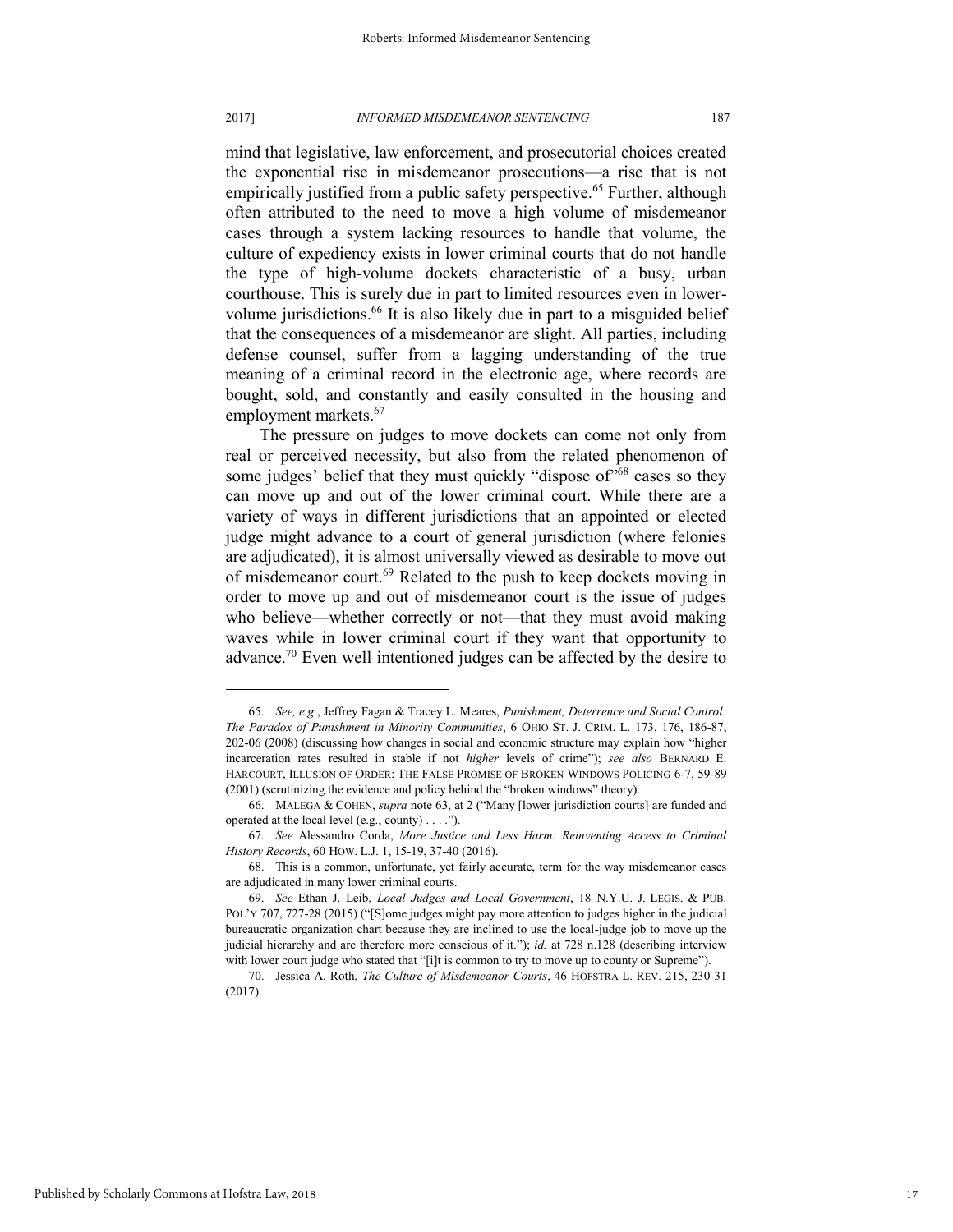move to a felony docket, in the belief that they can do more good in a court where (in their view) the cases matter more.

Related to the likely desire to move up and out of misdemeanor court is the fact that lower court judges are likely to be the least experienced, on their potentially first assignment to a courtroom. Most states have a limited jurisdiction court, also known as a lower court, where judges handle a variety of lesser criminal and civil matters. While these judges, in some jurisdictions, handle the initial stages of a felony case (arraignment, preliminary hearing), the bulk of their criminal docket will be misdemeanors.<sup>71</sup> This new-to-the-job-of-judging reality could cut both ways in terms of the ability to pursue proper sentencing procedures. On the one hand, "beginner" judges might lack the perspective to keep misdemeanor punishment in context and proportionate, and the confidence to slow down to make more fully informed sentencing decisions. On the other hand, these judges might temper their use of harsher punishments since, unlike judges handling felony cases, imposing a year in jail would be the upper legislative limit.<sup>72</sup> In an added twist, only 59% of judges nationwide in limited jurisdiction courts "were required to obtain some type [of] legal qualification to serve as a judge," and "[p]ossessing a law degree was the most commonly required legal qualification." <sup>73</sup> This means that in some jurisdictions, judges handling misdemeanor cases may not even be lawyers.<sup>74</sup>

Close consideration of the role of the judge in misdemeanor sentencing is even more important in light of the reality that these sentences are rarely subject to appellate review.<sup>75</sup> Such review is

75. *See* Eve Brensike Primus, *Structural Reform in Criminal Defense: Relocating Ineffective* 

<sup>71.</sup> MALEGA & COHEN, *supra* note 63, at 2-3 ("In 2011, 46 states used general jurisdiction courts (GJCs) and limited jurisdiction courts (LJCs)."); *id.* at 2 (describing types of cases adjudicated in limited jurisdiction courts).

<sup>72.</sup> In my own experience, experienced judges who handle serious felony cases are more likely to view minor misdemeanor cases in perspective, and less likely to exercise their discretion to the limits of the sentencing law. *Cf.* Joe, *supra* note 20 (suggesting that more experienced defense attorneys are better equipped to handle misdemeanor cases); Wright & Levine, *supra* note 49 (discussing how new prosecutors tend to be more adversarial, and less balanced, in their approach to handling cases).

<sup>73.</sup> MALEGA & COHEN, *supra* note 63, at 5; *see also* Leib, *supra* note 69, at 715 n.32 ("New York, along with the majority of American states, allows non-attorney justices to preside in courts of limited jurisdiction.").

<sup>74.</sup> *See* William Glaberson, *Delivering Small-Town Justice, with a Mix of Trial and Error*, N.Y. TIMES, Sept. 26, 2006, at A1, B2; William Glaberson, *How a Reviled Court System Has Outlasted Many Critics*, N.Y. TIMES, Sept. 27, 2006, at A1; William Glaberson, *In Tiny Courts of N.Y., Abuses of Law and Power*, N.Y. TIMES, Sept. 25, 2006, at A1; *see also* SPECIAL COMM'N ON THE FUTURE OF N.Y. STATE COURTS, JUSTICE MOST LOCAL: THE FUTURE OF TOWN AND VILLAGE COURTS IN NEW YORK STATE (2008) (discussing the use of non-attorney judges in New York).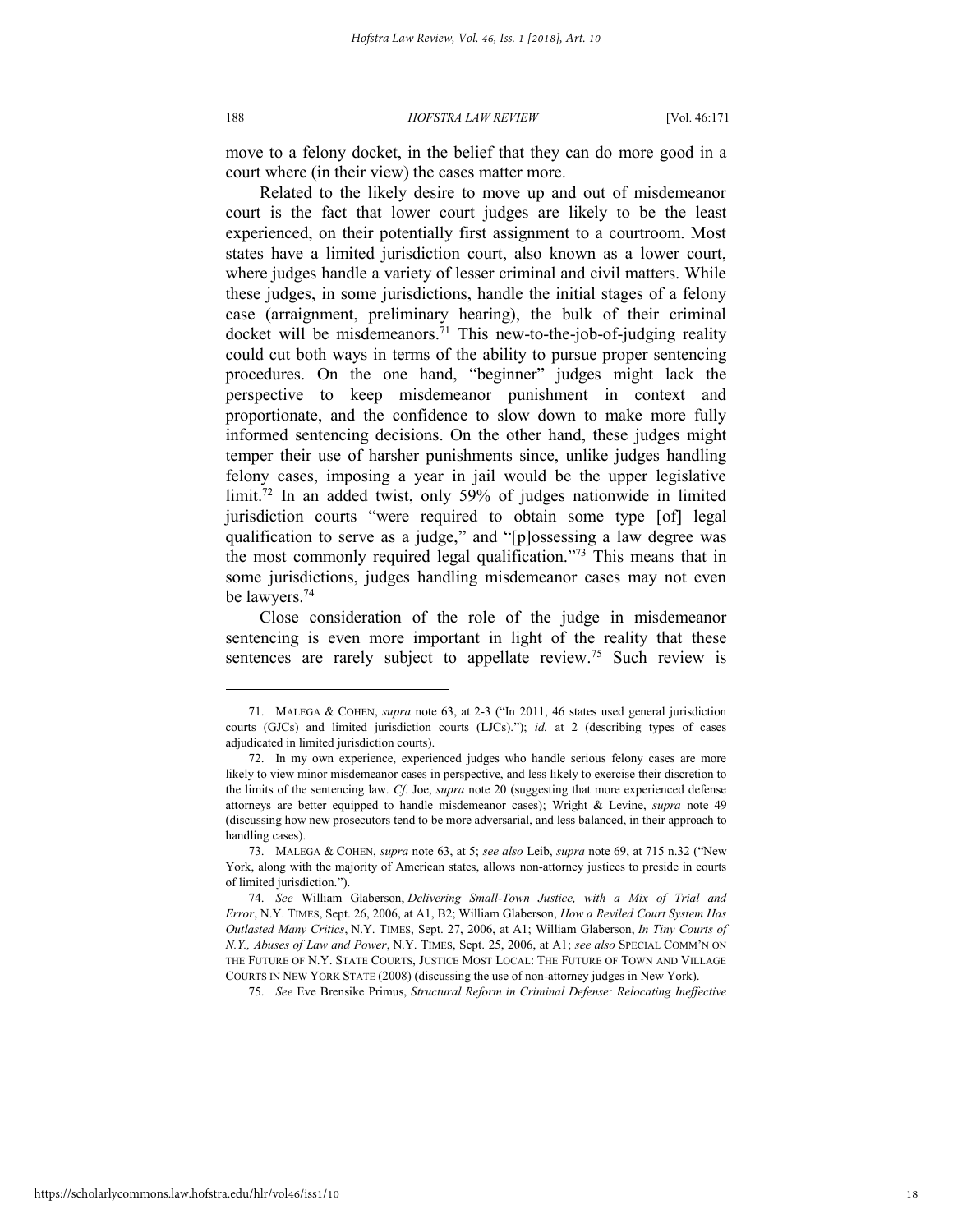intended to correct sentencing errors in felony cases, and plays a significant role in shaping sentencing policy and practice.<sup>76</sup> Numerous reasons exist for this lack of review in misdemeanor cases, including that so many defendants facing misdemeanor charges are denied counsel and that judges handling pro se guilty pleas might neglect to inform the defendant of the right to appeal, with the limited window of time (typically, thirty days) for filing that appeal.<sup>77</sup> Defendants who plead guilty to a misdemeanor may do so in exchange for or anticipation of little to no jail time, reducing their immediate incentive to appeal the case. Even if they receive a jail sentence, they are likely to have finished it by the time any appeal would be heard let alone decided, further reducing that incentive. Although many individuals later come to learn that their seemingly minor misdemeanor conviction is actually a significant barrier to essentials of daily life such as securing housing or employment, $78$  by that point the time to file a direct appeal has long expired. Further, while there are some limited avenues for seeking postconviction review in misdemeanor cases, there are significant procedural barriers to that review, such as the requirement in the federal habeas statute and many state habeas statutes that an individual be "in custody" to seek review.<sup>79</sup>

In general, inadequate attention has been paid to the institutional dynamics of lower courts adjudicating misdemeanor cases.<sup>80</sup> Those dynamics, in the form of the systemic and structural realities described

*Assistance of Counsel Claims*, 92 CORNELL L. REV. 679, 701-06 (2007); *see also* Roberts, *supra*  note 45, at 337-40.

<sup>76.</sup> *See* Berman & Bibas, *supra* note 25, at 41, 43 (discussing how appellate review is an important facet shaping felony sentencing law, policy, and practice); *id.* at 64-65 (noting that appellate review of sentencing decisions varies by jurisdiction, ranging from searching to nonexistent).

<sup>77.</sup> SMITH & MADDAN, *supra* note 57, at 19 (describing, in observational study in twenty-one Florida counties, how only 23.7% of defendants were advised of the right to appeal after sentencing at arraignment and how that number was even lower for in-custody defendants, despite a Florida Rule of Criminal Procedure requiring trial judges to inform defendants of their right to appeal).

<sup>78</sup>*.* Gary Fields & John R. Emshwiller, *As Arrest Records Rise, Americans Find Consequences Can Last a Lifetime*, WALL ST. J. (Aug. 18, 2014, 10:30 PM), http://www.wsj.com/articles/as-arrest-records-rise-americans-find-consequences-can-last-a-lifetime-1408415402; *see also* LOVE, ROBERTS & KLINGELE, *supra* note 3, at ch. 2, (detailing myriad types of collateral consequences); *National Inventory of Collateral Consequences of Conviction*, COUNSEL OF STATE GOV'TS, https://niccc.csgjusticecenter.org (last visited Nov. 15, 2017) (allowing users to search for various collateral consequences using fields such as jurisdiction and type of consequence in database cataloguing consequences in state and federal laws and regulations).

<sup>79.</sup> *See* Roberts, *supra* note 45, at 338-40.

<sup>80.</sup> *See* Leib, *supra* note 69, at 715-23, 726-38 (calling attention to this inadequacy). *But cf.* Jennifer A. Scarduzio, *Managing Order Through Deviance? The Emotional Deviance, Power, and Professional Work of Municipal Court Judges*, 25 MGMT. COMM. Q. 283 (2011) (examining the interactions of municipal court judges).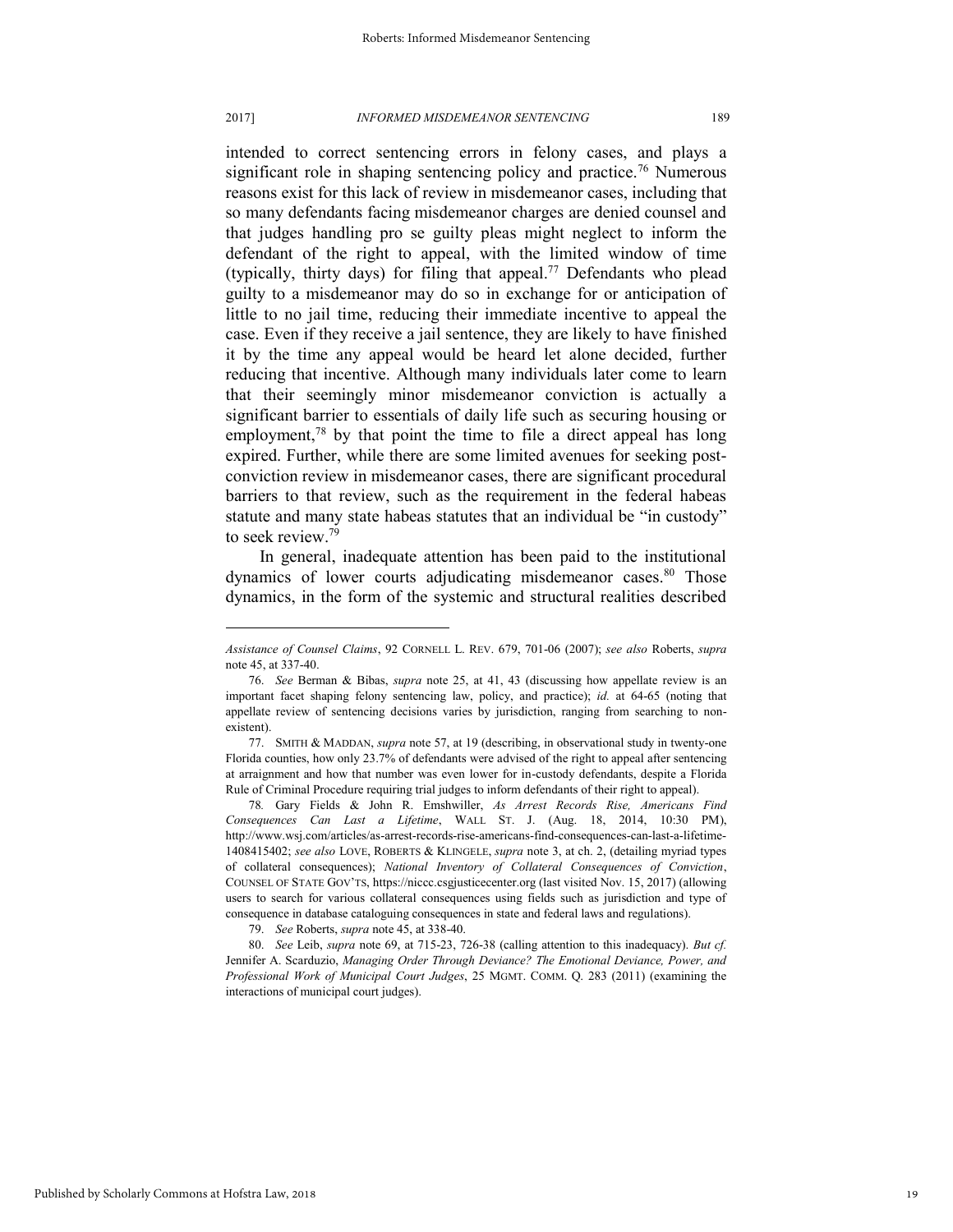above as well as other factors, play a role in the way a judge will exercise discretion when imposing sentences in misdemeanor cases.

### III. PURPOSES OF PUNISHMENT AND THE EXERCISE OF DISCRETION IN MISDEMEANOR SENTENCING

The history of misdemeanor sentencing is firmly rooted in judicial discretion.<sup>81</sup> Before the nineteenth century, judges had little discretion in felony sentencing,<sup>82</sup> but the common law of misdemeanor sentencing allowed judges to impose an unlimited amount of imprisonment.<sup>83</sup> Still, judges more commonly imposed fines or whipping since "the idea of prison as a punishment would have seemed an absurd expense."<sup>84</sup> Misdemeanor sentences were subject to "the limitations that the punishment not 'touch life or limb,' that it be proportionate to the offense, and, by the 17th century, that it not be 'cruel or unusual,'" <sup>85</sup> but otherwise offered judges much more flexibility than felony sentencing.

Modern misdemeanor sentencing also offers judges broad discretion, although most jurisdictions allow a maximum sentence of one year of imprisonment for a misdemeanor conviction.<sup>86</sup> The ways in which judges might exercise that discretion is thus critical to an examination of sentencing in the lower criminal courts. To set the stage for that examination, this Part first explores the purposes and functions of misdemeanor punishment before turning to judicial discretion in misdemeanor sentencing.

### *A. Purposes and Functions of Misdemeanor Punishment*

The underlying theories of punishment in the United States have shifted several times in the last century. Although no one theory has ever

<sup>81.</sup> Apprendi v. New Jersey, 530 U.S. 466, 480 n.7 (2000) (noting how "[t]he common law of punishment for misdemeanors—those 'smaller faults, and omissions of less consequence,'substantially more dependent upon judicial discretion" than for felonies (citation omitted)).

<sup>82.</sup> *See* Berman & Bibas, *supra* note 25, at 60-61 ("With the development of penitentiaries and the embrace of rehabilitation, American sentencing lurched from all law and no discretion to no law and all discretion.").

<sup>83.</sup> Stephanos Bibas, *Judicial Fact-Finding and Sentence Enhancements in a World of Guilty Pleas*, 110 YALE L.J. 1097, 1125-26 (2001); *see also id*. at 1125 n.206 (noting how at common law, "[i]n theory, judges could order unlimited imprisonment [for a misdemeanor], though in practice they appear not to have imposed sentences of longer than five years" (citing 1 JAMES FITZJAMES STEPHEN, A HISTORY OF THE CRIMINAL LAW OF ENGLAND 490 (London, MacMillan 1883))).

<sup>84.</sup> *Apprendi*, 530 U.S. 466, 480 n.7 (quoting J.H. Baker, *Criminal Courts and Procedure at Common Law 1550-1800*, *in* CRIME IN ENGLAND 1550-1800, at 15, 43 (J.S. Cockburn ed., 1977)); see also id. ("Actual sentences of imprisonment for [misdemeanor] offenses, however, were rare at common law until the late 18th century.").

<sup>85.</sup> *Id*.

<sup>86.</sup> *See, e.g.*, N.Y. PENAL LAW § 70.15(1) (McKinney 2009).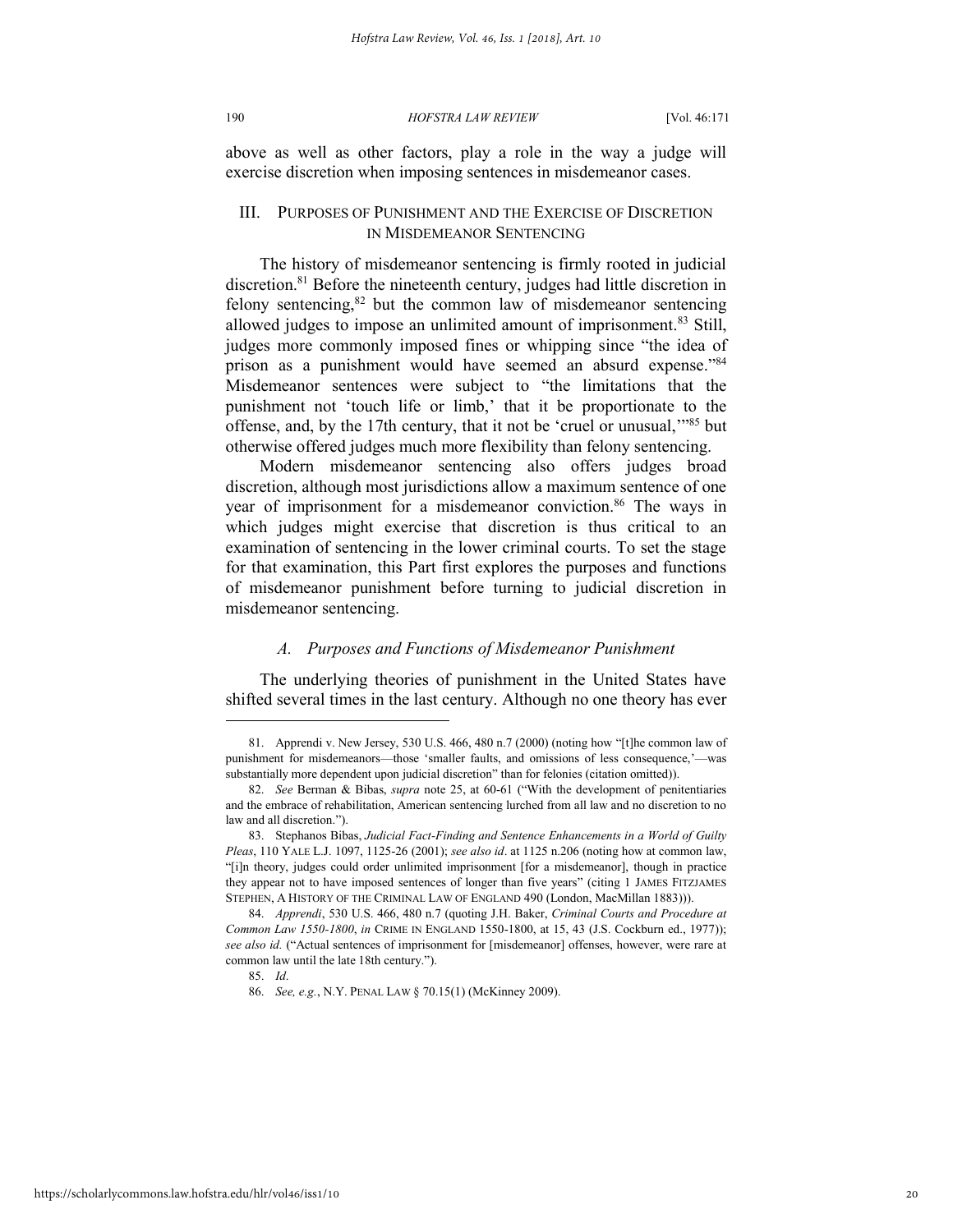#### 2017] *INFORMED MISDEMEANOR SENTENCING* 191

fully accounted for punishment approaches at any given time, punishment in the United States has moved from a utilitarian approach, which focused on rehabilitation from the early twentieth century through the 1970s, to a more retributive approach that included mandatory guidelines, mandatory minimum sentencing statutes, harsh sentences, and three-strikes laws in the last decades of the twentieth century. $87$ More recently, things have lurched back towards what might be characterized as more rehabilitative, or at least more utilitarian in recognizing that the harsh policies of the last quarter of the twentieth century have failed in many respects.<sup>88</sup>

Threaded through these approaches, and significant to any theory of sentencing, is the principle of proportionality. Under this principle, any punishment imposed must fit the crime, to be proportionate to the seriousness of the crime committed.<sup>89</sup> In addition to being proportionate, sentences should follow the parsimony principle, under which "states should not inflict any more punishment than is necessary."<sup>90</sup> Proportionality and parsimony are particularly relevant to misdemeanor sentencing in a world where the true effects of the conviction last far longer than any direct penal sanction.

<sup>87.</sup> *See* Michael Tonry, *Purposes and Functions of Sentencing*, *in* 34 CRIME & JUSTICE: A REVIEW OF RESEARCH 1, at 16-18 (2006) [hereinafter Tonry, *Purposes and Functions*]. *But cf.*  Michael Tonry, *Sentencing in America, 1975-2025*, *in* 42 CRIME AND JUSTICE IN AMERICA, 1975- 2025, at 141, 171-73 (Michael Tonry ed., 2013) ("By the mid-1980s the tough on crime period was under way. Except in lip service, proportionality largely disappeared as a policy goal.") [hereinafter Tonry, *Sentencing in America*]. *See also* Carissa Byrne Hessick & Douglas A. Berman, *Towards a Theory of Mitigation*, 96 B.U. L. REV. 161, 163, 167-77 (2016) (describing how structured sentencing replaced a rehabilitative approach after the 1970s, but noting how even today, "no single theory of punishment has replaced the discredited theory of rehabilitation"). Although "[f]or most of the twentieth century, the predominant focus of sentencing was the consideration of offenders' rehabilitative potential," other utilitarian concerns at that time included deterrence (specific and general), and incapacitation. *Id.* at 162, 183-85.

<sup>88.</sup> *See* Tonry, *Sentencing in America*, *supra* note 87, at 144-45, 150-51 (describing the most recent period of sentencing in the United States, from 1996 to the present, as difficult to characterize under existing theories of punishment).

<sup>89.</sup> *Id.* at 145 ("There are many slightly different retributivist theories of punishment, but all have at their core the idea that criminal punishments, to be just, must in some meaningful way be proportionate to the seriousness of the offender's crime."). Alice Ristroph de-links proportionality from punishment theory to offer a more robust understanding of the concept and to move away from the claim that proportionality is limited by institutional competence (and thus calls for deference to legislative decisions about sentencing). Alice Ristroph, *Proportionality as a Principle of Limited Government*, 55 DUKE L.J. 263, 266 (2005) (characterizing "proportionality review [a]s an attempt to specify the outer limits of the penal power—not an attempt to direct the legislature's choices within the boundaries of that power").

<sup>90.</sup> Hessick & Berman, *supra* note 87, at 165; *see* Douglas A. Berman, *Reconceptualizing Sentencing*, 2005 U. CHI. LEGAL F. 1, 49 (stating that the parsimony principle "calls for the imposition of the least punitive or burdensome punishment that will achieve valid social purposes").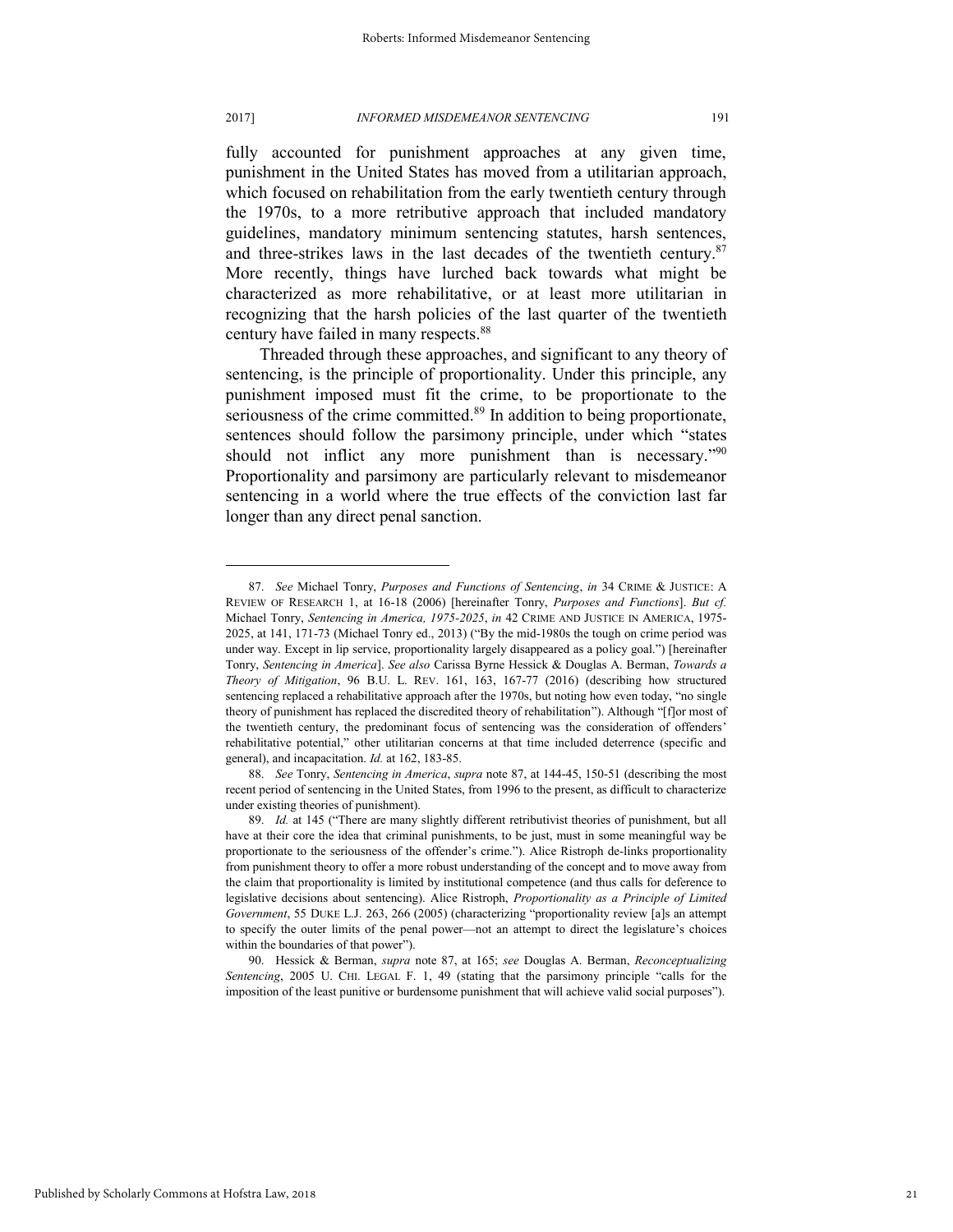Also significant to any misdemeanor theory of punishment is the more critical lens that considers criminal law and punishment as a form of social control—one that takes particular aim at the lives of the poor and of people and communities of color. For example, Michelle Alexander has characterized the criminal justice system in recent decades, in particular the War on Drugs, as a system of racial control similar to Jim Crow laws mandating racial segregation from the late 1870s through the mid-1960s.<sup>91</sup> At a more general level, discussing what he termed "anormative" theories of justice, Michael Tonry described the "tough on crime" period in the United States as

characterized by [a] political culture[] in which the interests of some people do or did not count. . . . [S]ocial categories of people are the targets of laws, policies, and patterns of punishment that suggest that they are seen primarily as social threats and not as people whose interests deserve the concern and respect that traditional retributive and consequentialist theories of punishment would give them. $92$ 

In current debates about sentencing, unusual coalitions have formed to support a less punitive and expensive, and more fair and effective criminal justice system.<sup>93</sup> Still, commentators have noted the lack of any coherent theory of current sentencing policy, calling it a "muddle,"<sup>94</sup> and noting "a compelling need for a new sentencing model."<sup>95</sup> These theories, shifts, and debates have focused almost exclusively on punishment in felony cases.

It is not that scholars, politicians, and others purposely ignore misdemeanor punishment, but rather that discussions about the purposes and functions of punishment usually draw from examples or situations involving high-level, sometimes violent crimes. Offenses like murder, rape, and—more recently—felony drug sale and possession have

94. Tonry, *Purposes and Functions*, *supra* note 87, at 1-4 (noting, however, that "[m]uddles are not necessarily bad"); *cf. id.* at 8 ("The primary functions of sentencing, most people would agree, are imposition of appropriate punishments and prevention of crime.").

95. RICHARD S. FRASE, JUST SENTENCING: PRINCIPLES AND PROCEDURES FOR A WORKABLE SYSTEM, at xii (2013) ("[N]o new sentencing model has emerged to replace the formerly monolithic dominance of indeterminate sentencing . . . .").

<sup>91.</sup> ALEXANDER, *supra* note 6; *see also* Fagan & Meares, *supra* note 65, at 180.

<sup>92.</sup> Tonry, *Sentencing in America*, *supra* note 87, at 174.

<sup>93.</sup> *See* Rachel Barkow, *The Criminal Regulatory State*, *in* THE NEW CRIMINAL JUSTICE THINKING 33, 46 (Sharon Dolovich & Alexandra Natapoff eds., 2017); Eric H. Holder, Jr., *We Can Have Shorter Sentences and Less Crime*, N.Y. TIMES, Aug. 11, 2016, at 6 (referring to "a rare bipartisan consensus [including senior law enforcement officials] in favor of changing drugsentencing laws . . . to improve the fairness and efficiency of America's criminal justice system"); EJ Hurst II, *Federal Sentencing and Prison Reform Now Bipartisan Issues*, THE HILL (Aug. 13, 2014, 7:00 AM), http://thehill.com/blogs/punditsblog/crime/214998-federal-sentencing-and-prisonreform-now-bipartisan-issues.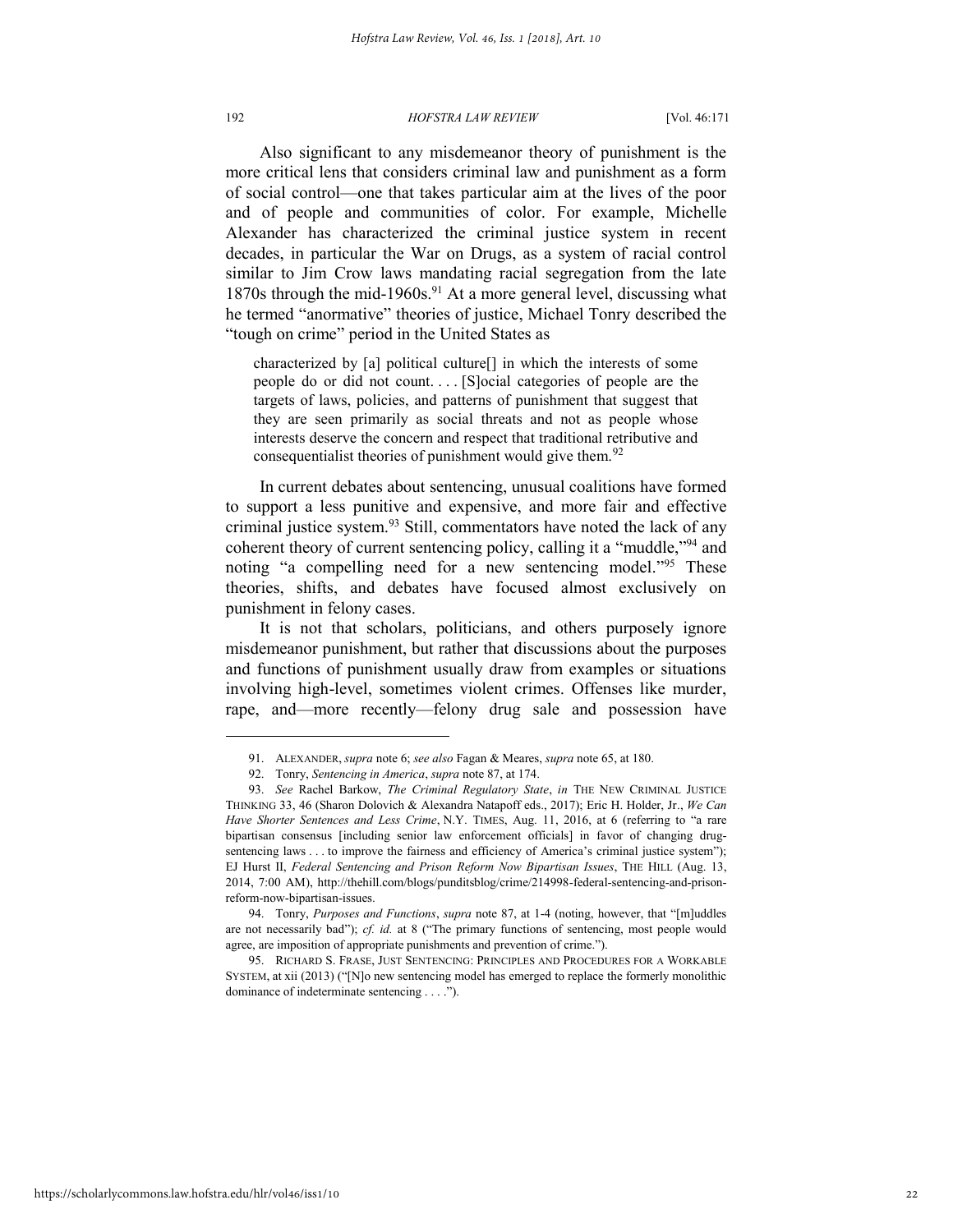dominated punishment literature and policy discussions. Although the current state of sentencing theory and policy may be in flux, there is agreement that punishment must be both morally legitimate and serve some articulated purpose.<sup>96</sup> In many felony cases, there might be disagreement over the type and length of sentence, but in general it is possible to articulate a purpose for sentencing someone for an armed

robbery, sexual assault, or drug sale.<sup>97</sup> Misdemeanor sentencing is not simply a mini version of felony sentencing. Although some more serious misdemeanors (e.g., assault, driving while intoxicated) might fit into a theoretical and practical framework developed in the felony punishment context, many misdemeanors are truly minor offenses. In some jurisdictions, a combination of charges like possession of an open container of alcohol, disturbing the peace, disorderly conduct, driving with a license suspended for failure to pay parking tickets, trespassing on posted public property, or unlicensed vending can make up a significant portion of the lower court docket.<sup>98</sup> The FBI's Uniform Crime Reporting publication, *Crime in the United States*, reported 10.8 million total estimated arrests in the United States in 2015, more than one million of which were in the categories of "liquor laws," "drunkenness," "disorderly conduct," and "vagrancy."<sup>99</sup> These numbers are certainly under-inclusive, and do not include other potentially minor misdemeanor charges that could fall into the FBI categories.<sup>100</sup> For example, there are almost a quarter of a

<sup>96.</sup> *See* John B. Mitchell, *Crimes of Misery and Theories of Punishment*, 15 NEW CRIM. L. REV. 465, 475-76 (2012) (noting that the definition of "crime" includes both prohibited conduct and a prescribed penalty, interpreting that penalty to mean "legitimate penalty," and stating that such legitimacy means that the punishment must be "justified by condemnation (retribution) or general or specific deterrence" and must "fulfill any of the five traditional purposes of punishment").

<sup>97.</sup> Again, there may be disagreement over whether using the criminal justice system is the right approach to drug addiction, but it is at least defensible to say that drug possession causes social harm and thus merits imprisonment or that drug users can be rehabilitated.

<sup>98.</sup> *See* Josh Bowers, *Legal Guilt, Normative Innocence, and the Equitable Decision Not to Prosecute*, 110 COLUM. L. REV. 1655, 1666 (2010) (noting that "[m]any of the cases in the [lower] courts (perhaps the majority in most urban jurisdictions) are petty public order cases"); *see also*  BORUCHOWITZ ET AL., *supra* note 7, at 26 ("[D]riving with a suspended license charges make up a significant part of the caseload in many jurisdictions . . . [often] result[ing] from failure to pay fines or fees such as tickets for a broken tail light . . . parking tickets, or even failure to pay child support."); GOVERNOR'S OFFICE OF CRIME CONTROL & PREVENTION, THIRD REPORT TO THE STATE OF MARYLAND UNDER CHAPTERS 504 AND 505 OF 512: 2015 CRIMINAL CITATIONS DATA ANALYSIS 2 & n.1 (2016) (noting that 39,636 criminal citations issued in Maryland in calendar year 2013 were for minor offenses).

<sup>99.</sup> FBI, *Crime in the United States: Table 29*, https://ucr.fbi.gov/crime-in-the-u.s/2015/ crime-in-the-u.s.-2015/tables/table-29 (last visited Nov. 15, 2017).

<sup>100.</sup> Press Release, FBI National Press Office, FBI Releases 2015 Crime Statistics (Sept. 26, 2016) ("Of the 18,439 city, county, university and college, state, tribal, and federal agencies eligible to participate in the [FBI's Uniform Crime Reporting] Program, [only] 16,643 submitted data in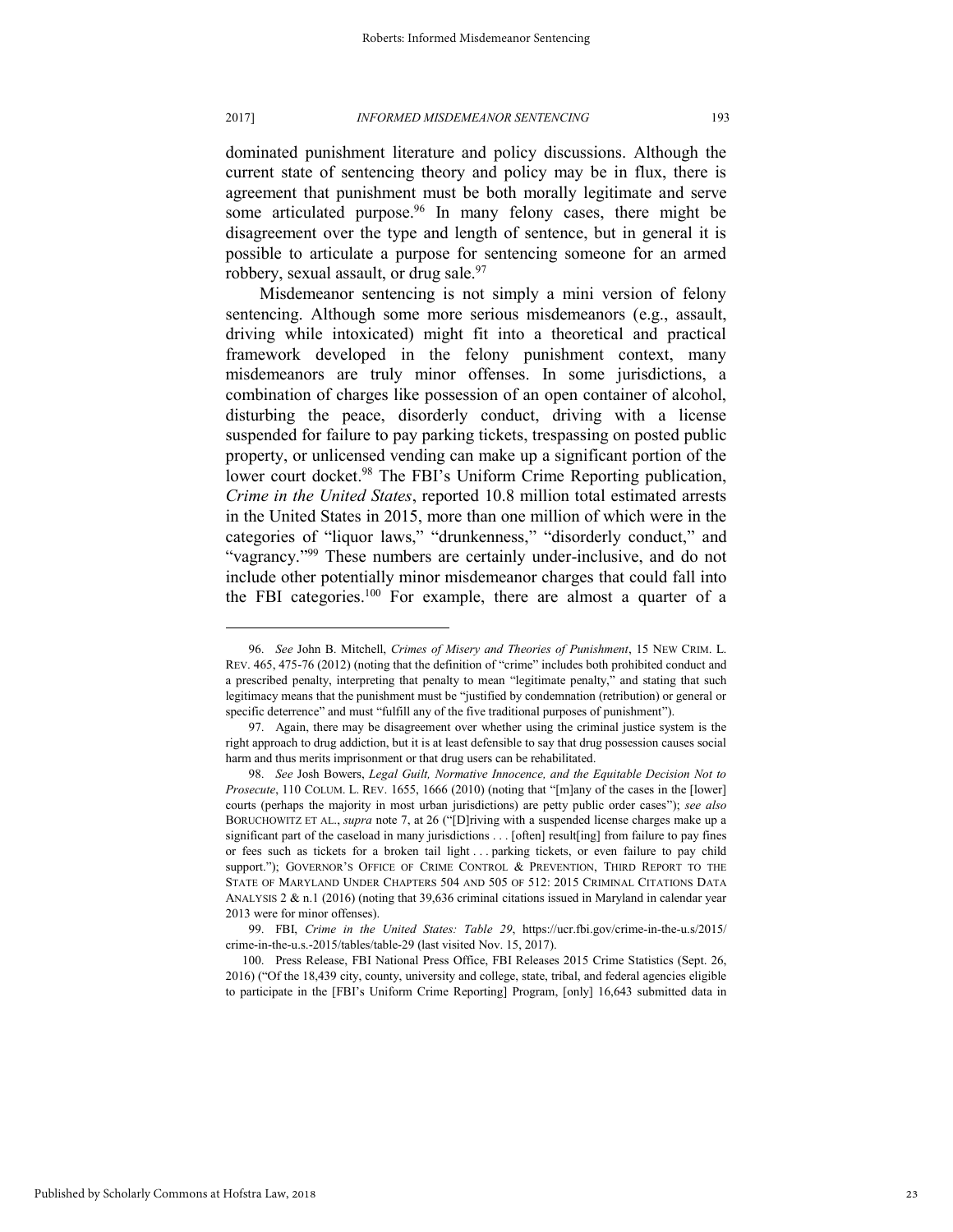194 *HOFSTRA LAW REVIEW* [Vol. 46:171

million arrests in the categories of "prostitution and commercialized vice" and "vandalism," <sup>101</sup> which are likely composed largely of misdemeanors. In addition, almost 1.2 million of the total arrests are in the "larceny-theft" category.<sup>102</sup> More than 22% of "larceny-thefts" are shoplifting,<sup>103</sup> many of which are likely misdemeanors. Further, of the 1.48 million reported "drug abuse violation" arrests in 2015, almost onethird were for marijuana possession.<sup>104</sup>

For the very low-level, often *mala prohibita*, offenses,<sup>105</sup> it is difficult to conceptualize sentencing as retributivist, or as fulfilling the need for incapacitation or even rehabilitation.<sup>106</sup> For example, imposing a deserved punishment or attempting to rehabilitate the offender is a tough philosophical fit when applied to someone convicted of driving to a new job on a license suspended for failure to pay parking tickets due to an inability to pay, or to someone convicted of enjoying a beer on the front steps of his apartment building. Even for offenses that might be categorized as "mid-level" misdemeanors, such as drug possession or shoplifting, the felony model is a poor fit when it comes to the purposes and functions of sentencing.<sup>107</sup>

<sup>2015.</sup>"). The FBI's Uniform Crime Reporting ("UCR") does not include traffic violations, which can comprise a significant portion of some local criminal court dockets. *See id.*; *see also* BORUCHOWITZ ET AL., *supra* note 7, at 26. Finally, it is worth noting that the UCR only receives arrest data for Part II offenses, and most misdemeanors fall into Part II. *See* FBI, CRIME IN THE UNITED STATES, 2011, at 1-5 (2012).

<sup>101.</sup> *Crime in the United States: Table 29*, FBI, https://ucr.fbi.gov/crime-in-the-u.s/2015/ crime-in-the-u.s.-2015/tables/table-29 (last visited Nov. 15, 2017).

<sup>102.</sup> *Id.* (listing larceny-theft as its own category separate from motor vehicle theft, fraud, embezzlement, forgery, and stolen property).

<sup>103.</sup> *Larceny-theft Table*, FBI, https://ucr.fbi.gov/crime-in-the-u.s/2015/crime-in-the-u.s.-2015/ tables/larceny-theft\_table-larceny-theft\_percent\_distribution\_within\_region\_2015.xls (last visited Nov. 15, 2017).

<sup>104.</sup> *Crime in the United States: Persons Arrested 2013*, FBI, https://ucr.fbi.gov/crime-in-theu.s/2013/crime-in-the-u.s.-2013/persons-arrested/persons-arrested (last visited Nov. 15, 2017).

<sup>105. 21</sup> AM. JUR. 2d *Criminal Law* 25 (2017) (defining *mala prohibita* crimes as "acts which would not be wrong but for the fact that positive law forbids them").

<sup>106.</sup> *See* Francis B. Sayre, *Public Welfare Offenses*, 33 COLUM. L. REV. 55, 67, 70-71 & n.55 (1933) (contrasting "true crimes of the classic law" against the "new type of twentieth century regulatory measure involving no moral delinquency").

<sup>107.</sup> *See* Kohler-Hausmann, *supra* note 2, at 615 ("Existing models of criminal law, which have been built up almost entirely around felony adjudication, simply do not fit lower criminal courts. The social imperative to punish and the incentive to litigate diverge dramatically from felony to misdemeanor cases. Lower criminal courts process cases where the alleged crimes do not, by and large, represent an affront to widely held moral sentiments or cry out for the social act of punishment."); *see also* Tonry, *Purposes and Functions*, *supra* note 87, at 32 (stating that "[w]e are pretty good at predicting petty reoffending" but asking: "Is it worth \$40,000-\$50,000 per year to prevent shoplifting, minor thefts, acts of prostitution, or low-level drug dealing? It also raises the moral question whether the disproportionate character of a multiyear prison sentence for a person convicted of such crimes can be justified").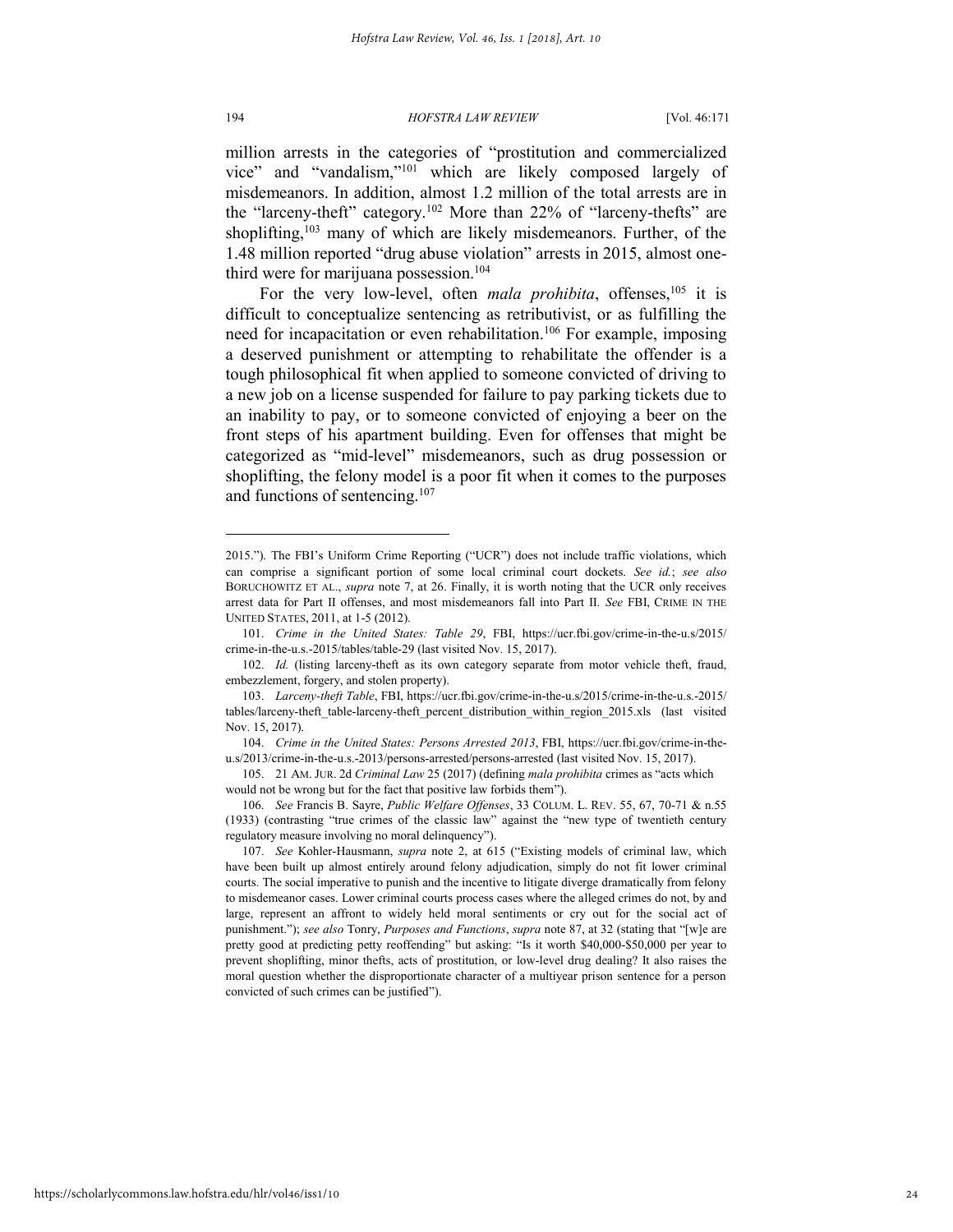This Article does not offer a full account of the philosophical justifications or purposes and functions of misdemeanor sentencing. Indeed, even outside the misdemeanor context, where the bulk of theorizing happens, commentators have noted that "[s]entencing policy in the United States has fragmented. There is no overriding theory or model." <sup>108</sup> Still, it is important to shed more light on the under-examined yet fundamental question of what the criminal justice system is trying to accomplish with misdemeanor sentencing, and whether and how those goals are justified.<sup>109</sup> Understanding the goals and purposes of misdemeanor punishment is critical to determining which factors should be used in the current discretionary misdemeanor sentencing regime. As Part III explores, even a basic recognition of the need for proportionality and parsimony in misdemeanor sentencing supports the more practical claim that judges must take a broader, more informed view of the full panoply of consequences that flow from a misdemeanor conviction when determining an appropriate sentence.

It is also useful to consider whether different underlying theories of misdemeanor sentencing may apply for different categories of offenses. John Mitchell has described truly low-level quality of life crimes—such as the offense of begging or sleeping in a public place—as "crimes of misery," and has aptly observed that "the current application of the crimes of misery cannot be justified under any accepted philosophical theory of punishment." <sup>110</sup> For this class of misdemeanors, there may be no need to develop a theory of punishment, as punishment is morally unjustified and these should not be unlawful acts in the first place. Other misdemeanors might be divided into levels of seriousness (from a social harm perspective), with a more rehabilitative focus for the lower levels and perhaps some mix of other justifications for "true crime" misdemeanors at the higher level.<sup>111</sup>

The newly-approved Model Penal Code: Sentencing ("MPC") suggests two levels of classification, "Misdemeanors" and "Petty Misdemeanors."<sup>112</sup> The MPC Commentary notes how "local sensibilities" might support finer gradations than two or even three categories, keeping in mind that too many levels of offense may make

<sup>108.</sup> Mitchell, *supra* note 96, at 471.

<sup>109.</sup> *See id.* at 465 ("Although there is a rich and extensive literature exploring the philosophical justification for the use of the criminal sanction, little has been concerned with minor crimes (misdemeanors), and none of the literature concerns . . . misdemeanor public order laws.").

<sup>110.</sup> *Id.* at 471, 475 (noting how if there is no legitimate basis for punishment, which along with proscribed conduct makes up the two parts of what defines a crime, then there is no legitimate crime).

<sup>111.</sup> *See* Sayre, *supra* note 106, at 67*.*

<sup>112.</sup> MODEL PENAL CODE § 6.01(4) (AM. LAW INST., Proposed Final Draft 2017).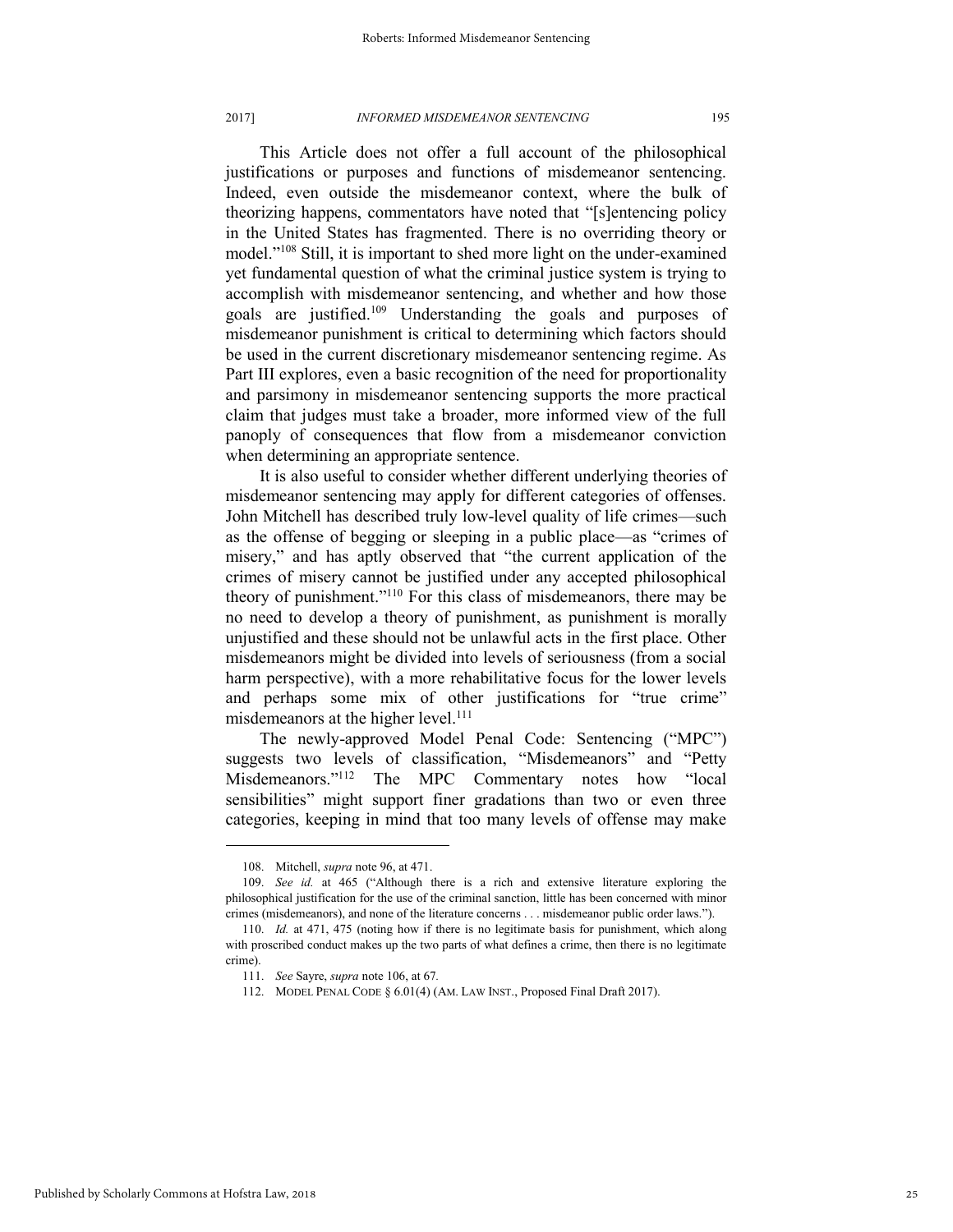"sensible classification of crimes, in the abstract and in relation to one another, . . . difficult or impossible." <sup>113</sup> For felony classification, the new MPC suggests five or more categories, noting how "any number of felony grades from three to 10 would be reasonable according to current state practice." 114

While there is not a bright theoretical line dividing felonies from misdemeanors, the potential stratification of misdemeanors for determining the proper approach to sentencing is relevant not only to underlying justifications, but also to the exercise of judicial discretion.

### *B. Judicial Discretion in Misdemeanor Sentencing*

As noted above, misdemeanor sentencing has deep, common-law roots in judicial discretion.<sup>115</sup> This is in contrast to felony sentencing, which historically allowed little judicial discretion but in the last century has fluctuated between broader and more restrictive discretionary approaches.<sup>116</sup> Most contemporary felony sentencing systems incorporate both mandatory and discretionary elements.<sup>117</sup> The discretionary part of felony sentencing is guided by a number of factors, including statutory ranges or fixed periods of punishment for particular offenses, differing levels of punishment for different classifications of offense (e.g., A felony v. B felony), and sentencing guidelines in some jurisdictions. Local culture and custom will also affect the exercise of sentencing discretion. Most of these factors offer more guidance for judicial discretion in felony than in misdemeanor sentencing. Judicial discretion at sentencing has been through cycles of critique and praise, focusing on racial, gender, and other biases on the one hand or the need for flexibility on the other.<sup>118</sup> Many of these pros and cons of discretion at sentencing apply equally to misdemeanors.

<sup>113.</sup> *Id.* § 6.01 cmt. a; *see also id.* § 6.01 cmt. d ("While there is no precise, optimum number of misdemeanor classifications, the low level of offense seriousness within this category suggests that a small number of statutory distinctions will be needed.").

<sup>114.</sup> *Id.* § 6.01 cmt. c.

<sup>115.</sup> *See supra* notes 77-104 and accompanying text.

<sup>116.</sup> *See* Hessick & Hessick, *supra* note 30, at 190-94 (describing broad judicial discretion at sentencing from the late nineteenth through the mid-twentieth centuries); *id.* at 188 ("No sentencing system in effect today is completely mandatory or completely discretionary; instead, they are hybrid mandatory and discretionary schemes." (footnote omitted)); *see also* Tonry, *Sentencing in America*, *supra* note 87, at 171 (noting how, at the time the Model Penal Code was first drafted in 1962, "[t]he only important question was whether the defendant was guilty. Once that was determined, the judge was given broad discretion to decide what sentence to impose").

<sup>117.</sup> *Id.* at 195.

<sup>118.</sup> *See, e.g.*, Charles J. Ogletree, Jr., *The Death of Discretion? Reflections on the Federal Sentencing Guidelines*, 101 HARV. L. REV. 1938, 1949-50, 1953 (1988).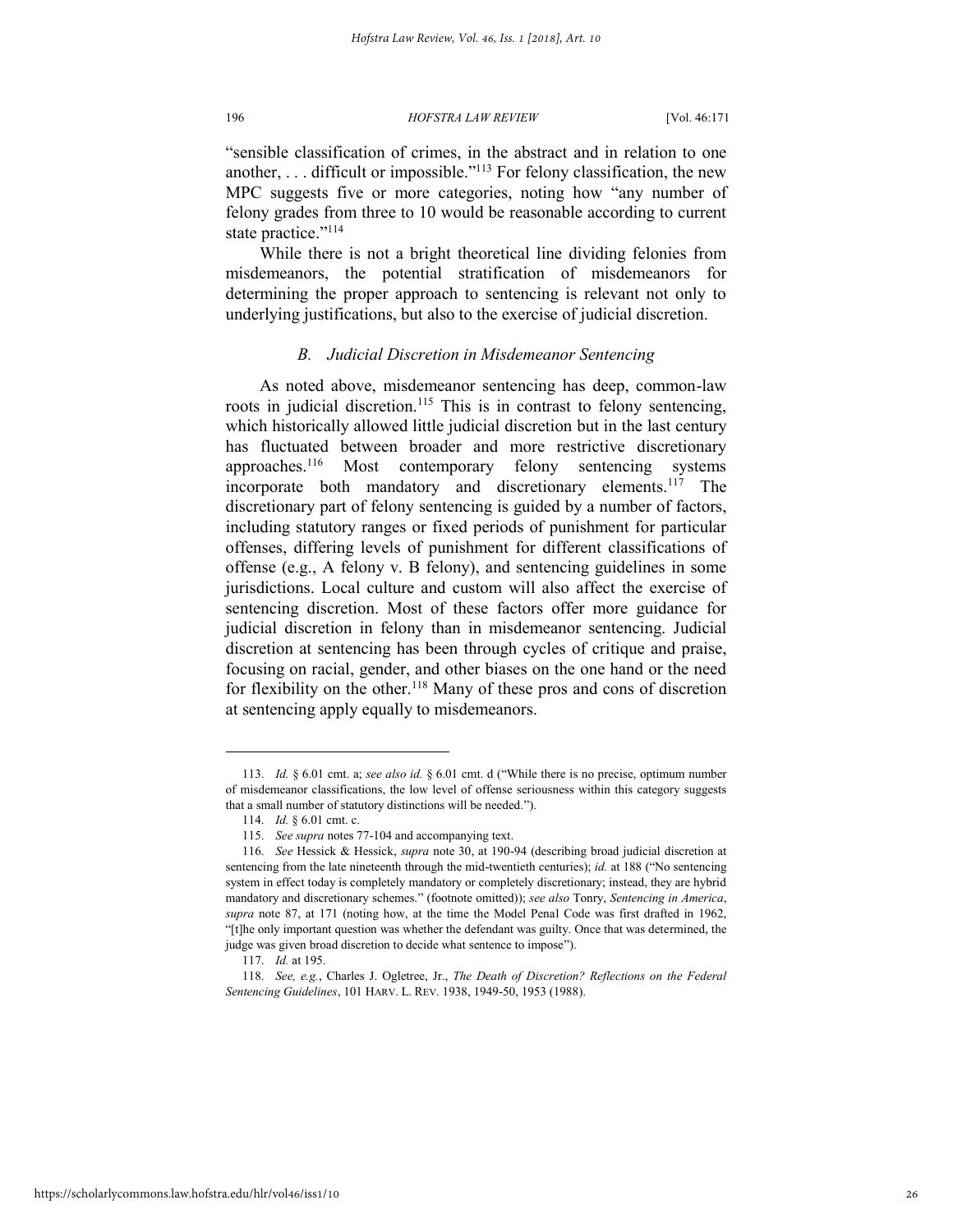For almost all criminal offenses, the legislature sets either a fixed amount or a range of permissible punishment by statute.<sup>119</sup> Only seventeen states and the District of Columbia have largely determinate statutory sentence lengths, although even within such fixed systems the judge may have some discretion at sentencing.<sup>120</sup> In indeterminate sentencing jurisdictions, the statutory ranges for felony offenses are much broader than the ranges for misdemeanor offenses. For example, a felony manslaughter sentence may range from zero to ten years imprisonment and a felony drug sale sentence may range from zero to life, $121$  while the misdemeanor range in almost all jurisdictions is only from zero to one year of imprisonment.<sup>122</sup> In general, the range for a term of probation will also be wider in felonies than in misdemeanors.<sup>123</sup> These shorter ranges of misdemeanor punishment offer the most meaningful guidance for discretionary misdemeanor sentencing—simply by setting relatively low maximum penalties.

Another way to guide discretion in misdemeanor cases is by classification of various offenses, with lower maximum terms set for lower-level misdemeanors.<sup>124</sup> For example, Alabama allows judges to impose up to one year imprisonment for a Class A misdemeanor, up to six months for a Class B misdemeanor, and up to three months for a Class C misdemeanor.<sup>125</sup> Disorderly Conduct is a Class C misdemeanor, whereas Unlawful Possession of Marihuana in the Second Degree,

<sup>119.</sup> The rare exception is the common law crime that has not been codified. *See, e.g.*, Howard v. State, 156 A.3d 981, 1010 (Md. 2017) ("In the absence of a statutory penalty, the punishment for any common law crime . . . is anything in the discretion of the sentencing judge, provided only that it not be cruel or unusual."); Hickman v. State, 996 A.2d 974, 980 (Md. 2010) ("Unlike other states, which have codified the common law offense of affray, Maryland has not and, therefore, if the offense exists, it is clearly only as a matter of common law.").

<sup>120.</sup> *See* ALISON LAWRENCE, MAKING SENSE OF SENTENCING: STATE SYSTEMS AND POLICIES 4-5 (2015) (noting how, even within determinate systems, structured components such as sentencing guidelines may guide discretion).

<sup>121.</sup> *See, e.g.*, MD. CODE ANN., CRIM. LAW § 2-207(a) (LexisNexis 2017) (listing penalty range for manslaughter); NEB. REV. STAT. ANN. § 28-105(1) (LexisNexis 2017) (listing felony sentences for various offense classifications); NEB. REV. STAT. ANN. § 28-416(7)-(10) (LexisNexis 2017) (listing various potential felony classifications for sale of controlled substance).

<sup>122.</sup> *See* MODEL PENAL CODE § 6.06 cmt. l at 165 (AM. LAW INST., Proposed Final Draft 2017) ("Only a handful of states currently authorize penalties in excess of one year of incarceration for the most serious of misdemeanor offenses.").

<sup>123.</sup> *See, e.g.*, N.Y. PENAL LAW § 65.00(3) (McKinney 2014); WIS. STAT. ANN. § 973.09(2) (West 2017).

<sup>124.</sup> MODEL PENAL CODE § 6.01, cmt. d at 37 (AM. LAW INST., Proposed Final Draft 2017) ("[M]ost states with comprehensive grading schemes have adopted two or three tiers of misdemeanor crimes."); *see id.* at § 6.01 reporter's note at 37-38.

<sup>125.</sup> ALA. CODE § 13A-5-7(a) (2017). Alabama also has "violations," which are non-criminal offenses, punishable by up to 30 days in county jail. *Id.* § 13A-5-7(b).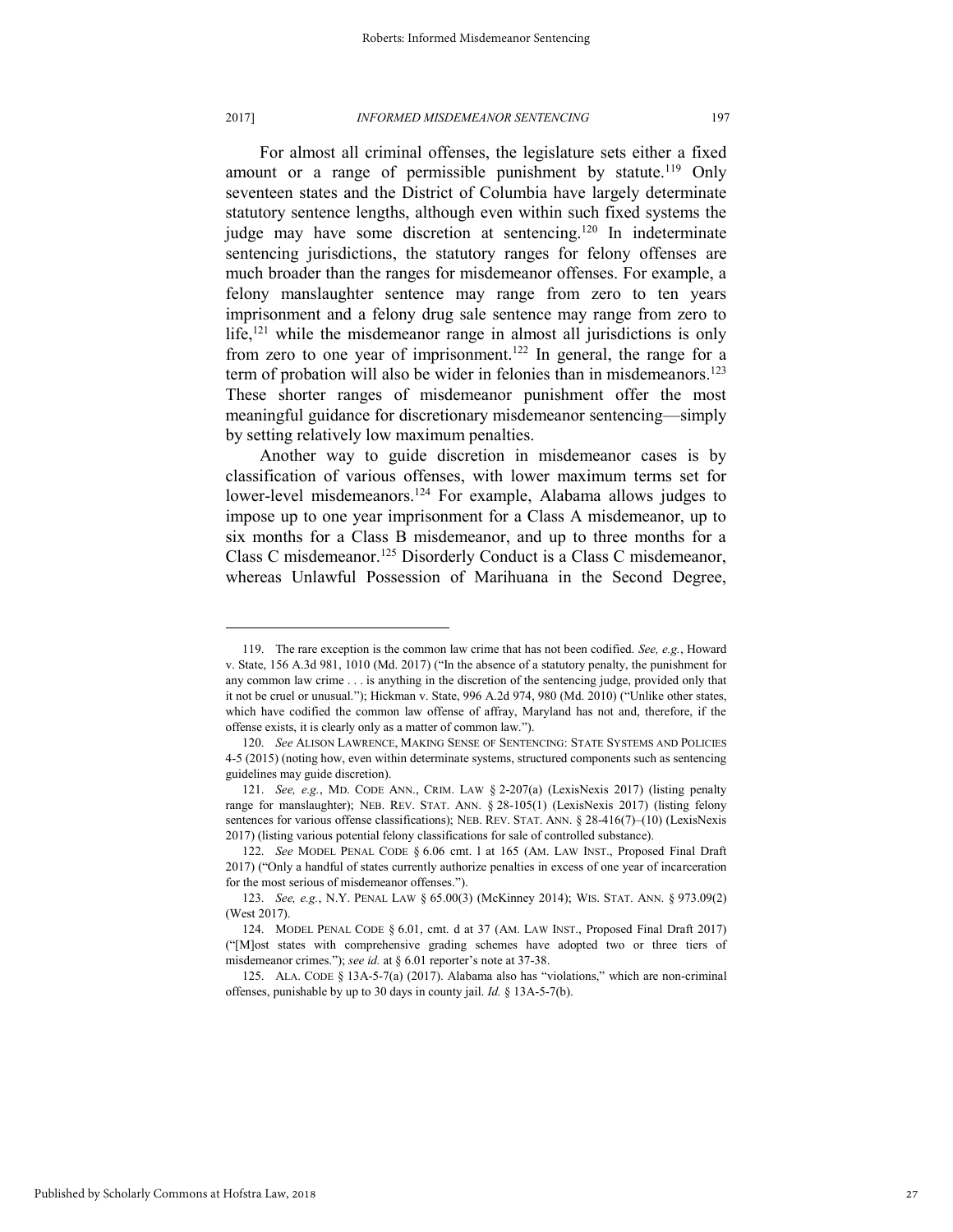involving possession for personal use only, is a Class A misdemeanor.<sup>126</sup> Whatever one thinks of this legislative choice of the outer limits of punishment for the particular offenses, the Alabama legislature has chosen to limit a judge's discretion to impose punishment in different ways for different misdemeanors. Ohio is unusual in using four tiers of misdemeanors, with the lowest level carrying a penalty of no more than thirty days imprisonment<sup>127</sup> and encompassing such offenses as Hazing and Misconduct Involving a Public Transportation System.<sup>128</sup>

With respect to sentencing guidelines, the *Apprendi-Blakely-Booker*  line of cases, which rendered the federal and some state sentencing guidelines advisory rather than mandatory, has returned some measure of discretion to sentencing in felony cases.<sup>129</sup> However, that discretion is still cabined by the very existence of detailed guidelines in some states and, at least in federal courts, by the presumptive reasonableness of a sentence that follows the guidelines.<sup>130</sup> Very few states have sentencing guidelines that apply to misdemeanor offenses. Richard Frase has identified four states where guidelines regulate misdemeanor offenses and two more that regulate "some" misdemeanor offenses.<sup>131</sup> Even this limited list of misdemeanor sentencing guidelines may overstate the situation in practice. For example, Frase lists Maryland as a misdemeanor guideline jurisdiction. However, Maryland's sentencing guidelines only apply in Circuit Court, $132$  and Maryland misdemeanors are usually adjudicated in District Court, with a de novo right to appeal or a right to demand a jury trial in Circuit Court.<sup>133</sup> Since the rate of

<sup>126.</sup> *Id.* § 13A-11-7(b) ("Disorderly conduct"); *id.* § 13A-12-214(b) ("possession of marihuana").

<sup>127.</sup> OHIO REV. CODE ANN. § 2929.24(A) (West 2011) (allowing up to one hundred and eighty days imprisonment for the highest level of misdemeanor, up to ninety days for the next level, up to sixty days for the next, and up to thirty days for the lowest).

<sup>128.</sup> OHIO REV. CODE ANN. §§ 2903.31, 2917.41 (West 2017).

<sup>129.</sup> Apprendi v. New Jersey, 530 U.S. 466 (2000); Blakely v. Washington, 542 U.S. 296 (2004); United States v. Booker, 543 U.S. 220 (2005).

<sup>130.</sup> *See, e.g.*, Rita v. United States, 551 U.S. 338, 347-51 (2007). Of course not all states have sentencing guidelines and a 2008 National Center for State Courts' publication noted how, "[s]urprisingly, it is not always clear whether a particular state's guideline system is still operational." NEAL B. KAUDER & BRIAN J. OSTROM, NAT'L CTR. FOR STATE COURTS, STATE SENTENCING GUIDELINES: PROFILES AND CONTINUUM 4 (2008). Still, that publication identified twenty-one states with sentencing guidelines systems. *Id.* at 7-27.

<sup>131.</sup> FRASE, *supra* note 95, at 124 tbl.3.1 (listing states with misdemeanor sentencing guidelines as of May 2012).

<sup>132.</sup> *Sentencing Guidelines Overview*, MD. STATE COMM'N ON CRIMINAL SENT'G POL'Y, http://msccsp.org/guidelines/Overview.aspx (stating that Maryland guidelines are "for use in circuit courts only") (last visited Nov. 15, 2017).

<sup>133.</sup> MD. CODE ANN., CTS. & JUD. PROC. §§ 4-301–302 (LexisNexis 2017) (conferring exclusive jurisdiction over misdemeanors to District Court with limited exceptions, including a de novo appeal from a final judgment of conviction in District Court).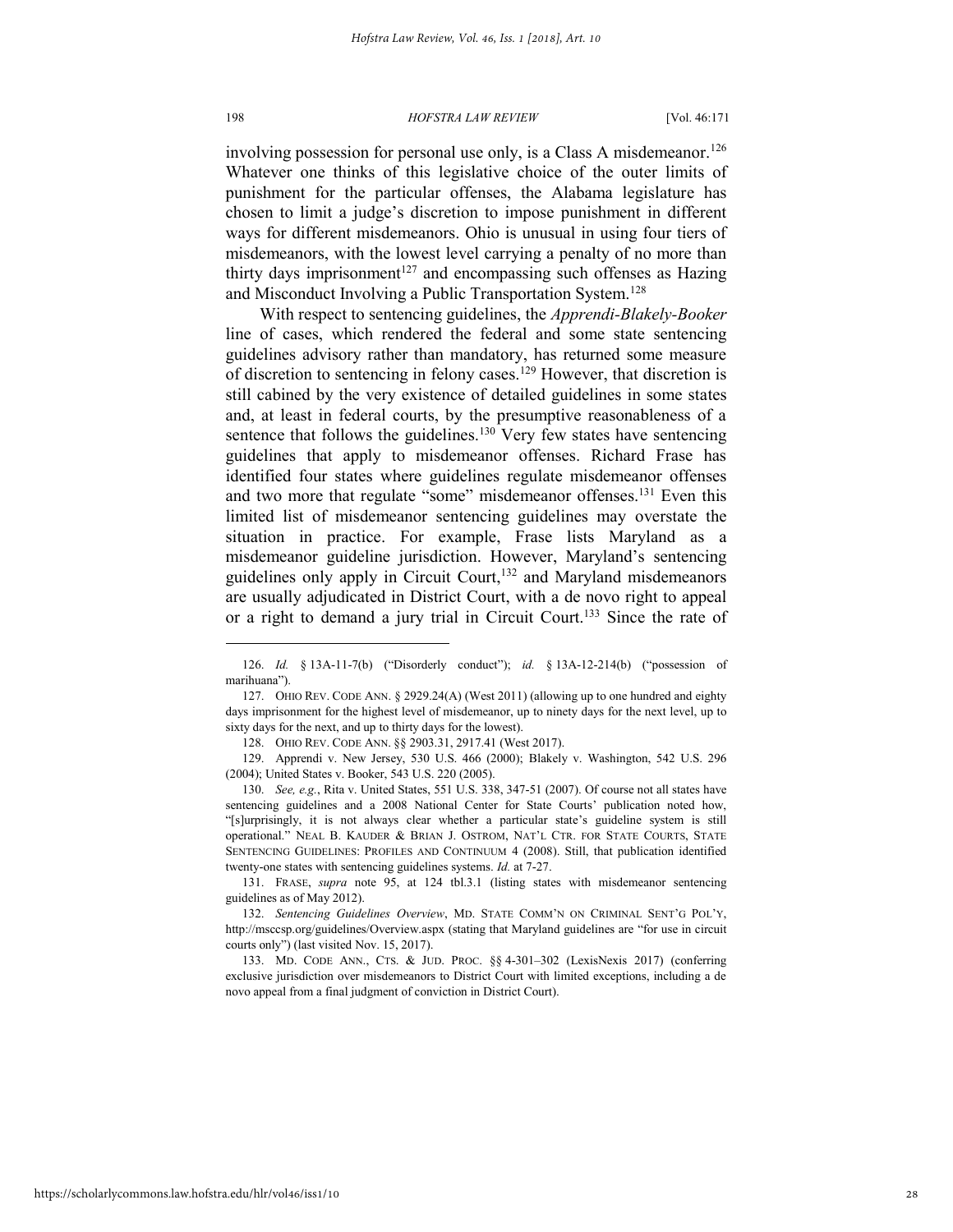misdemeanor de novo appeals and jury demands is low, the practical reality is that sentencing guidelines are not used in most misdemeanor sentencing in Maryland.<sup>134</sup>

Even in states with misdemeanor guidelines, there is much less detail than in felony guidelines. For example, North Carolina has four classes of misdemeanor offenses. Despite this larger-than-usual number of misdemeanor classifications, North Carolina's misdemeanor guideline matrix has only thirteen boxes, using the category of class of offense along one side of the matrix and prior conviction level along the other. Within all of the thirteen boxes in the matrix, judges retain the discretion to impose a "community punishment," which means no jail time. In four of the boxes, judges can only impose community punishment.<sup>135</sup> Even in the upper right corner of the North Carolina grid, which is for the highest offense classification and the highest number of prior convictions, judges are limited to imposing a maximum of 150 days imprisonment.<sup>136</sup> The result is that judges have a wide range of discretion with a limited upper range, at least when it comes to imprisonment.<sup>137</sup>

One likely reason for the exclusion of misdemeanors from most sentencing guidelines is that the commissions charged with creating and updating guidelines are state agencies, attuned to issues with statewide impact, such as the resources of the state prison system. Misdemeanor cases, by contrast, more often involve county or other local resources.<sup>138</sup> While this may allow "county jurisdictions greater freedom to consider local resources and set a local sentencing standard,"<sup>139</sup> it is also worth noting that the exclusion of misdemeanors from most sentencing

<sup>134.</sup> MD. JUDICIARY, COURT OPERATIONS DEP'T, ANNUAL STATISTICAL ABSTRACT: FISCAL YEAR 2015, at tbls.CC-1.2 & DC-4 (listing 188,538 non-motor vehicle criminal cases terminated in district court in 2015, with 27,789 de novo appeals or jury demands terminated in circuit court that same year).

<sup>135.</sup> N.C.G.A. § 15A-1340.23 (2013); *see also* N.C. SENTENCING & POLICY ADVISORY COMM'N, STRUCTURED SENTENCING: TRAINING AND REFERENCE MANUAL 51 fig.C (2014).

<sup>136.</sup> *Id.*

<sup>137.</sup> It is important to recognize that probation can be quite onerous for a misdemeanor conviction, and can endure far longer than any maximum jail term. Alexandra Natapoff, *Misdemeanors*, 11 ANN. REV. L. & SOC. SCI. 255, 261-62 (2015) ("Probation is typically cast as a lenient alternative to incarceration. But it is punitive in its own unique ways. Probation terms are typically much longer—six months to two years—than misdemeanor incarceration terms. While on probation, offenders are subject to myriad intrusive conditions, including drug testing, employment requirements, travel restrictions, and loss of privacy.").

<sup>138.</sup> *See* JAMES AUSTIN ET AL., NATIONAL ASSESSMENT OF STRUCTURED SENTENCING 65 (1996); *see also* Leib, *supra* note 69, at 707.

<sup>139.</sup> *Id.* at 65 (noting how such an outcome would "threaten[] the integrity of the guideline's attempt to achieve fairness and proportionality"); c*f.* N.Y. PENAL LAW § 1.05 (McKinney 2009) (listing general purposes of New York State's Penal Code, including the need "[t]o differentiate on reasonable grounds between serious and minor offenses and to prescribe proportionate penalties therefor").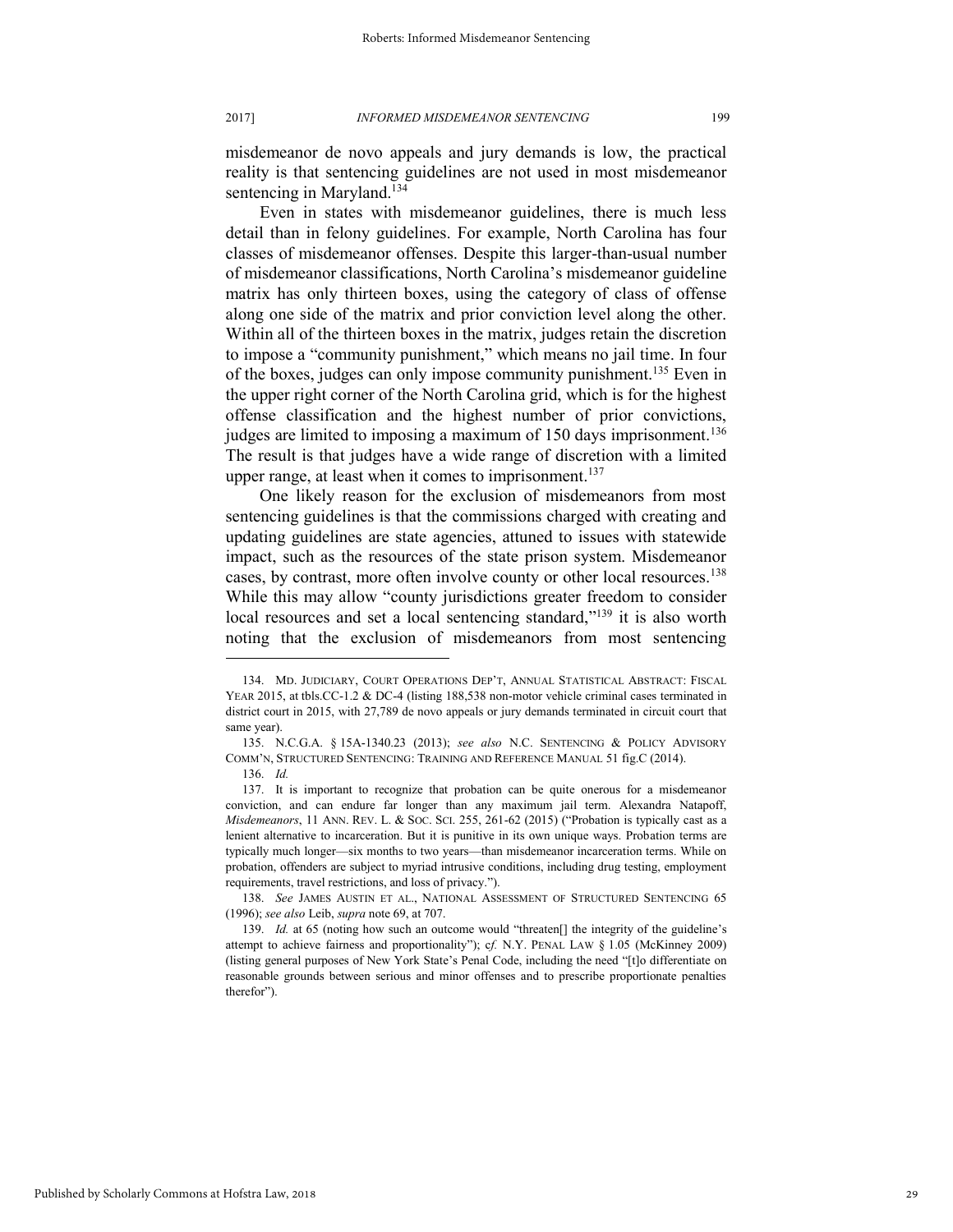guidelines can result in the perverse outcome of a judge sentencing misdemeanors more harshly than at least some felonies. However, even in the unlikely event that such an unintended sentencing outcome were to occur on a regular basis, it is also worth remembering that there is no bright line between misdemeanor and felony offenses. It is certainly possible that a judge will consider a particular misdemeanor (such a serious misdemeanor assault in a domestic violence context) more serious than a particular felony (such as theft that is just over the felony monetary threshold).

Local culture and custom can also play a significant role in the exercise of sentencing discretion. Courthouses are recognized sites of local culture,<sup>140</sup> and the processing of misdemeanor cases—which includes sentencing in some cases—is a major aspect of lower criminal court culture.<sup>141</sup> Local culture includes custom and practice, and lower court judges' perception of local sentencing norms might guide their discretion. Similarly, judges' perception of sentences they themselves have imposed in past cases might guide discretion. However, such perceptions—unlike actual data comparing various judges' sentencing practices within a courthouse or one judge's sentencing practices for similarly situated defendants—are often incorrect and biased.<sup>142</sup> For example, a recent *Herald-Tribune* study demonstrated how the Florida courts and correctional systems maintain a wealth of sentencing data, yet "no one uses the data to review racial disparities in sentencing" and "judges themselves don't know their own tendencies."<sup>143</sup>

There are a number of factors that guide judicial discretion in felony sentencing. Many of these do not apply to misdemeanors, leaving the judge with little guidance in determining what sentence to impose within the legally permissible range. More specifically, the broad discretion in misdemeanor sentencing means there are a number of choices a judge could make about what factors to take into consideration at sentencing.<sup>144</sup> The next Part focuses on the most significant of those factors, namely the disproportionate, often life-long

<sup>140.</sup> Roth, *supra* note 70, at 222-24.

<sup>141.</sup> *See generally* FEELEY, *supra* note 45.

<sup>142.</sup> *See* Mark W. Bennett, *Confronting Cognitive "Anchoring Effect" and "Blind Spot" Biases in Federal Sentencing: A Modest Solution for Reforming a Fundamental Flaw*, 104 J. CRIM. L. & CRIMINOLOGY 489, 524 (2014).

<sup>143.</sup> *See* Josh Salman et al., *Florida's Broken Sentencing System: Designed for Fairness, It Fails to Account for Prejudice*, HERALD-TRIBUNE, http://projects.heraldtribune.com/bias/sentencing (last visited Nov. 15, 2017). The investigation discusses how Florida's point system does not account for the racial disparities in sentencing, which can be exacerbated by law enforcement practices and plea bargaining limitations. *Id.* 

<sup>144.</sup> Hessick & Hessick, *supra* note 30, at 190, 192, 201.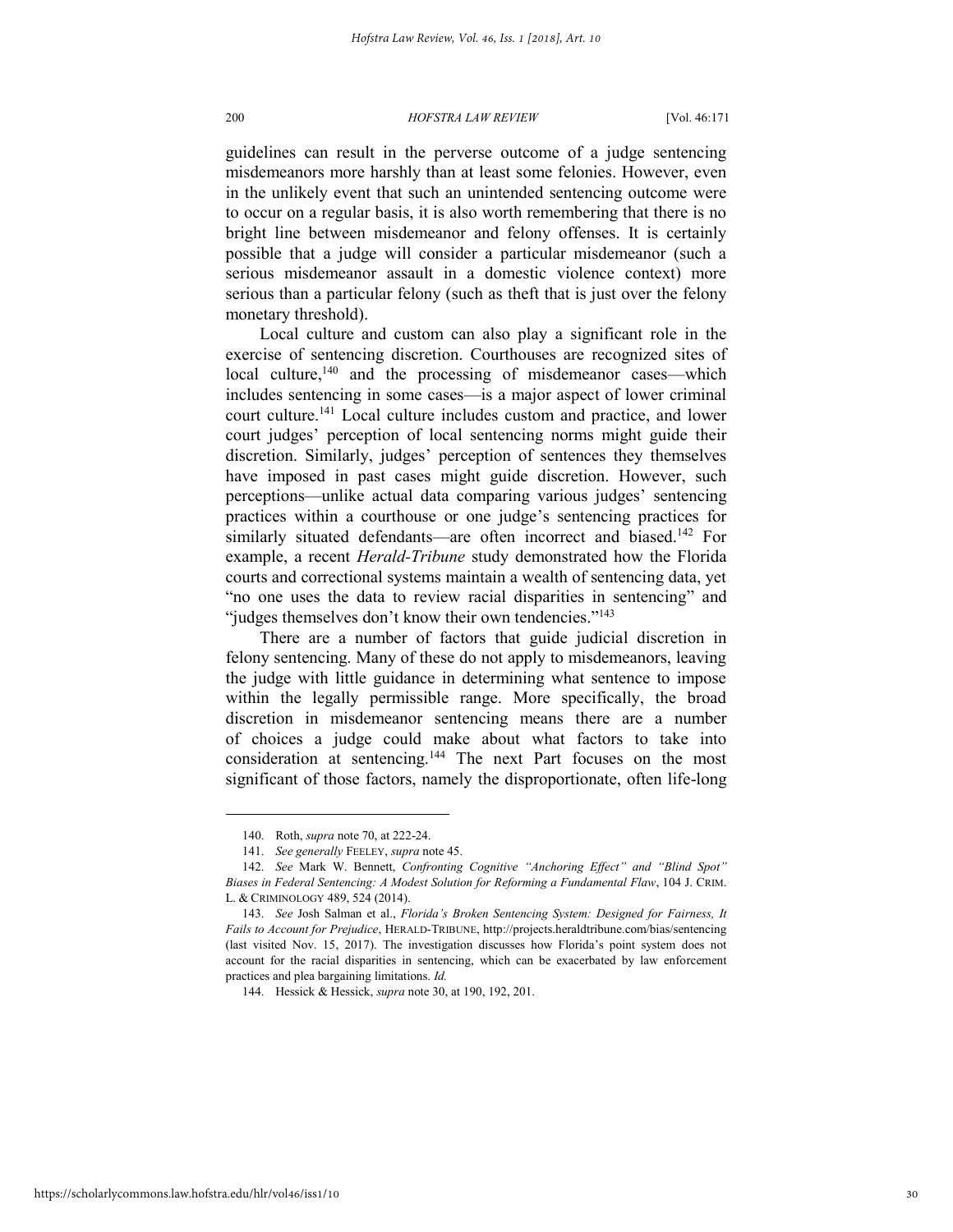collateral consequences that a person can suffer as a result of facing misdemeanor charges.

### IV. INFORMED MISDEMEANOR SENTENCING: ACCOUNTING FOR THE FULL RANGE OF CONSEQUENCES

As noted above, there is no developed theory to justify misdemeanor punishment. Still, drawing on some of the principles of punishment set out in Part III, the practice of misdemeanor sentencing suffers from a lack of proportionality and parsimony. This is in part because misdemeanor sentencing fails to account for the wide range of consequences of a misdemeanor conviction, which go far beyond the penal sanction that the misdemeanor judge imposes at the time of sentencing.<sup>145</sup> Individuals convicted of misdemeanors, as well as their families and communities, feel the effects of the misdemeanor conviction long after they finish any sentence, in many aspects of daily life. The reality of a misdemeanor conviction in an era where digital criminal records are easily accessible and often accessed is a recent phenomenon, and it will take time for misdemeanor sentencing to come to grips with this new reality, both from a theoretical and practical standpoint.

There are also significant collateral consequences in felony cases. Indeed, some consequences only attach to a felony conviction.<sup>146</sup> The difference with misdemeanors is that there is a much greater gulf between the collateral and direct (penal) consequences of a conviction, with the former usually far outweighing the latter. This can happen in felony cases as well, particularly with non-incarceratory sentences, which highlights how there is no bright line between felony and misdemeanor punishment.<sup>147</sup> For example, a young person with no prior record who is convicted of low-level felony drug possession may not realistically face any incarceration. Yet he should, if well-informed by counsel, be concerned about his financial aid if he is enrolled in college, since the conviction results in the loss of that aid.<sup>148</sup> Deportation and

<sup>145.</sup> As explored above, mere contact with the criminal justice system that results in creation of a criminal record—whatever the outcome of the case—can cause lasting, serious collateral consequences. I use "conviction" here because this Article focuses on sentencing, and sentencing follows a judgment of guilt, with the formal "conviction" happening upon actual imposition of sentencing.

<sup>146.</sup> *See, e.g.,* FLA. CONST. art. 6, § 4.

<sup>147.</sup> *See supra* text accompanying note 135.

<sup>148.</sup> *See* 20 U.S.C. § 1091(r)(1) (2012) (setting out, for any controlled substance possession conviction, periods of disqualification for one year for a first offense, two years for a second offense, and indefinite for a third offense); *see also id.* § 1091(r)(2)(A)–(B) (allowing disqualified student to regain eligibility after completion of an approved drug rehabilitation program with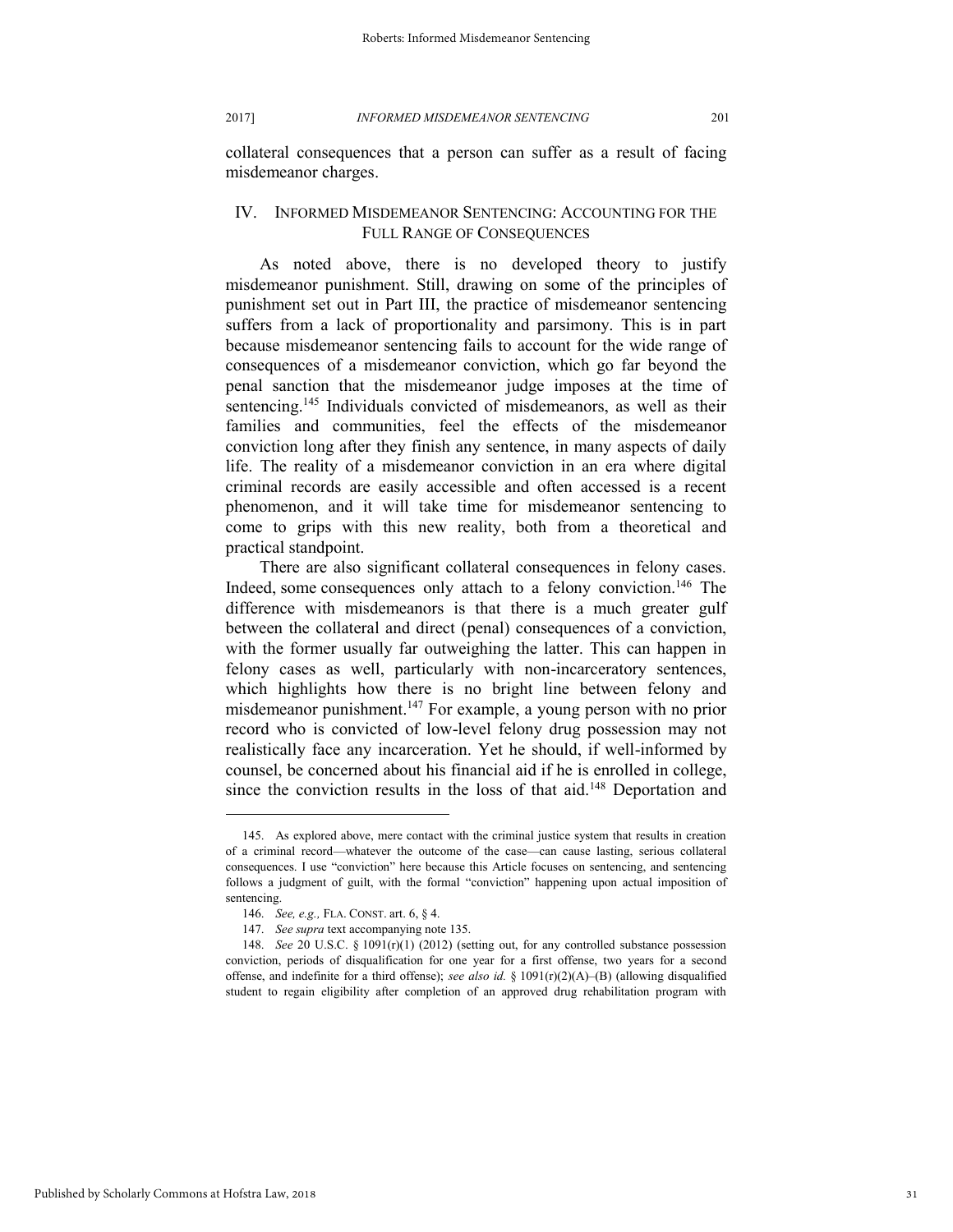other immigration consequences can also outweigh the direct consequences of a felony conviction.<sup>149</sup> However, individuals charged with felonies generally face penal sanctions that will understandably be a major focus of concern and that may well outweigh most—although certainly not all—collateral consequences.

This Part offers a way to consider misdemeanor sentencing, what I will call "informed misdemeanor sentencing,"<sup>150</sup> that more fully accounts for the range of consequences of a misdemeanor conviction. It treats misdemeanor sentencing the way an individual convicted of a misdemeanor actually experiences the punishment for that offense, in an attempt to reinvigorate proportionality and parsimony in the practice of misdemeanor sentencing. Sentencing, unlike other stages of a criminal case, incorporates both forward- and backward-looking elements. The former involves, among other things, "offender-oriented considerations," <sup>151</sup> while the latter concentrates on the facts of the offense itself. While both types of elements are relevant to felony punishment, more serious offenses—in particular violent crimes with victims—call for more weight on the backward-looking aspects of the inquiry. With most misdemeanors, the scale of inquiry should tilt heavily towards forward-looking factors, which would include the most likely, relevant, and serious collateral consequences of the conviction. Indeed, in some low-level misdemeanor cases, such as quality-of-life crimes like disorderly conduct or panhandling, the sentencing process should look almost entirely if not exclusively forward. This is because in this class of misdemeanor, the very fact of the conviction, and the sometimes lengthy, humiliating, and harmful process that led up to that conviction, will usually comprise sufficient if not disproportionately harsh deserved punishment for the actual offense.

There are a variety of ways that judges can advance principles of proportionality and parsimony in misdemeanor sentencing. This Part focuses on two. First, for appropriately proportionate misdemeanor

unnanounced drug testing and additional requirements).

<sup>149.</sup> *See, e.g.*, Lee v. United States, 137 S.Ct. 1958, 1967 (2017) (finding, in federal drug trafficking case, that "[t]here is no question that deportation was the determinative issue in Lee's decision whether to accept the plea deal." (internal quotations omitted)). Employment concerns, such as likely loss of a professional license or disqualification for categories of employment upon conviction can also overshadow felony sentencing concerns. *See, e.g.*, N.J. STAT. § 2C:51-2 (2014) (permanently disqualifies from public employment anyone convicted of a serious offense while in government service).

<sup>150.</sup> With thanks to Jenia Turner for suggesting the term "informed misdemeanor sentencing."

<sup>151.</sup> Berman & Bibas, *supra* note 25, at 54-55 ("Sentencing requires the use of reasoned judgment to impose a just and effective punishment. And whereas a defendant's background and the criminal justice system's purposes would be distracting or prejudicial at trial, they are key considerations at sentencing.").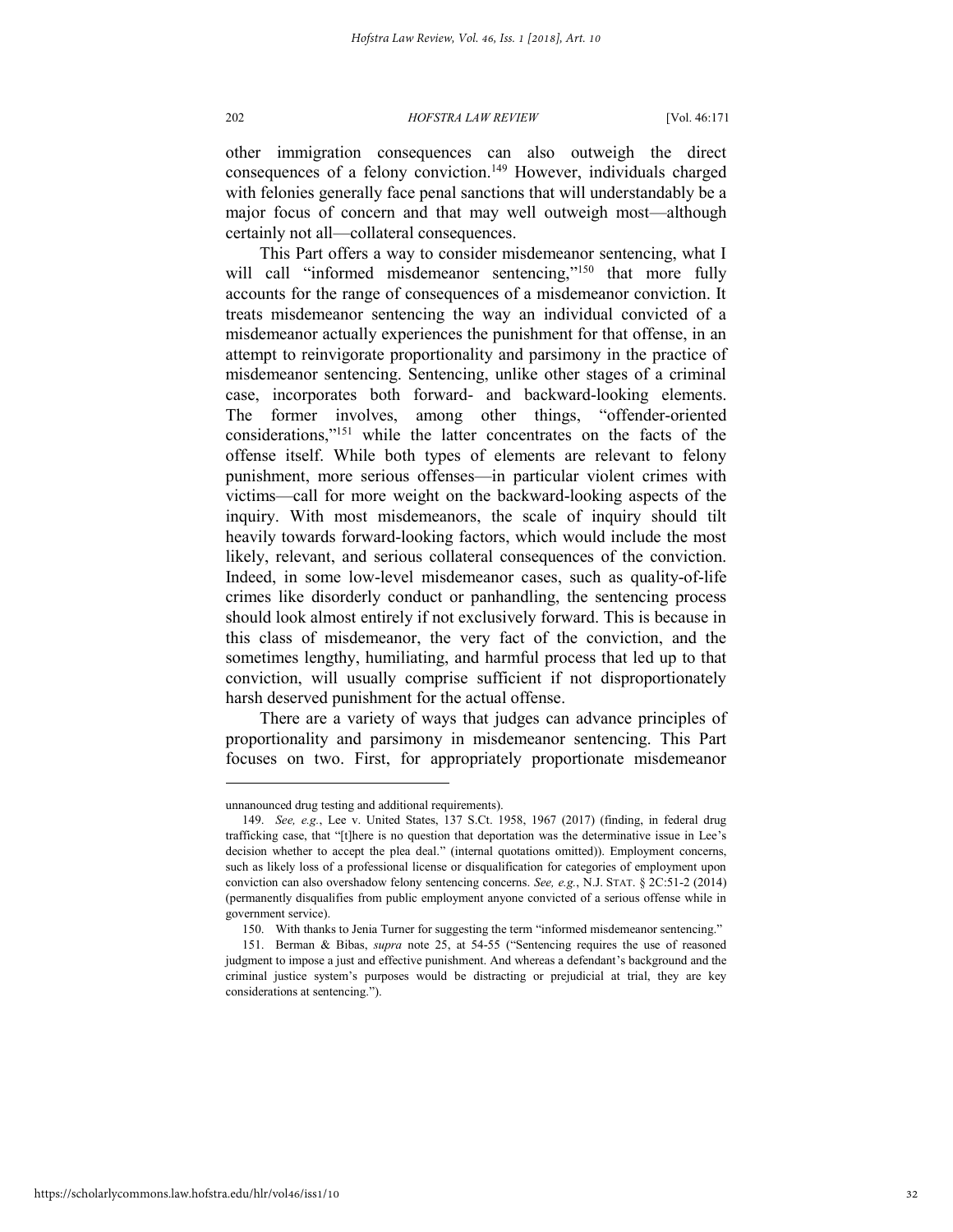sentencing, lower court judges should be more forward-looking and expansive when exercising their sentencing discretion, by determining the appropriate punishment in a manner that accounts for the serious, relevant collateral consequences an individual will suffer as a result of the conviction. In some instances, the proportionate approach is to defer imposition of the sentence to allow the opportunity for an eventual nonconviction outcome. Second, for parsimonious misdemeanor sentencing, judges should more frequently employ the various available mechanisms of relief from those collateral consequences of conviction, including sealing and expungement.

### *A. Proportionate Misdemeanor Sentencing*

As described throughout this Article, the collateral consequences of a misdemeanor conviction often overshadow any direct criminal punishment. The criminal court judge does not impose formal collateral consequences. Rather, these consequences are found in federal, state, or local regulatory measures and are imposed automatically or as a matter of discretion after the criminal case ends.<sup>152</sup> For example, federal immigration law mandates deportation for a wide variety of misdemeanor convictions.<sup>153</sup> Informal collateral consequences "do not attach by express operation of law. Rather, they are informal in origin, arising independently of specific legal authority, and concern the gamut of negative social, economic, medical, and psychological consequences of conviction." <sup>154</sup> For example, landlords increasingly turn to background screening companies to run checks that include criminal records, even when not required to do so by law or regulation.<sup>155</sup> Although these consequences are also outside the direct control of the misdemeanor sentencing judge,<sup>156</sup> they are relevant to sentencing.

<sup>152.</sup> *See* LOVE, ROBERTS & KLINGLELE, *supra* note 3, at ch. 1.

<sup>153.</sup> *See, e.g.*, 8 U.S.C. § 1227(a)(2)(B)(i) ("Any alien who at any time after admission has been convicted of a violation of (or a conspiracy or attempt to violate) any law or regulation of a State, the United States, or a foreign country relating to a controlled substance . . . other than a single offense involving possession for one's own use of 30 grams or less of marijuana, is deportable.").

<sup>154.</sup> Wayne A. Logan, *Informal Collateral Consequences*, 88 WASH. L. REV. 1103, 1104 (2013).

<sup>155.</sup> *See Rental Property Solutions*, CORELOGIC, http://www.corelogic.com/industry/rentalproperty-solutions.aspx#container-Products (last visited Nov. 15, 2017) (stating that "[p]roperty operators can review felony, misdemeanor, and sex offender records associated with a potential applicant in order to make an informed decision about potential renters[,]" and promising to help review "felony and, where available, misdemeanor records, for a vast majority of states").

<sup>156.</sup> Although criminal court judges do not impose most collateral consequences, they do sometimes have the authority to relieve a defendant of some consequences. *See infra* Part IV.B.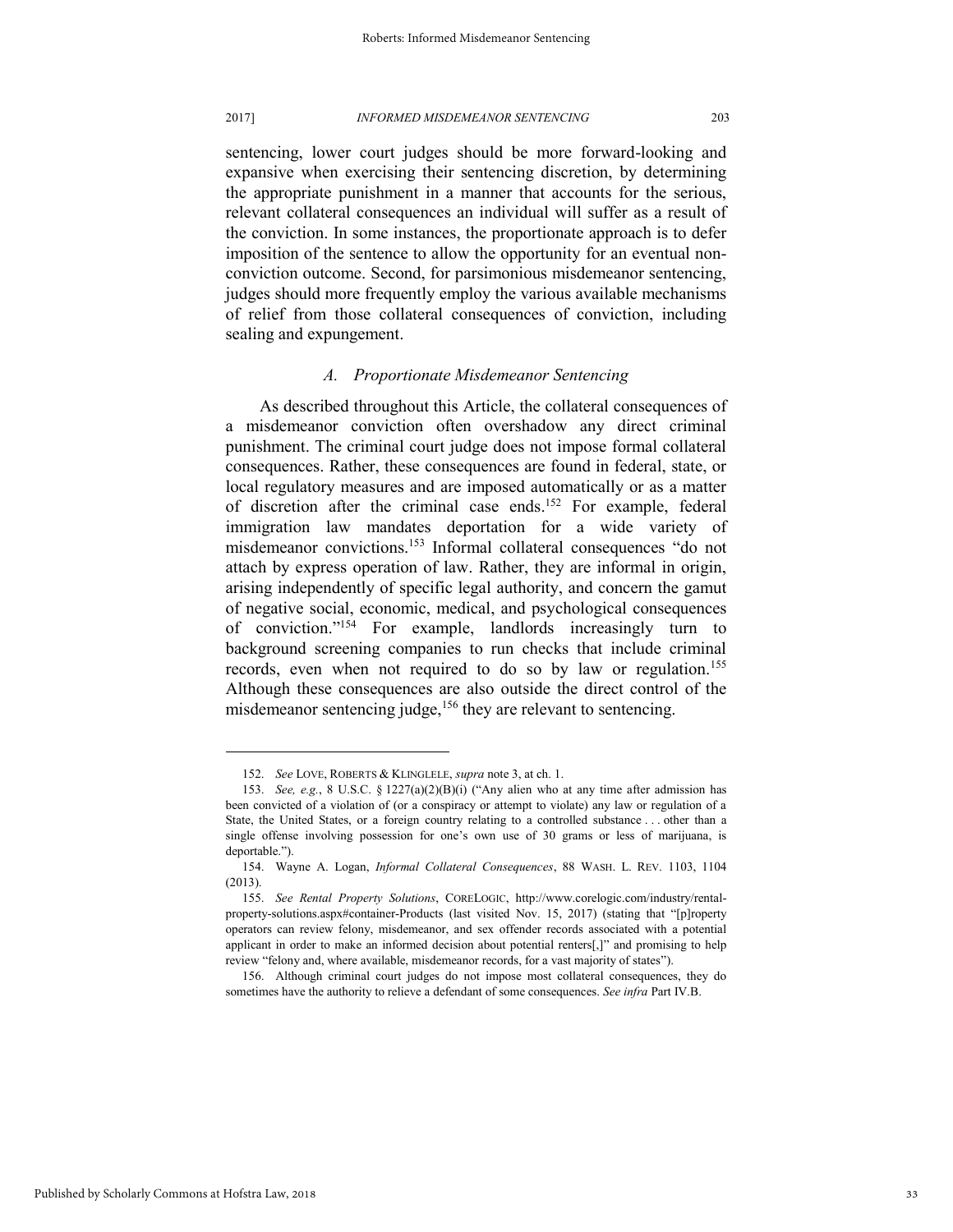Lower court judges can exercise their sentencing discretion to take into consideration the collateral consequences that a particular individual is most likely to suffer, when determining what if any criminal punishment to impose. These consequences will be different for different defendants, but such individualized review is what discretionary sentencing is all about. A few examples can help illustrate:

> John was convicted after a bench trial of misdemeanor theft, for shoplifting \$100 worth of clothing. Two years earlier he had benefitted from a pre-plea diversionary program for a similar charge. The local prosecutor had a policy against offering diversion twice, so John chose to take his chances at trial. He did this in large part because he was a non-citizen, a Legal Permanent Resident whose parents brought him to the United States as a toddler. John was aware, because his lawyer offered competent assistance of counsel as required under the Sixth Amendment, $157$  that a theft conviction with a sentence of one year or more, even if the judge suspended all of that time, would count as an "aggravated felony" under federal immigration law and make him mandatorily deportable.<sup>158</sup> John was also aware, again because his lawyer acted effectively, that the judge handling his case gave one-year suspended sentences on all theft convictions, along with one year of probation and a warning that any violation of that probation would lead to imposition of the suspended sentence. Although John was convicted at trial, his lawyer convinced the judge to impose a 364 day suspended sentence, arguing that deportation to a country his client did not even know, with a language his client did not speak and no remaining family there, was of such disproportionate consequence that the judge should moderate the actual, criminal punishment, simply by one day. This is an easy case under any concept of proportionality.

<sup>157.</sup> *See* Padilla v. Kentucky, 559 U.S. 356, 371 (2010) (holding that the Sixth Amendment right to counsel requires criminal defense attorneys to advise clients about mandatory deportation consequences).

<sup>158.</sup> *See* 8 U.S.C. § 1101(a)(43)(G) (defining "aggravated felony," in part as any "theft offense . . . for which the term of imprisonment [sic] at least one year"); *see also id.* § 1101(a)(48)(B) ("Any reference to a term of imprisonment or a sentence with respect to an offense is deemed to include the period of incarceration or confinement ordered by a court of law regardless of any suspension of the imposition or execution of that imprisonment or sentence in whole or in part.").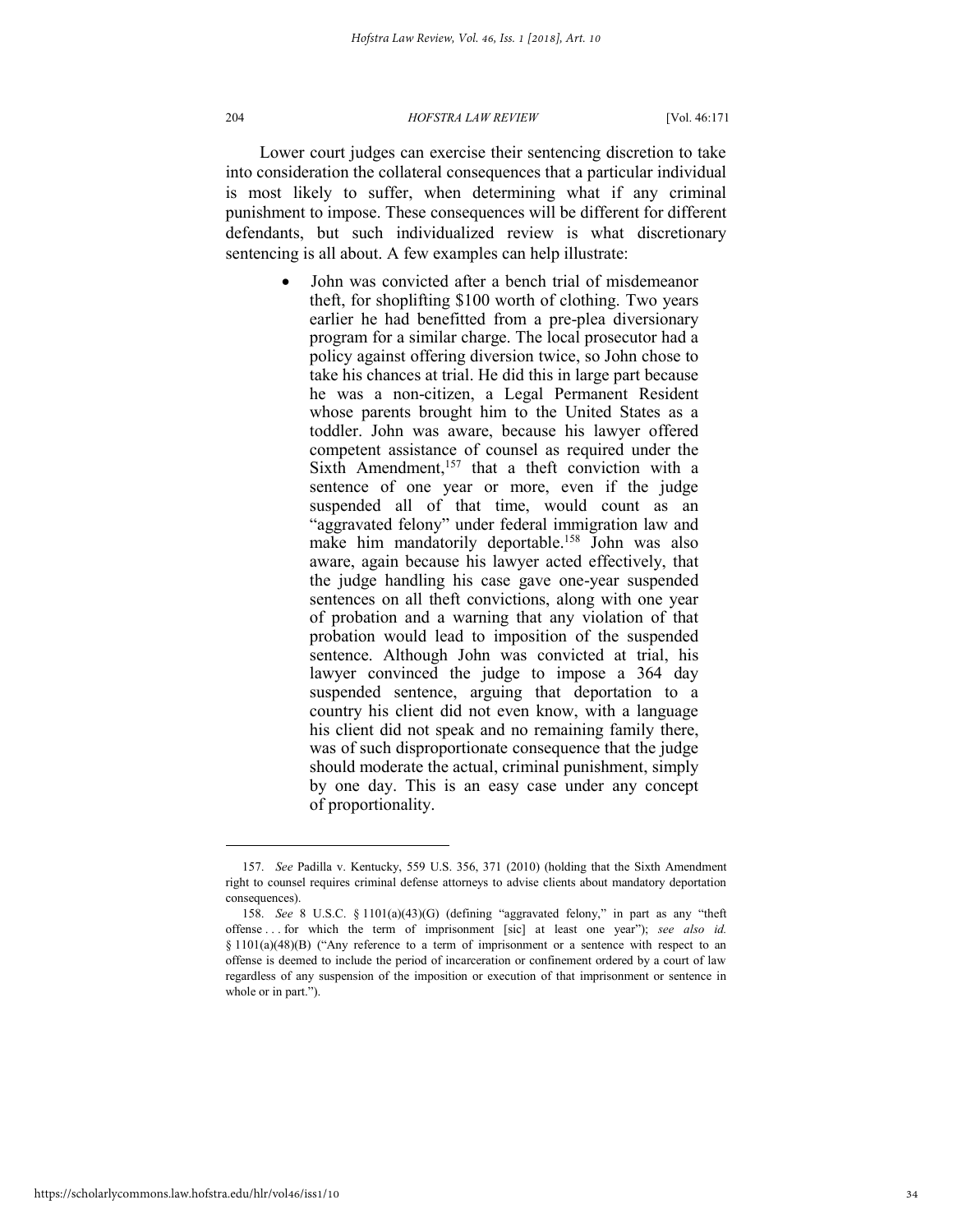- Jane also faced the same charges as John, but she had several prior convictions that qualified as "aggravated felonies" under immigration law. At the time of her arrest, she was also detained on an "immigration hold" (meaning immigration authorities would seek to take custody upon her release in the criminal matter), because she had a final order of deportation based on her past convictions. The judge imposed a sentence of "time served" in her case, finding that her near-certain deportation was punishment enough.<sup>159</sup>
- James was convicted of misdemeanor assault, during an incident of road rage that took place adjacent to his public housing complex, as he was exiting the parking lot. Because of an assault conviction some years prior, James's lawyer warned him that he would likely face a short amount of jail time followed by probation if convicted. However, upon further discussion with James in preparation for the sentencing hearing, his lawyer learned that the local public housing authority ("PHA") had notified James that he and his entire family would lose their public housing apartment because of James's conviction, under the PHA's discretionary authority.<sup>160</sup> James's lawyer was able to convince the judge to refrain from imposing any jail time, arguing that James and his family were already suffering disproportionate consequences of his conviction and that incarceration might cause James to lose his job and make the family's search for new housing even more difficult.<sup>161</sup>

There are a number of practical concerns about implementing informed misdemeanor sentencing. First, judges will likely learn of these collateral consequences only if the defendant is represented by counsel. For example, John might not qualify for the services of the local public

<sup>159.</sup> The judge could have been simply saving state and local resources by ending the case then and turning Jane over to federal immigration authorities, but he would also have had an independent basis for the "time served" sentence—namely, disproportionality.

<sup>160.</sup> *See* 24 C.F.R. § 982.553(a)(2)(ii)(3) (2017) (stating that public housing authorities can deny individuals and their family members housing benefits if any household member, while residing in public housing "engage[s] in" any criminal activity that "may threaten the health, safety, or right to peaceful enjoyment of the premises by other residents or persons residing in the immediate vicinity").

<sup>161.</sup> To be sure, James's lawyer might have also argued that practical considerations, namely the need for James to stay out of jail and stay employed so his family could find new housing quickly, should lead to the same result. I am focused in this example on disproportionality because that would be an independent basis on which the judge could decline to impose jail time (and because this section of the Article is about proportionality).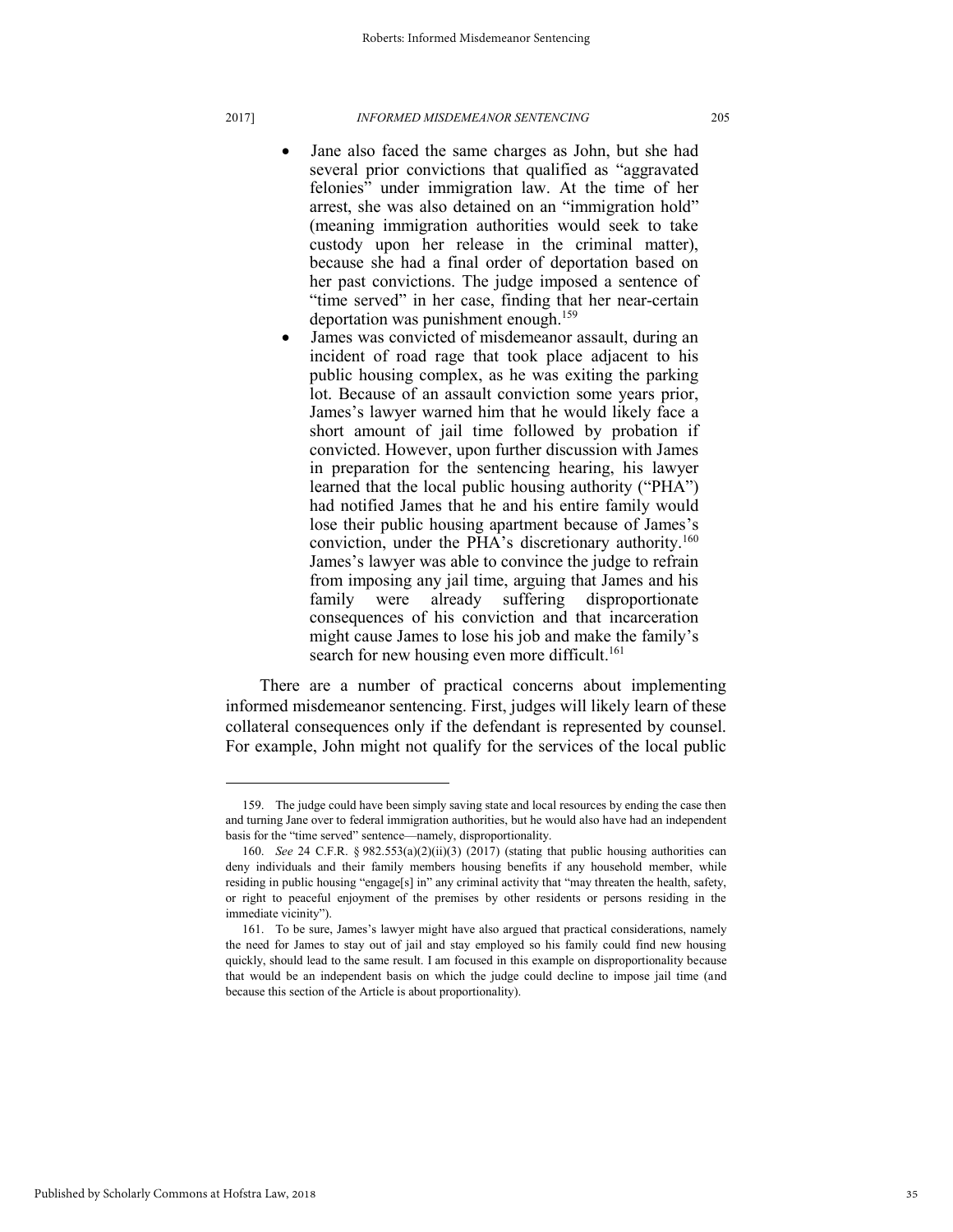defender but also might not be able to afford to hire private counsel.<sup>162</sup> If this were the case, he would likely never learn of the arcane rule in federal immigration law about how suspended sentences are the same as imposed sentences. Further, John would likely never imagine that a shoplifting conviction qualified as an "aggravated felony" under immigration law and that he was mandatorily deportable.<sup>163</sup> Thus, John would be unable to inform the judge about his immigration situation and unable to request a proportionate sentence. This highlights the critical role of defense counsel in misdemeanor sentencing in a world of myriad collateral consequences. Particularly when it comes to immigration consequences—which are among the most severe of all collateral consequences and can apply to long-time legal permanent residents with green cards and American citizen children and spouses just as to recent arrivals on a visa—judges should ensure that any non-citizen is represented by counsel.

Another concern is that the judge may not know about many of the collateral consequences of various misdemeanor convictions, in order to effectively integrate consideration of those consequences into sentencing. Here, there have been significant advances in the availability of information. For example, the Council of State Governments' Justice Center now maintains a public, fifty-state database of collateral consequences, originally created by the American Bar Association with funding from the National Institute of Justice.<sup>164</sup> In addition, the newlyapproved Model Penal Code: Sentencing ("MPC") states:

(1) As part of the sentencing guidelines, the sentencing commission [or other designated agency] shall compile, maintain, and publish a compendium of all collateral consequences contained in [the jurisdiction's] statutes and administrative regulations.

(a) For each crime contained in the criminal code, the compendium shall set forth all collateral consequences authorized by [the jurisdiction's] statutes and regulations, and by federal law.

<sup>162.</sup> In Montgomery County, Maryland, where my clinic students practice, it is not unusual to see defendants forced to proceed pro se on the trial date, after having informed the judge on an earlier date that they would be hiring private counsel because they did not qualify for the public defender, only to return on the trial date to say they could not afford any of the lawyers they contacted.

<sup>163.</sup> *See supra* note 158.

<sup>164.</sup> *See* Court Security Improvement Act of 2007, Pub. L. No. 110-177, § 510(a), 121 Stat. 2534, 2543; *see also* COLLATERAL CONSEQUENCES RESOURCE CTR., http://ccresourcecenter.org (last visited Nov. 15, 2017) (offering links to various manuals and databases on collateral consequences).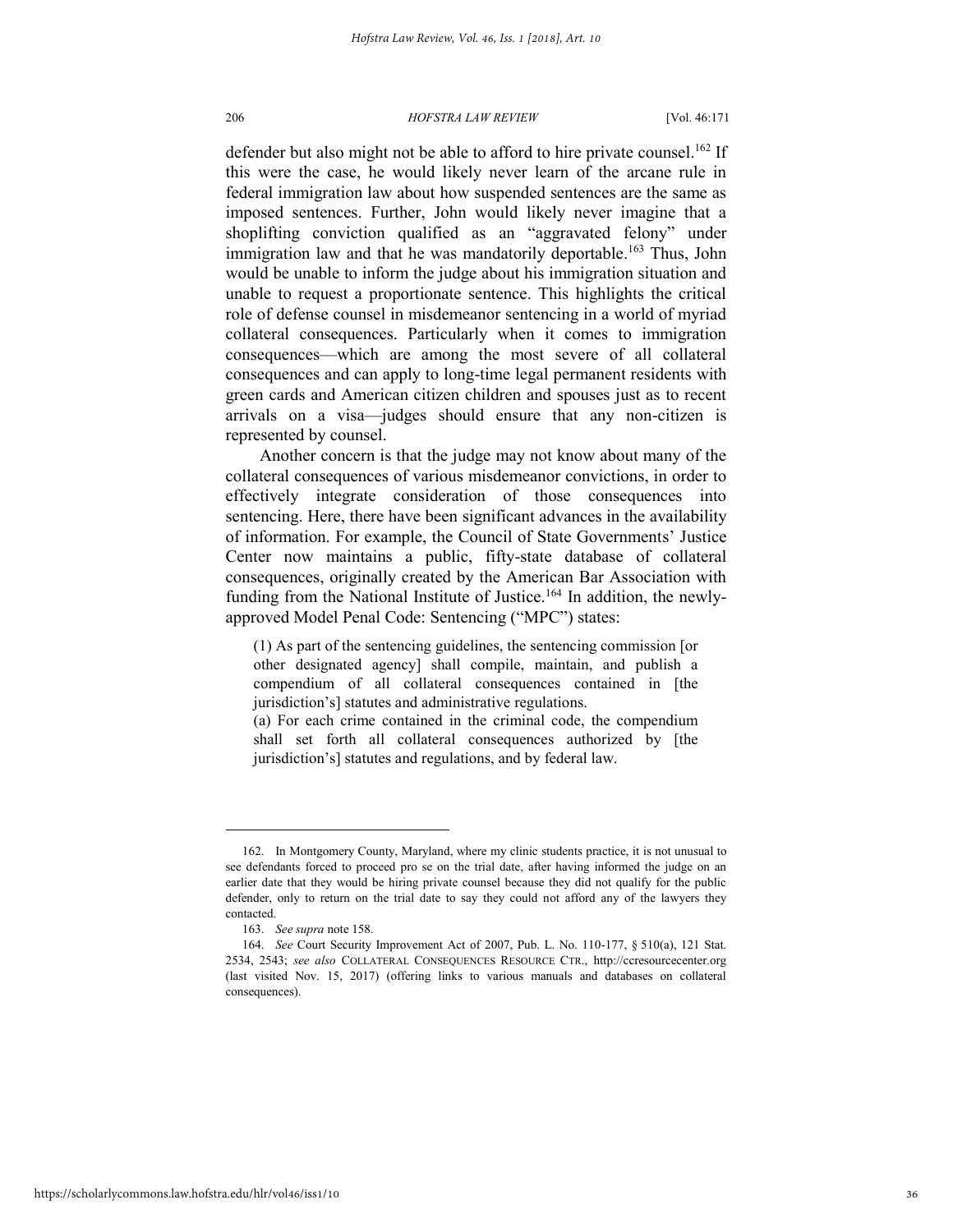(b) The commission [or designated agency] shall ensure the compendium is kept current.<sup>165</sup>

However, these large databases and compendia are blunt tools, and judges should work to integrate collateral consequences into bench books or other similarly accessible materials for use at sentencing and before.

The literature on holistic approaches to criminal defense work is also informative in the exploration of the judicial role in misdemeanor sentencing. That well-developed body of work builds on the idea of client-centered representation and proposes a model that looks beyond the criminal case to represent the client as a person faced with a variety of issues that might lead to involvement in the criminal justice system.<sup>166</sup> To be clear, judges occupy a different, and appropriately much more limited,<sup>167</sup> space with respect to asking for or receiving information about a defendant's circumstances than defense counsel, and for that reason the term "informed misdemeanor sentencing" is more appropriate. However, these limits do not mean that the judge must or should ignore the significant, lasting ways a conviction and sentence might negatively affect the person she is sentencing—particularly if those negative effects are disproportionate to the offense, or run counter to the purpose of the punishment in the first place.

It is worth pausing to consider the potential net-widening or punishment-enhancing effect of informed misdemeanor sentencing. Netwidening, as well as class and race biases, are continuing critiques of the problem-solving court movement.<sup>168</sup> Net-widening occurs when law enforcement and prosecutors bring more individuals into the criminal justice system on the belief that the system can help them; net-widening also occurs when individuals who would otherwise be in the system but would suffer minimal punishment in a traditional courtroom are brought

<sup>165.</sup> MODEL PENAL CODE § 6x.02 (AM. LAW INST., Proposed Final Draft 2017).

<sup>166.</sup> Michael Pinard, *Broadening the Holistic Mindset: Incorporating Collateral Consequences and Reentry into Criminal Defense Lawyering*, 31 FORDHAM URB. L.J. 1067, 1071-73 (2004); Smyth, *supra* note 6, at 479-80.

<sup>167.</sup> U.S. CONST. amend. VI; Pinard, *supra* note 166, at 1079 & nn.54-56, 180.

<sup>168.</sup> *See* Eric J. Miller, *Embracing Addiction: Drug Courts and the False Promise of Judicial Interventionism*, 65 OHIO ST. L.J. 1479 (2004) (critiquing the net-widening effect of drug courts and stating that drug courts work "by redirecting [low-level] offenders into a treatment system that may pose significant, perhaps increased, hardships on offenders"); *see also* Joel Gross, Comment, *The Effects of Net-Widening on Minority and Indigent Drug Offenders: A Critique of Drug Courts*, 10 U. MD. L.J. RACE RELIGION GENDER & CLASS 161, 167-68, 171 (2010); Michael M. O'Hear, *Rethinking Drug Courts: Restorative Justice as a Response to Racial Injustice*, 20 STAN. L. & POL'Y REV. 463, 465 (2009) ("In purely quantitative terms, drug courts are unlikely to reduce [racial] disparities—indeed, if anything, there is reason to believe that drug courts may exacerbate them.").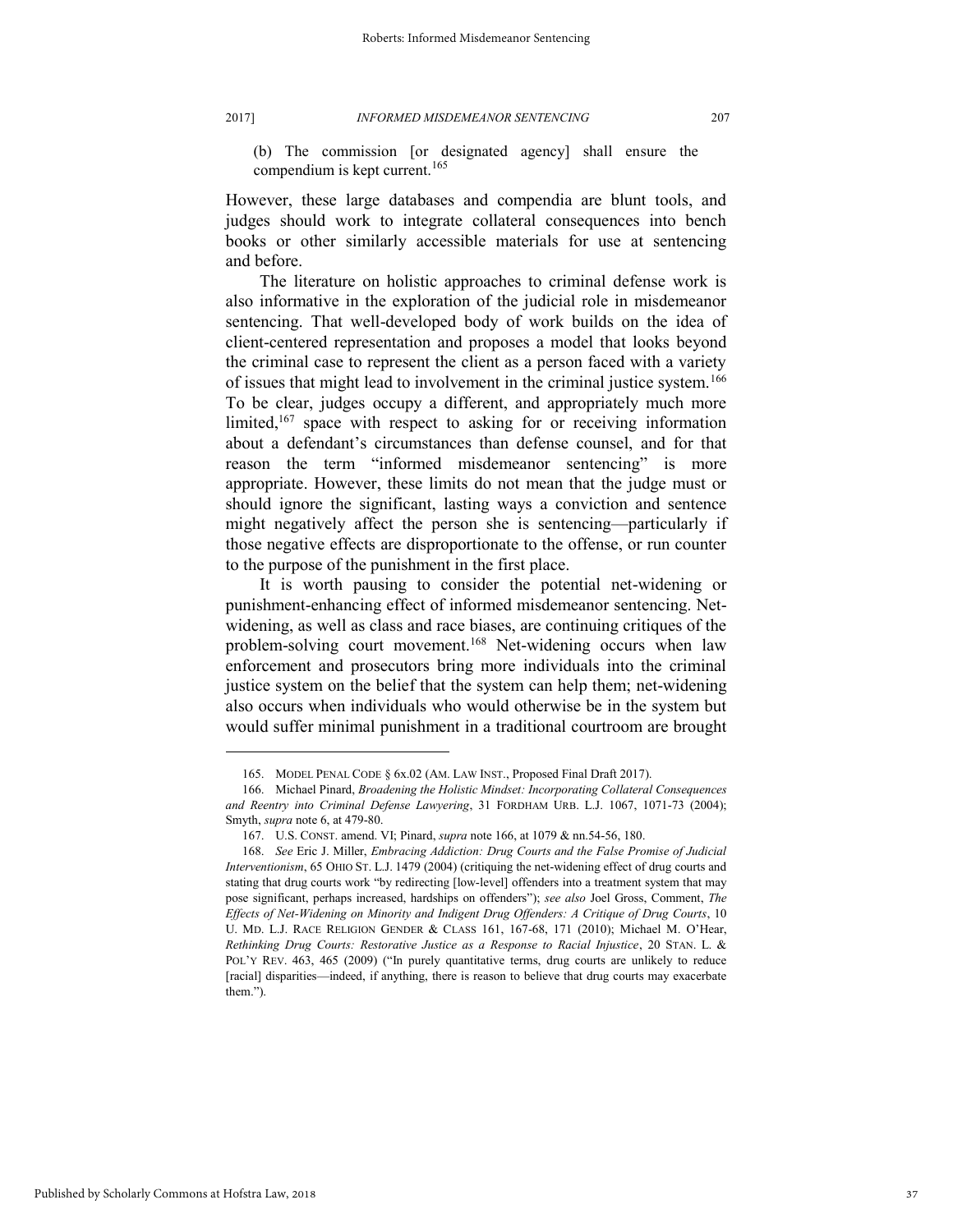into a treatment court that imposes more onerous conditions before termination of the sentence (this has also been seen as punishmentenhancing).<sup>169</sup> There is a danger that informed misdemeanor sentencing can lead to net-widening or punishment-enhancing simply because the judge has more information under such an approach than under current approaches to misdemeanor sentencing.

When there is defense counsel in a misdemeanor case, counsel should work to deliver information about collateral consequences in a manner designed to get less and not more punishment—in short, counsel must work to avoid net-widening or punishment-enhancing. Judges must also refrain from turning a well-intentioned, forward-looking approach into overly-interventionist sentencing practices, and from using information gained about collateral consequences at sentencing to broaden the scope of punishment. Informed sentencing is not about piling on conditions with a purportedly rehabilitative focus, but rather about accounting for the true scope of punishment by taking collateral consequences into consideration.

Using information about the effect of various collateral consequences on an individual to enhance punishment would fall afoul not only of proportionality, but also parsimony. Indeed, problem-solving courts are based on a model of "coerced treatment backed up by firm judicial monitoring," and the logic behind such a model "pa[ys] little heed to proportionality or parsimony" in favor of "participation in treatment and behavioral controls as long as needed to maximize their effectiveness." 170

Finally, sometimes the most effective way that judges can exercise their discretion at sentencing to account for the full range of consequences an individual experiences as a result of a misdemeanor conviction is to sentence in a way that avoids the conviction altogether. Here, a return to the scenarios in Part II are illustrative. Those scenarios involved the post-plea or post-verdict option of a probation before judgment ("PBJ"), which is a deferred adjudication (some jurisdictions may give judges authority to grant pre-plea deferred adjudication, but this discussion will continue this Article's focus on sentencing after a finding of guilt). A PBJ, which is also called a "suspended imposition of sentence," "deferred entry of judgment," and "deferred sentencing," among other things,  $^{171}$  stays the entry of any judgment of conviction and

<sup>169.</sup> O'Hear, *supra* note 168, at 485-86.

<sup>170.</sup> Tonry, *Sentencing in America*, *supra* note 87, at 173.

<sup>171.</sup> *See, e.g.*, ARK. CODE ANN. § 16-93-1206 (West 2016) ("suspended imposition of sentence"); CAL. PENAL CODE §§ 1000(d), 1000.8(a), (c) (West 2008) ("deferred entry of judgment"); COLO. REV. STAT. § 18-1.3-102 (2017) ("deferred sentencing").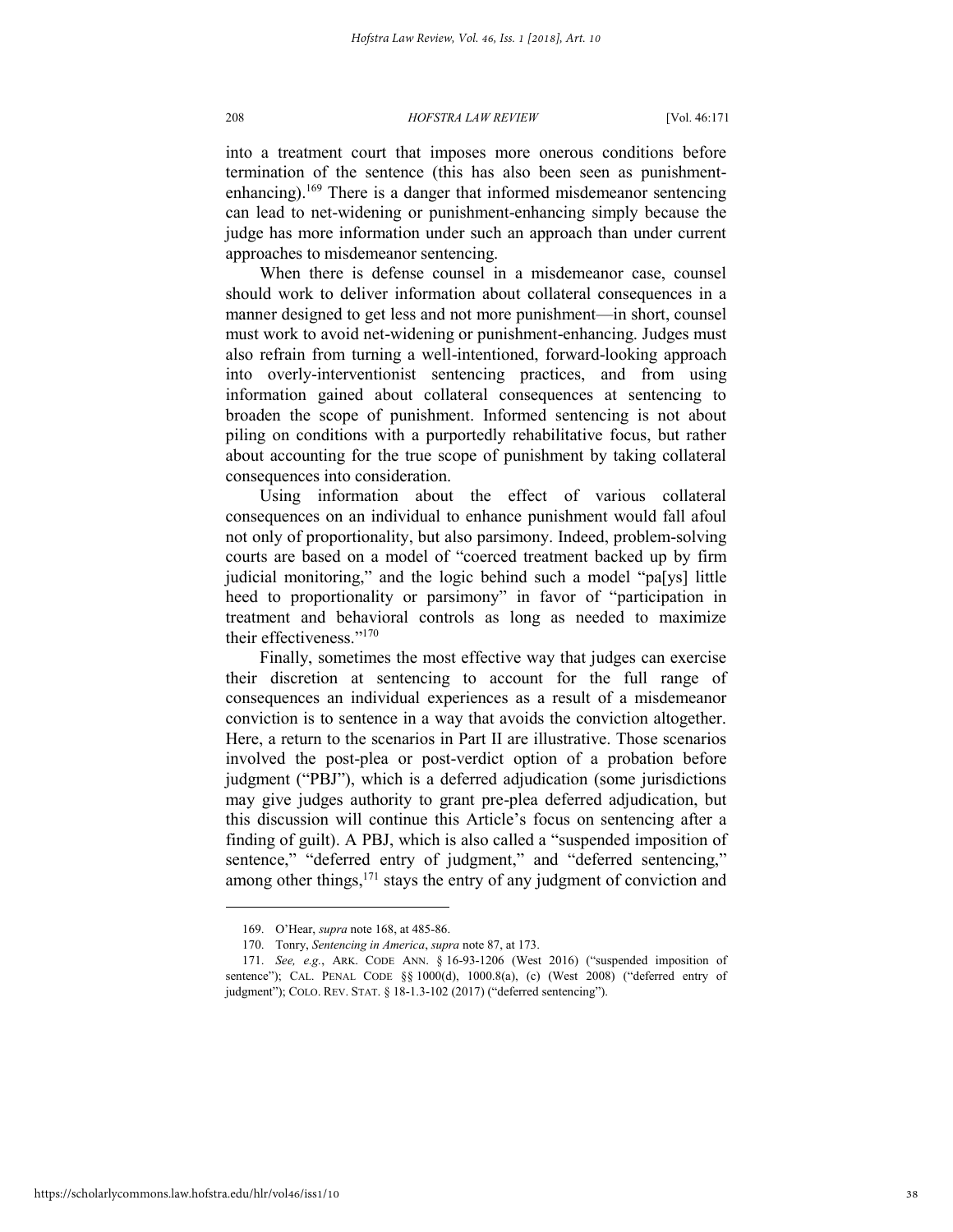results in a non-conviction discharge of the case upon successful completion of the probation and any conditions.<sup>172</sup> As noted above, such deferred adjudications do not necessarily relieve collateral consequences, some of which can be based on the underlying admission of guilt or the underlying facts of the case.<sup>173</sup> Judicial use of such deferred adjudication avenues can also advance parsimonious sentencing, the topic of the next Subpart.

### *B. Parsimonious Misdemeanor Sentencing*

In proportionate misdemeanor sentencing, judges take relevant collateral consequences into account when determining the appropriate amount of punishment to impose. Judges must be informed about these consequences for this to happen. To be parsimonious, judges must be informed about the mechanisms of relief from these consequences, more specifically those mechanisms that they have power to employ. There are a variety of avenues of relief from one or more collateral consequences, although the major judicially-controlled avenues are—in addition to deferred adjudication described in the previous Subpart sealing or expungement of a record, or the granting of some type of certificate of relief or rehabilitation.<sup>174</sup> While these methods of relief can be complex and are not widely understood or employed by judges, defense counsel, or prosecutors, it is not difficult for a judge quickly to become sufficiently knowledgeable about the limited tools for judicially granted relief.

Using relief mechanisms, so as to "impos[e] . . . the least punitive or burdensome punishment that will achieve valid social purposes" under the principle of parsimony<sup>175</sup> can also be an exercise in proportionality. If a judge believes that granting relief from a particular collateral consequence would result in the least punitive (most parsimonious) manner of achieving appropriate misdemeanor punishment, then it is likely that the judge is also acting to better fit the punishment to the

<sup>172.</sup> *See, e.g.*, MD. CRIM. PROC. ANN. § 6-220(b)(2)(ii), (c)(2), (g)(3) (LexisNexis 2017).

<sup>173.</sup> *See, e.g.*, 8 U.S.C. § 1101(a)(48)(A) (2012) (defining "conviction" to include circumstances where an "adjudication of guilt has been withheld, where . . . the alien . . . admitted sufficient facts to warrant a finding of guilt, and ... the judge has ordered some form of punishment, penalty, or restraint on the alien's liberty to be imposed"); 24 C.F.R. § 982.553(c) (2017) ("The PHA [Public Housing Authority] may terminate assistance for criminal activity by a household member as authorized in this section if the PHA determines, based on a preponderance of the evidence, that the household member has engaged in the activity, regardless of whether the household member has been arrested or convicted for such activity.").

<sup>174.</sup> *See* LOVE, ROBERTS & KLINGELE, *supra* note 3, at §§ 7:16-7:23 (describing various mechanisms of judicial relief from collateral consequences).

<sup>175.</sup> Berman, *supra* note 90, at 49.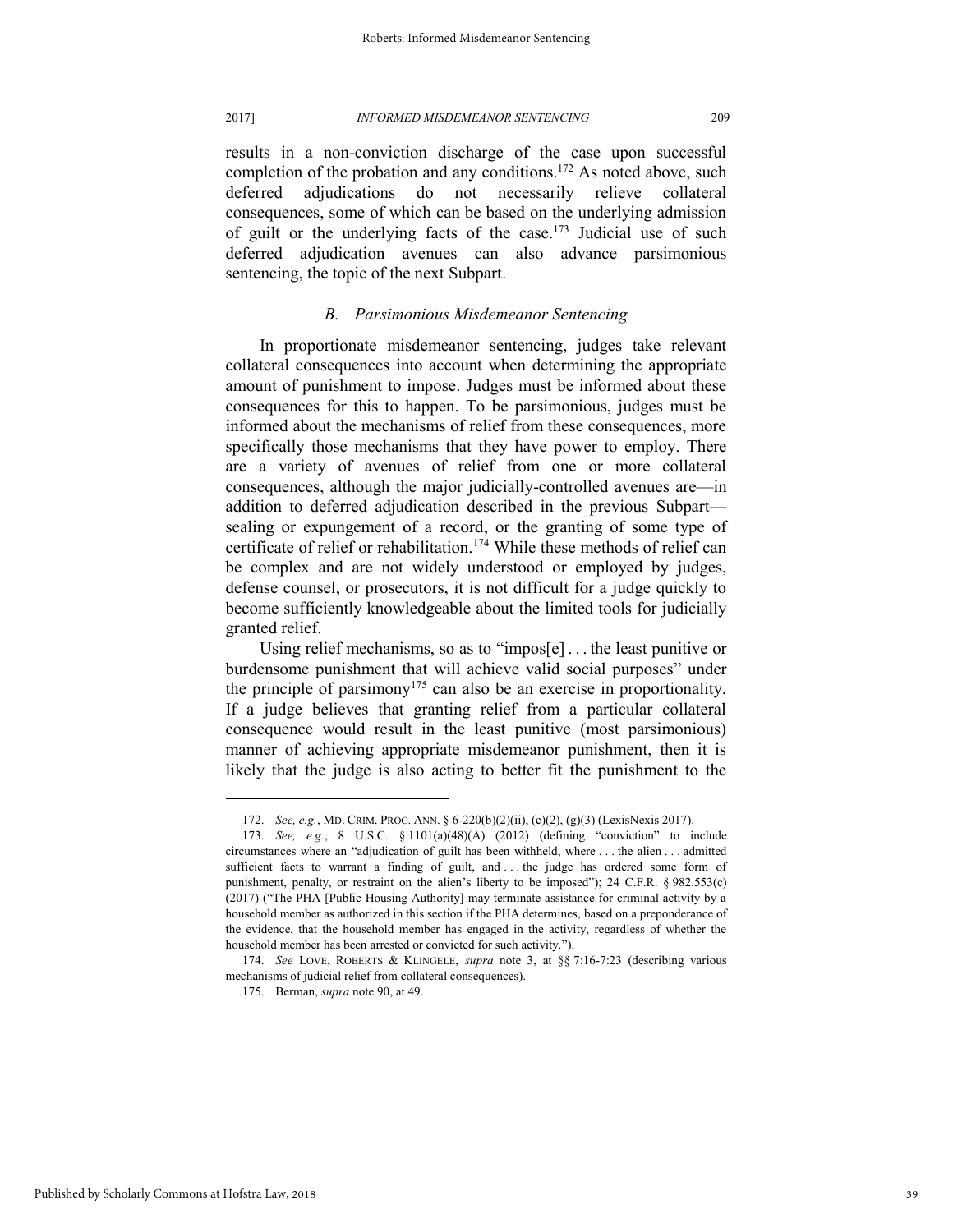crime.<sup>176</sup> Some of the examples in the preceding Subpart illustrate the intertwined nature of proportional and parsimonious misdemeanor sentencing. One further example focuses on parsimony:

> Alice was arrested for misdemeanor drug possession for having oxycodone without a prescription. She had one prior marijuana possession arrest, from the year before, which was dismissed upon completion of a brief drug education class. Alice's trial date for the new case, which would normally happen about three months after her arrest, was delayed as she completed an in-patient drug treatment program in her home state. Nine months after Alice's arrest, she appeared in court. By that time, she had completed both in- and out-patient programs, with consistent negative drug tests. In the jurisdiction where Alice was arrested, the prosecutor would normally make no sentence offer to someone with a similar drug arrest and one prior drug arrest, but would join defense counsel in requesting a deferred adjudication. Alice decided to plead guilty and request such a deferral, which the judge granted. The judge was prepared to sentence Alice to the customary eighteen months of probation, after which time the case (barring any violation of probation) would be dismissed and the disposition deemed a non-conviction. Under state law in this jurisdiction, Alice would have to complete the probationary period before seeking expungement of her record. However, Alice was actively seeking employment, and the case was showing up as an open charge on background checks. One employer was willing to hire Alice, but only upon proof that she was not convicted of the charges, and expungement of the record. The judge considered his purpose in punishing Alice to be rehabilitative, namely ensuring that she got any necessary drug treatment and was able to move on with her life and avoid further arrests. Given that goal, and the fact that Alice had already completed treatment and was coming to court months after her arrest without any drug use, Alice's defense attorney was able to argue

<sup>176.</sup> In some instances, the judge may not find the collateral consequence too drastic, or disproportionate given the crime, but may see no regulatory benefit in imposition of the consequence in the particular case (e.g. no benefit to public safety). *Cf.* Smith v. Doe, 538 U.S. 84, 103-06 (2003) (determining the line between criminal punishment and civil regulatory measures by examining the legislative intent and the effect of the law, and noting that a public safety purpose is regulatory).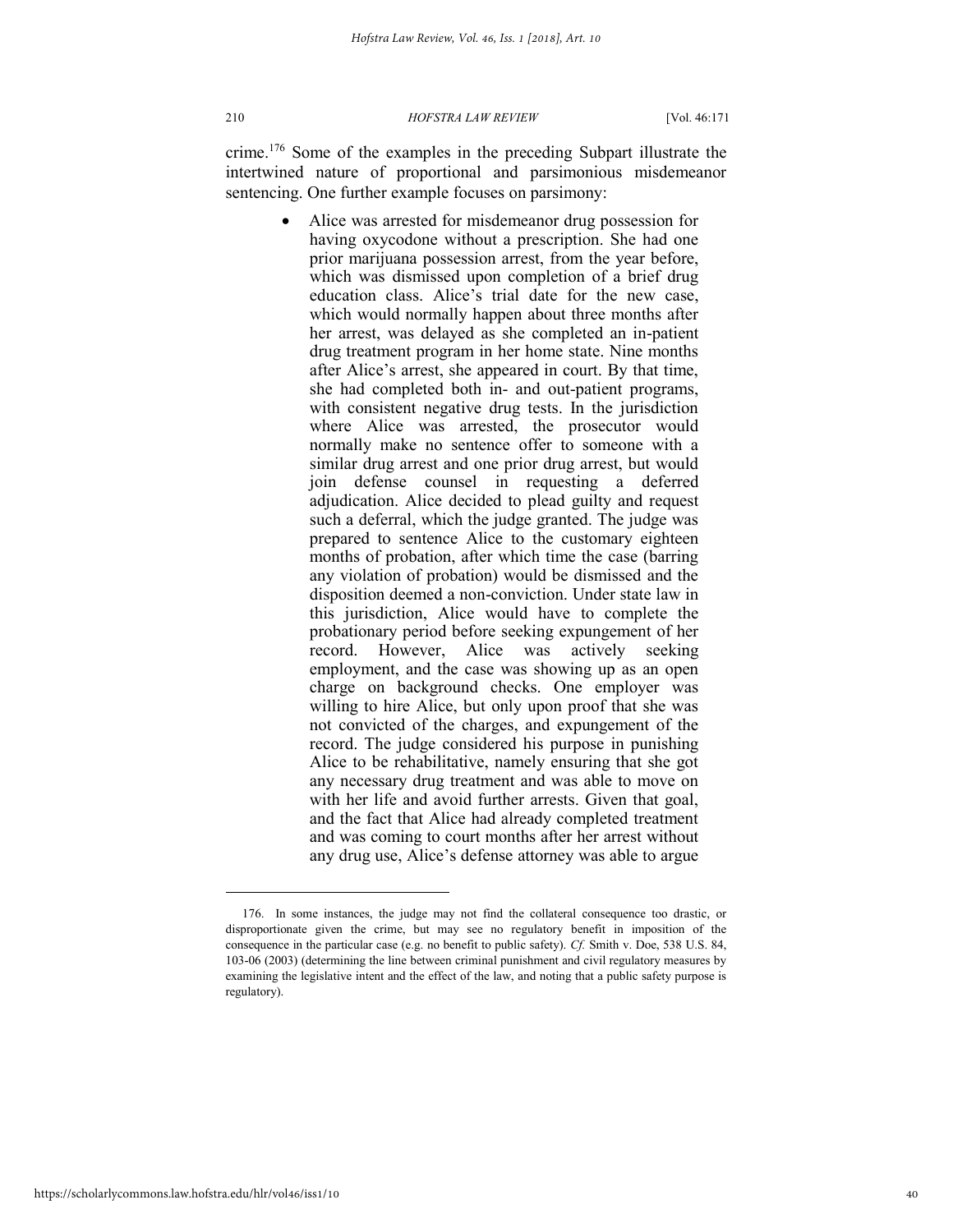for no probationary period, so that Alice was eligible for immediate expungement.

For now, a judge's ability to grant relief from collateral consequences is fairly limited. Although most states have expungement and sealing laws, some are restricted to non-conviction dispositions and others to a small group of misdemeanor charges upon conviction.<sup>177</sup> Further, not all jurisdictions have certificates of relief or rehabilitation.<sup>178</sup> That may change if states adopt the recommendations in the new MPC relating to relief at sentencing. In an important new provision, the MPC effectively folds relief from collateral consequences into the sentencing process. It requires sentencing courts to hear petitions for relief from any mandatory collateral consequences (meaning the consequence is automatically imposed) "[a]t any time prior to the expiration of the sentence."<sup>179</sup> The MPC also allows individuals to petition for a Certificate of Restoration of Rights, which would grant relief from all mandatory collateral consequences in the jurisdiction, four years after completion of all past sentences.<sup>180</sup> Ouite surprisingly—particularly given the wave of state legislative reform making sealing and expungement more available in a wider variety of circumstances, including for felony convictions after sometimes lengthy waiting periods<sup>181</sup>—the new MPC does not include any mechanism for expungement or sealing of a criminal record.<sup>182</sup>

There are some simple steps that misdemeanor judges can take to make available relief mechanisms more easily accessible. For example, even if not required to do so by law or court rule, judges should advise defendants—particularly those appearing without counsel—about sealing or expungement opportunities. Misdemeanor courtrooms should

<sup>177.</sup> *See 50-State Comparison: Judicial Expungement, Sealing, and Set-Aside*, RESTORATION OF RIGHTS PROJECT, http://ccresourcecenter.org/state-restoration-profiles/50-state-comparison judicial-expungement-sealing-and-set-aside (last visited Nov. 15, 2017).

<sup>178.</sup> LOVE, ROBERTS & KLINGELE, *supra* note 3, at § 7:23.

<sup>179.</sup> MODEL PENAL CODE § 6x.04(1)(a)–(b), (2)(a)–(c) (AM. LAW INST., Proposed Final Draft 2017).

<sup>180.</sup> *Id.* § 6x.06(1)–(3)(a), (4).

<sup>181.</sup> *See* Roberts, *supra* note 45, at 322 ("Nationally, a number of states are now updating or considering new and broader sealing and expungement laws.").

<sup>182.</sup> In fact, there is only one brief discussion of expungement in the MPC, which seems to make the assumption that expungement will go hand-in-hand with provisions allowing individuals to deny the existence of any expunged record (which some states have) and appears to decline to include this major, existing relief mechanism on the basis of that possibility. MODEL PENAL CODE § 6.02B cmt. i at 59. The discussion also states that "expungement is simply not feasible," but assumes that individuals expect total erasure of a record upon expungement when in fact expectations in the electronic age are likely lower and yet even some suppression of the record can be highly beneficial in the search for employment and housing. *See id.*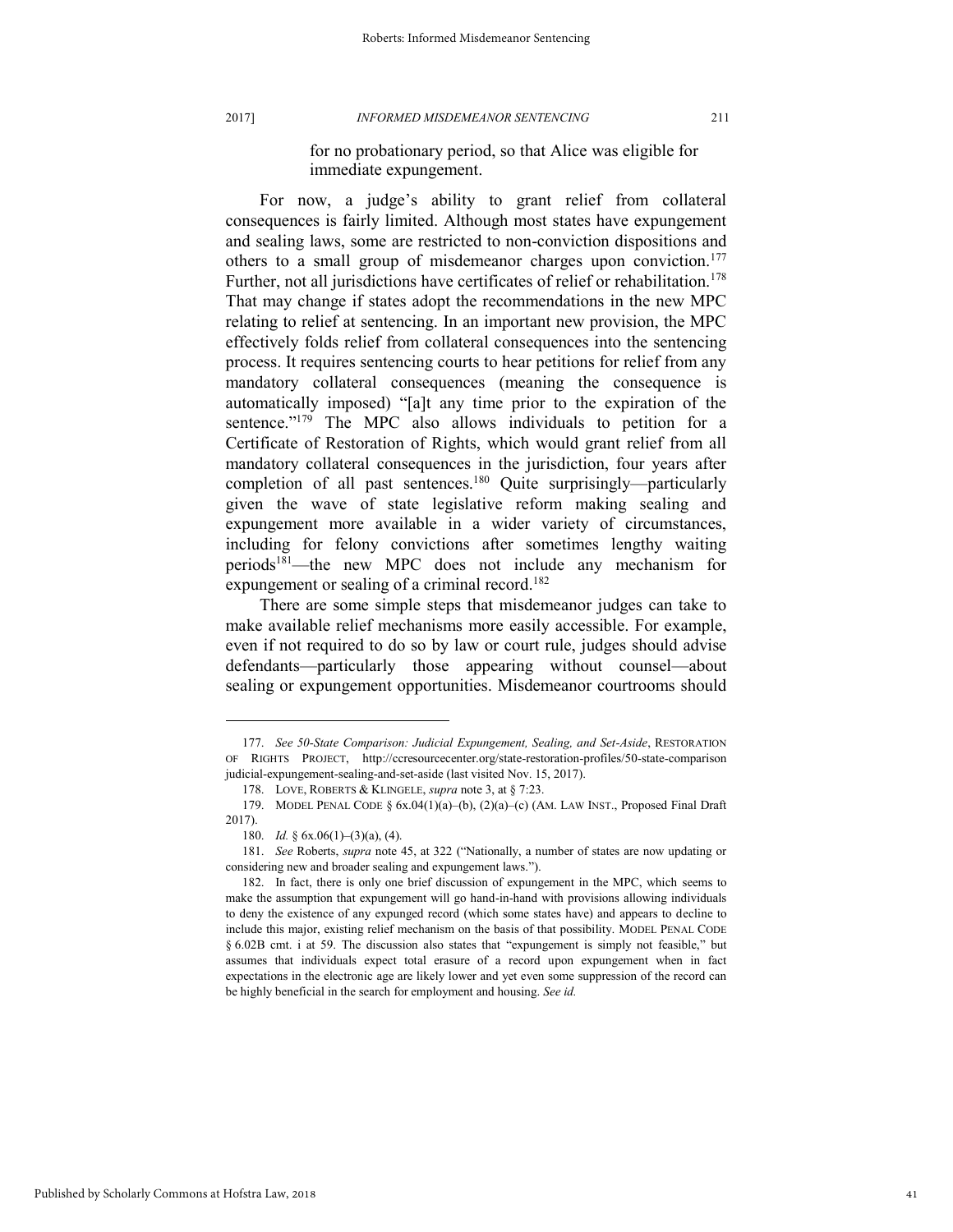have the relevant pleadings and paperwork readily available, which will be especially beneficial for individuals who are immediately eligible to seek expungement or sealing. Judges should also waive fees to access such relief when the defendant is unable to pay, whenever they have the authority to do so.

Another area where judges can be parsimonious in misdemeanor sentencing is after a finding of a violation of probation, when the judge is essentially re-sentencing the defendant.<sup>183</sup> In 2015, there were more than 1.5 million individuals on misdemeanor probation.<sup>184</sup> Although there do not appear to be nationwide statistics on the number of misdemeanor probation violations, arrests and incarceration based on alleged probation violations are common and well-documented.<sup>185</sup> Many probation violations are related to the inability to pay fees associated with probation, and a court's failure to determine whether the lack of payment was willful rather than based on indigency or financial constraints is a clear constitutional violation that is outside the scope of parsimonious misdemeanor sentencing.<sup>186</sup> However, for other types of probation violations—such as failure to perform community service because the only times offered conflicted with work or child care obligations—judges can re-sentence parsimoniously, to achieve the purpose of the sentence in the least punitive or burdensome manner. For example, the judge might allow the probationer to arrange community service himself, rather than relying on the probation department for a placement that is more likely to conflict with other obligations. Or, the judge might extend the time allowed to complete the community service, if that would address the underlying reason for the violation (e.g. limited weekend hours to do community service).

The principle of parsimony, particularly when combined with the goal of proportional punishment, should lead misdemeanor judges to

<sup>183.</sup> *See, e.g.*, PA. STAT. AND CONS. STAT. ANN., Pa. R. Crim. P. R. 708 (West 2016) ("At the time of sentencing [for a violation of probation], the judge shall afford the defendant the opportunity to make a statement in his or her behalf and shall afford counsel for both parties the opportunity to present information and argument relative to sentencing.").

<sup>184.</sup> U.S. DEP'T. OF JUSTICE, BUREAU OF JUSTICE STATISTICS, PROBATION AND PAROLE IN THE UNITED STATES, 2015, at 1, 5 tbl.4 (2017) (noting that 3,789,800 adults were on probation at "year end 2015, and that 41% of those adults were on misdemeanor probation).

<sup>185.</sup> *See, e.g.*, CHRIS ALBIN-LACKEY, PROFITING FROM PROBATION: AMERICA'S "OFFENDER-FUNDED" PROBATION INDUSTRY, HUMAN RIGHTS WATCH 1, 51 (2014), https://www.hrw.org/report 2014/02/05/profiting-probation/americas-offender-funded-probation-industry ("Vast numbers of arrest warrants are issued every year for offenders on private probation. In Georgia alone, 124,788 arrest warrants were issued for offenders on private probation in 2012.").

<sup>186.</sup> *See* Bearden v. Georgia, 461 U.S. 660, 672-73 (1983) (holding that it violates the Fourteenth Amendment's equal protection clause to incarcerate a person based on inability to pay a fine or restitution).